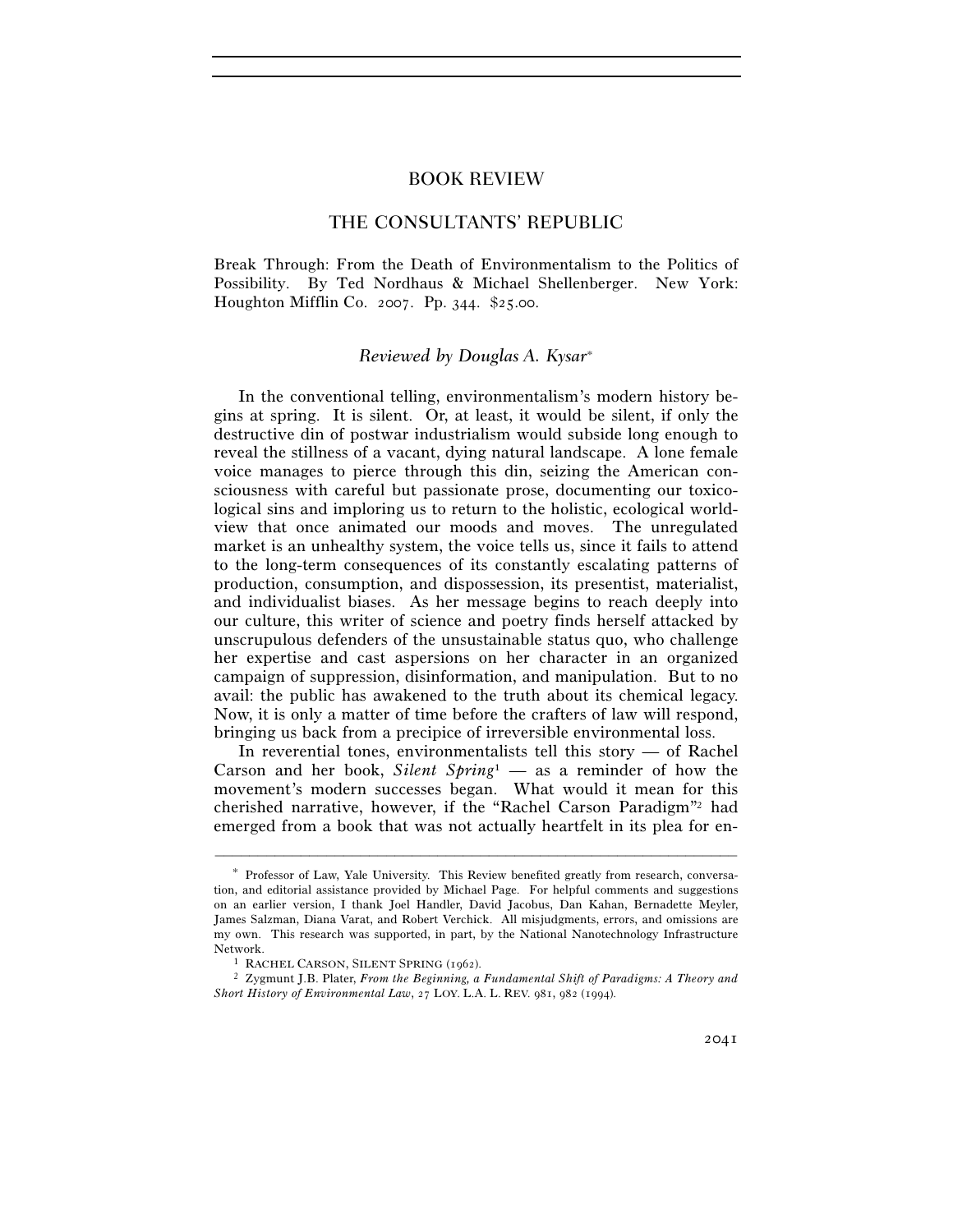vironmental awakening? What if instead the book were a carefully constructed "framing" of environmental policy goals, one whose content emerged not from the thoughts and beliefs of a trained marine biologist turned nature writer, but from the research and advice of psycholinguists, neuroscientists, social psychologists, and other consulting experts who had been retained to determine how best to "sell" national pesticide policy reform? Would *Silent Spring* carry the same enduring resonance for environmentalists if they knew that its theme of opposition to unchecked industrialization, its emphasis on humanity's detrimental impacts in the natural world, and its repositioning of conservationist thought for modern readers had been meticulously focus group– tested in advance of publication, evaluated for subconscious affective impact through brain imaging, and double-checked for "fit" within various metaphorical structures that are believed to shape cognition, language, and, by extension, politics?

Strategic marketing, of course, is nothing new. In fact, *Silent Spring* was quite self-consciously positioned by Carson and her publisher, Houghton Mifflin, to maximize its political impact.3 Fixation on the interaction of marketing and politics seems to have reached a new level recently, however, with the national Democratic Party in particular interviewing all manner of wonkish academics, from cognitive linguist Professor George Lakoff4 to psychologist Professor Drew Westen, $5$  in an effort to match the behind-the-curtains omnipotence that they attribute to Frank Luntz, the infamous Republican spin doctor who rebranded the estate tax a "death tax" and, in consequence, seems to have forever altered perceptions of how American politics functions. The latest entrants to this carnival of consultants are Ted Nordhaus and Michael Shellenberger, authors of *Break Through: From the Death of Environmentalism to the Politics of Possibility* and self-

<sup>3</sup> For instance, Houghton Mifflin shrewdly promoted *Silent Spring* through serialization in the *New Yorker*, through advance distribution to key politicians, conservationists, and opinion leaders, and through widely promoted television appearances by the author on *CBS Reports* and *The Tonight Show*. Carson, for her part, recruited prominent authors, journalists, and other figures to support her awareness crusade, including Supreme Court Justice William O. Douglas, who touted *Silent Spring* in a pamphlet accompanying the work's Book-of-the-Month club printing. *See* LINDA LEAR, RACHEL CARSON: WITNESS FOR NATURE <sup>396</sup>–427 (1997). 4 Examples of his work include: GEORGE LAKOFF, DON'T THINK OF AN ELEPHANT!:

KNOW YOUR VALUES AND FRAME THE DEBATE — THE ESSENTIAL GUIDE FOR PRO-GRESSIVES (2004); GEORGE LAKOFF, MORAL POLITICS: WHAT CONSERVATIVES KNOW THAT LIBERALS DON'T (1996); GEORGE LAKOFF, WHOSE FREEDOM? THE BATTLE OVER AMERICA'S MOST IMPORTANT IDEA (2006); GEORGE LAKOFF & MARK JOHNSON, META-PHORS WE LIVE BY (1980); GEORGE LAKOFF & ROCKRIDGE INST., THINKING POINTS: COMMUNICATING OUR AMERICAN VALUES AND VISION (2006). 5 See DREW WESTEN*,* THE POLITICAL BRAIN: THE ROLE OF EMOTION IN DECIDING

THE FATE OF THE NATION (2007), purporting to be "of particular interest to the 50 million Democratic voters who can't figure out why their party has lost so many elections." *Id.* at 1.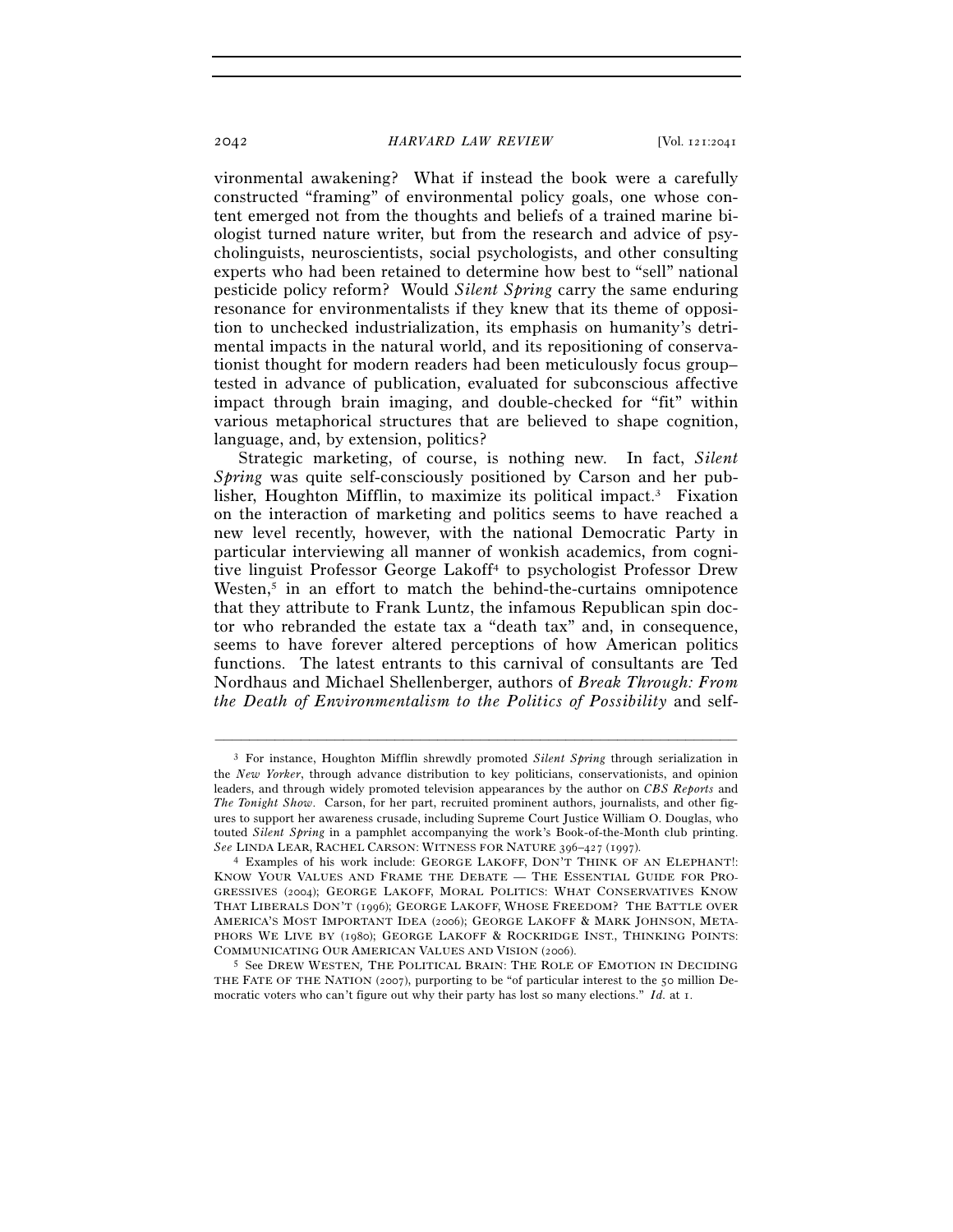described "research, policy, and strategy consultants to environmental and progressive foundations and organizations" (pp. 278–79 n.9). Nordhaus and Shellenberger first achieved notoriety by releasing an essay in 2004 entitled *The Death of Environmentalism*, in which the authors brashly proclaimed that "modern environmentalism, with all of its unexamined assumptions, outdated concepts and exhausted strategies, must die so that something new can live."6 As the publisher of *Break Through* — again, Houghton Mifflin — proudly notes in the book's publicity materials, Nordhaus and Shellenberger's essay "triggered a firestorm of controversy,"7 due in substantial part to the essay's release at an "annual conference of environmental donors and grantees" (p. 1). This staged event enabled Nordhaus and Shellenberger later to be depicted as "the bad boys of American environmentalism" who upset the complacent mainstream of the movement by shouting with "the voice of the post-boomer generation."<sup>8</sup>

Again, marketing of this sort is nothing new. What does appear novel about *Break Through*, though, is the degree to which marketing's logic has invaded the product itself. According to Nordhaus and Shellenberger, the future of environmentalism, and of American politics more broadly, lies not in stronger evidence, better science, or more reasoned appeals to the public, but instead in sheer marketing acumen, in forming and framing policy goals in a manner that activates the deeply embedded values and cognitive metaphors of the public. To Nordhaus and Shellenberger, environmentalists currently suffer from a form of "policy literalism" that leads them, like liberals more generally, to vastly overstate the significance of science, empiricism, and means-

<sup>6</sup> MICHAEL SHELLENBERGER & TED NORDHAUS, THE DEATH OF ENVIRONMENTAL-ISM: GLOBAL WARMING POLITICS IN A POST-ENVIRONMENTAL WORLD 10 (2004), *available at* http://www.thebreakthrough.org/images/Death\_of\_Environmentalism.pdf. Around the same time, former Sierra Club president Adam Werbach delivered a similar message in a speech to the Commonwealth Club in San Francisco, in which he declared, "Environmentalism is dead in no small part because it could never match the right's power to narrate a compelling vision of America's future." Adam Werbach, *Is Environmentalism Dead?: A Speech on Where the Movement Can and Should Go from Here*, GRIST, Jan. 13, 2005, http://www.grist.org/news/maindish/2005/01/ 13/werbach-reprint.

<sup>7</sup> Press Release, Houghton Mifflin Co., *Break Through: From the Death of Environmentalism to the Politics of Possibility* (Oct. 4, 2007) (on file with the Harvard Law School Library). 8 *Id.* (quoting Bill McKibben, *Bad Boys, Bad Boys, Whatcha Gonna Do*, GRIST, Jan. 26,

<sup>2005</sup>, http://www.grist.org/comments/dispatches/2005/01/25/mckibben/index1.html). When launching *Break Through*, Houghton Mifflin carried this intergenerational conflict theme further, announcing that "[t]he publishers who brought you *Walden* [and] *Silent Spring* . . . now bring you a new politics for a new century," and that "*Break Through* signals a radical break from the past and marks a generational changing of the guard." *Id.* The authors themselves take up the theme in *Break Through* by invoking Thomas Kuhn's theory of scientific revolution and by casting themselves as the leading edge of a coming paradigm shift in environmental thought (pp. 108–11).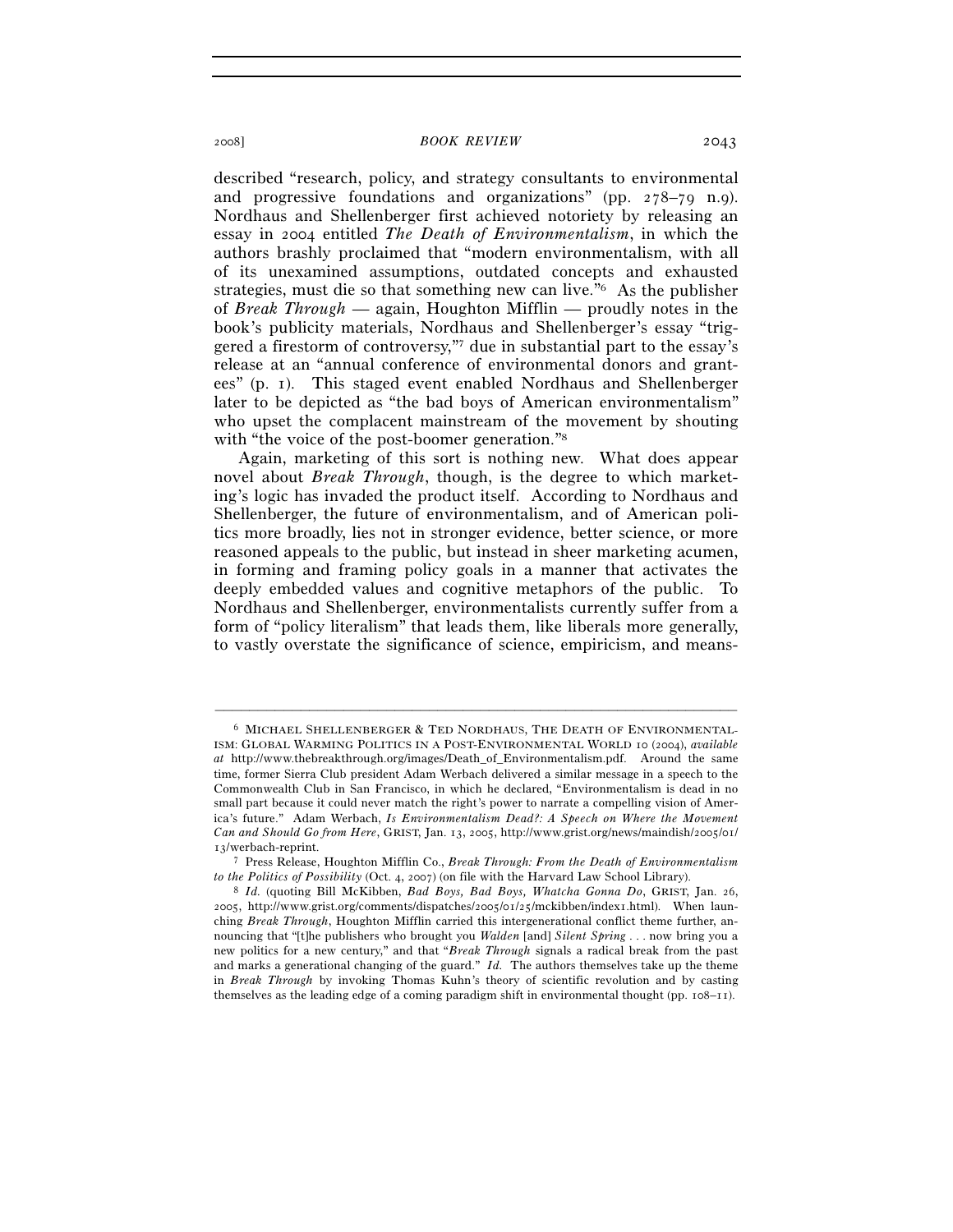ends instrumental reasoning within American politics  $(p, q)$ .<sup>9</sup> Against this rational positivism, which Nordhaus and Shellenberger regard as philosophically untenable (not to mention passé), the authors argue for a more visionary yet practical metaphysics, one in which science and other depictions of reality are assessed, not for their supposed truthvalue in corresponding to the world as it is, but rather for their qualities of social usefulness. Invoking the romantic pragmatism of Professor Richard Rorty, Nordhaus and Shellenberger contend that environmentalists "must no longer put concepts like nature or 'the environment' at the center of [their] politics" (p. 17). Instead, they must move "beyond environmentalism" (p. 17) to become culturally and linguistically savvy promoters of an actively imagined social future, one that works to embody the values and enable the policies that environmentalists desire.10 Nordhaus and Shellenberger argue that environmentalists will not succeed by emphasizing the rude facts about climate change, browbeating the public with the dire anticipated consequences of its profligacy. Instead, environmentalists must deliberately frame the meaning of the global climate change issue in a manner that resonates, rather than reasons, with the public.

In this respect, Nordhaus and Shellenberger fit comfortably beside Lakoff, who argues that "many progressives were brought up with the old 17th Century rationalist view of reason that implies that, if you just tell people the facts, they will reason to the right conclusion,"<sup>11</sup>

<sup>&</sup>lt;sup>9</sup> The authors are certainly not alone in their characterization of mainstream environmentalism as unduly technocratic and literalist. Professor Zygmunt Plater, for instance, has argued that the environmental movement deserves a special place in the "circle of dumb" that accounts for the dismal record of environmentalism during the last three decades of American politics: "[O]ur most significant dumbness has been the naïve assumption that the merits of our positions — backed by science, rational logic over time, and a holistic overview that is a basic necessity in any complex society — would somehow inevitably find legs of their own." Zygmunt J.B. Plater, *Dealing With Dumb and Dumber: The Continuing Mission of Citizen Environmentalism*, 20 J. ENVTL. L. & LITIG. 9, 58 (2005); *see also* Richard O. Brooks, *A New Agenda for Modern Environmental Law*, 6 J. ENVTL. L. & LITIG. 1 (1991) (criticizing environmental lawyers and bureaucrats for proposing unimaginative technical fixes aimed at symptoms rather than root causes of environmental problems); Cary Coglianese, *Social Movements, Law, and Society: The Institutionalization of the Environmental Movement*, 150 U. PA. L. REV. 85, 109 (2001) (determining that the mainstreaming of environmentalism has resulted in a "steady state that resists significant changes in the institutional status quo"); Richard Toshiyuki Drury, *Rousing the Restless Majority: The Need for a Blue-Green-Brown Alliance*, 19 J. ENVTL. L. & LITIG. 5 (2004) (criticizing the environmental movement for relying on litigation and lobbying, rather than grassroots activism and coalitionbuilding). 10 *See also* Werbach, *supra* note 6 ("The moment we free ourselves from this modern way of

thinking by creating a new language, a new set of strategic initiatives, a new set of institutions, and a new metric for evaluating our success, we cease to be 'environmentalists' in any meaningful sense of the term and open ourselves up to the possibility of becoming progressive Americans."). 11 George Lakoff, *When Cognitive Science Enters Politics: A Response to Steven Pinker's Re-*

*view of* Whose Freedom? *in* The New Republic, http://www.rockridgeinstitute.org/research/lakoff/ whencognitivescienceenterspolitics/view (last visited May 12, 2008).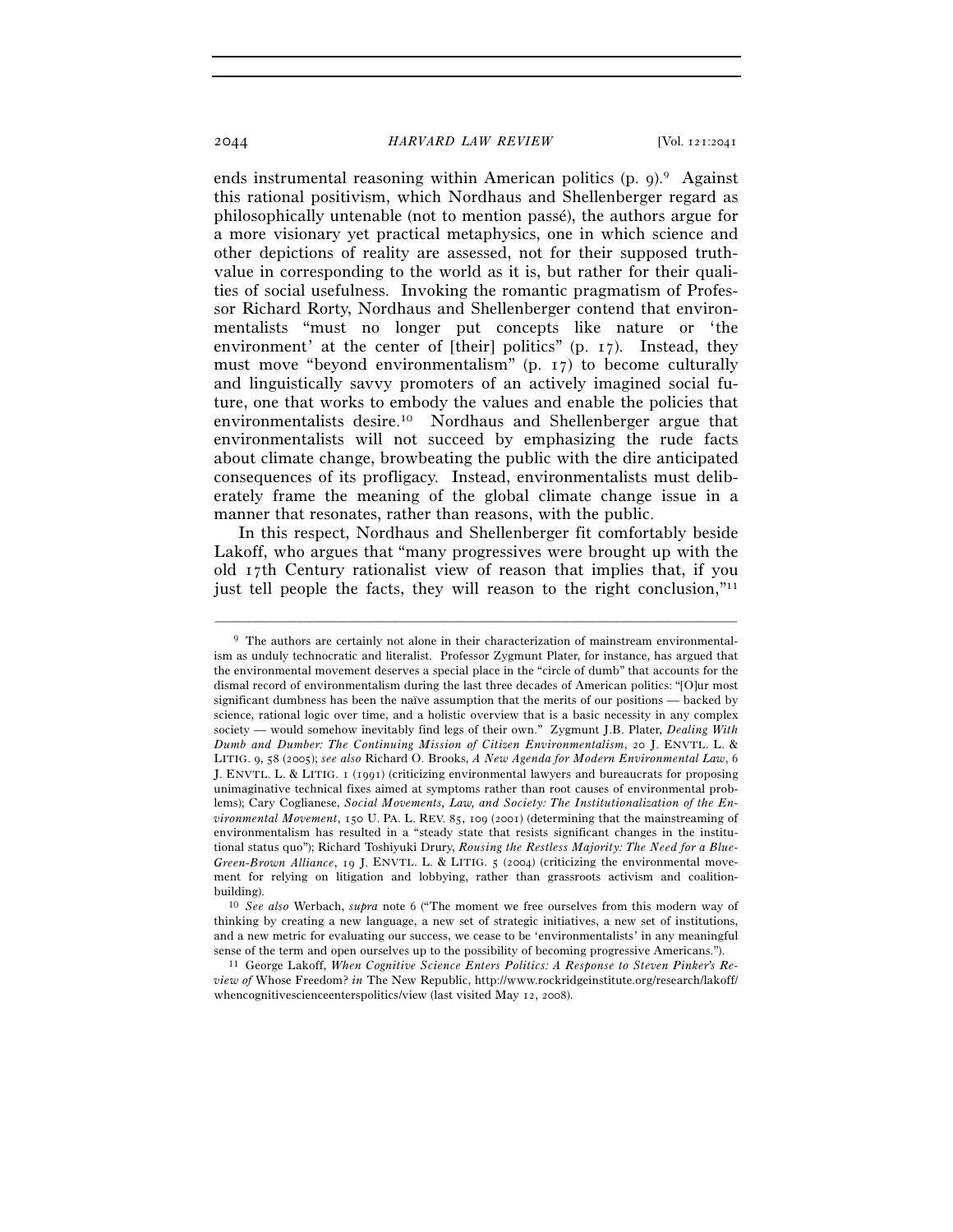and Westen, who contends that "[a]lthough the marketplace of ideas is a great place to shop for policies, the marketplace that matters most in American politics is the *marketplace of emotions*."12 Unlike those leftleaning commentators, however, Nordhaus and Shellenberger claim to have offered much more than just an effective means (for example, linguistic framing or emotional appeals) by which to achieve certain desired policy ends (for example, national health care or greater income equality); instead, they claim to have offered a comprehensive account of, among other things, the status of scientific knowledge, the origin of value, and the nature of the human individual. As a result of this ambitious course, the authors end up in the uncomfortable position of having denied the very basis on which their preferred values and policies appear urgent. That is, they trash the "antiquated" (p. 141) ideas that science can reveal empirical truths about the world, that a natural realm can be identified free of human influence, that the realm so identified can have value or meaning other than that which occurs through sheer human construction, and that environmental beliefs and attitudes can flourish outside a context of pre-existing material affluence and social stability. All of this postmodernist trashing is undertaken in order to explain why environmentalists, in the authors' view, have lost cultural and political relevance.

Nordhaus and Shellenberger's peculiar brand of postmodernism, however, is only marketing deep; it is *almost*-postmodernism. It accepts the demise of Enlightenment conceptualizations and methodological convictions only insofar as that demise gives rise to better that is, more fluid, empowering, and ultimately persuasive — appeals to the citizenry in furtherance of environmental policy goals. The basic content and direction of those policy goals, however, somehow remain fixed throughout *Break Through*, even as the book purports to upend the very conceptual ground on which environmentalists have defined themselves and established their agenda. "Image is nothing," the makers of Sprite once told us with a wink; "framing is everything,"

<sup>12</sup> WESTEN, *supra* note 5, at 35–36. The authors also sit comfortably beside academics who advanced similar arguments before Nordhaus and Shellenberger released their 2004 missive. *See, e.g.*, DALE JAMIESON, MORALITY'S PROGRESS: ESSAYS ON HUMANS, OTHER ANIMALS, AND THE REST OF NATURE 213–14 (2002) ("Environmentalists have all too often been trapped by their own rhetoric, and the movement as a whole has suffered from its use of misleading metaphors . . . ."); Michael Bruner & Max Oelschlaeger, *Rhetoric, Environmentalism, and Environmental Ethics*, 16 ENVTL. ETHICS 377 (1994) (contending that with the right rhetoric, an ecocentric value system could compete with mainstream utilitarianism); Holly Doremus, *The Rhetoric and Reality of Nature Protection: Toward a New Discourse*, 57 WASH. & LEE L. REV. 11 (2000) (examining rhetorical strategies for reframing environmentalism goals); Eric T. Freyfogle, *Five Paths of Environmental Scholarship*, 2000 U. ILL. L. REV. 115 (describing and criticizing a mode of environmental law scholarship that sees the environment purely as an economic or technological problem, rather than as a medium for the engagement of human imagination, hope, and values).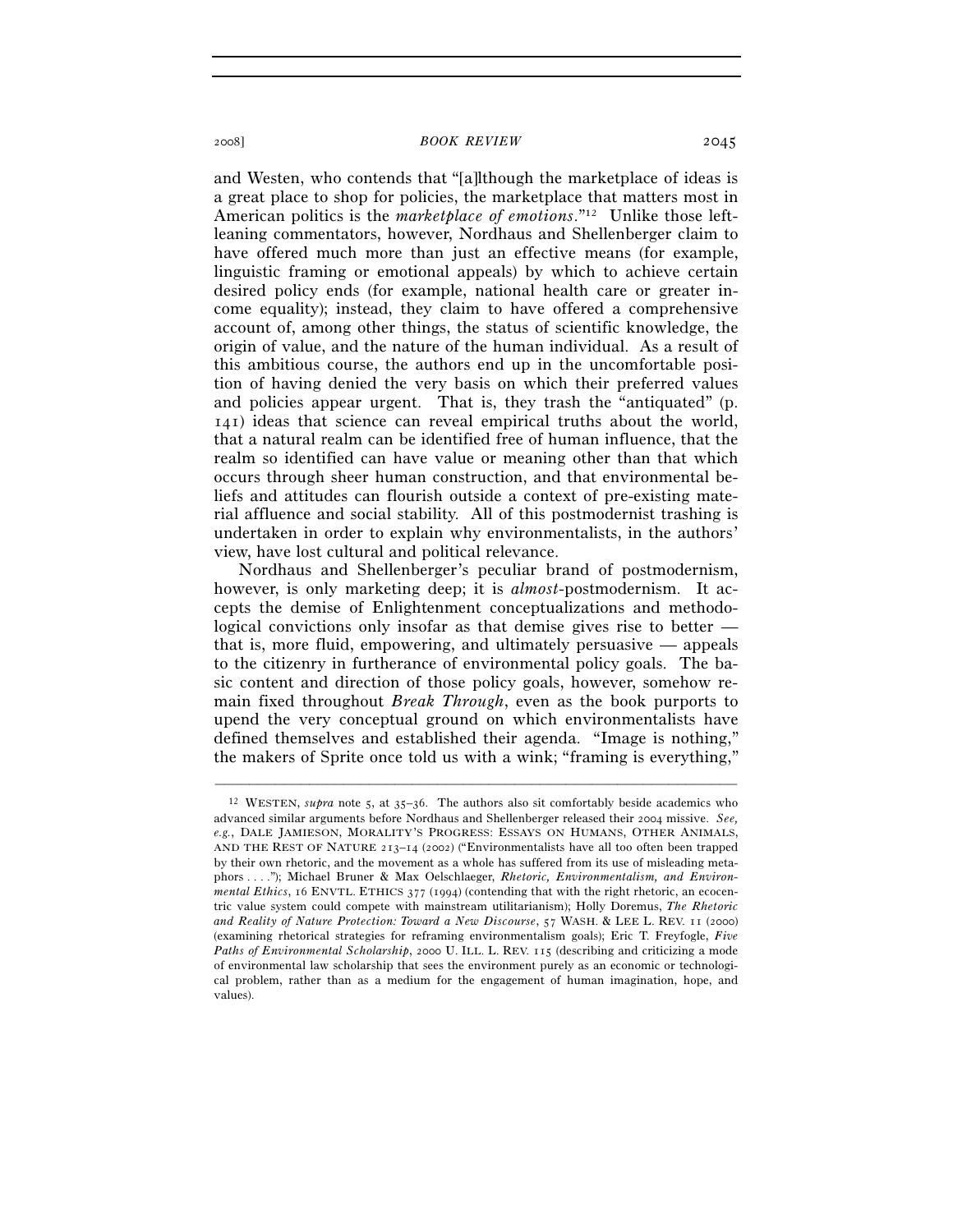Nordhaus and Shellenberger now tell us with a similar glint. Neither group of ironists has a way of evaluating its wares, other than how well they sell. Taken for all they are worth, then, Nordhaus and Shellenberger's arguments leave us with a republic not of citizens, scientists, or environmentalists, but of consultants. In the authors' schema it is only the professional message-framing class that retains access to a form of privileged knowledge on which to base policy appeals. But what appeals should the consultants offer? At whose behest? With what values in mind? Nordhaus and Shellenberger never address these questions. As a result, the authors have told us essentially nothing about whether their preferred message frames will actually sell or, if they do, at what cost.

In short, what Nordhaus and Shellenberger needed, but failed, to do was to describe and theorize a *constitution* for their consultants' republic — a set of structural provisions that would govern the nature of the products and the level of competitiveness present in a market for meaning creation, along with the appropriate liberties and protections that individuals might require within such an overdetermined and highly manipulable social imaginary. The authors instead simply proclaim that "[t]he crises we face demand . . . that we *dream differently*" (p. 272),<sup>13</sup> never explaining how it is we know that these "crises" exist, or how we can be confident that the politicians, consultants, and other "dream" purveyors who come to our aid will not induce a collective nightmare.

This Review proceeds in four Parts. Part I provides a fuller rendition of Nordhaus and Shellenberger's critique, along with the authors' proposed alternative to conventional environmentalism, which they dub the "politics of possibility" (p. 15). Part II demonstrates that Nordhaus and Shellenberger, by relying on a monolithic and unsupportable depiction of the environmental movement, have failed to follow their own advice of "[p]luralizing singular categories [as] a simple way to free ourselves from essentialism" (p. 239); as a consequence, they overlook the diversity that exists within the environmental movement and that, to a large extent, anticipates the themes they claim to be introducing. Part III argues that the authors' Rortyinspired romantic irony ultimately provides little to respond to the crisis of meaning they have asserted, most notably because their conception fails to consider which actors will be ironizing, to which audiences, and with what values and purposes in mind. Part IV takes a more constructive turn, situating Nordhaus and Shellenberger's account within the legal and political theory literatures from which they

<sup>–––––––––––––––––––––––––––––––––––––––––––––––––––––––––––––</sup> 13 *See also* Werbach, *supra* note 6 (arguing that "saving ourselves depends not on our ability to shock but rather to inspire").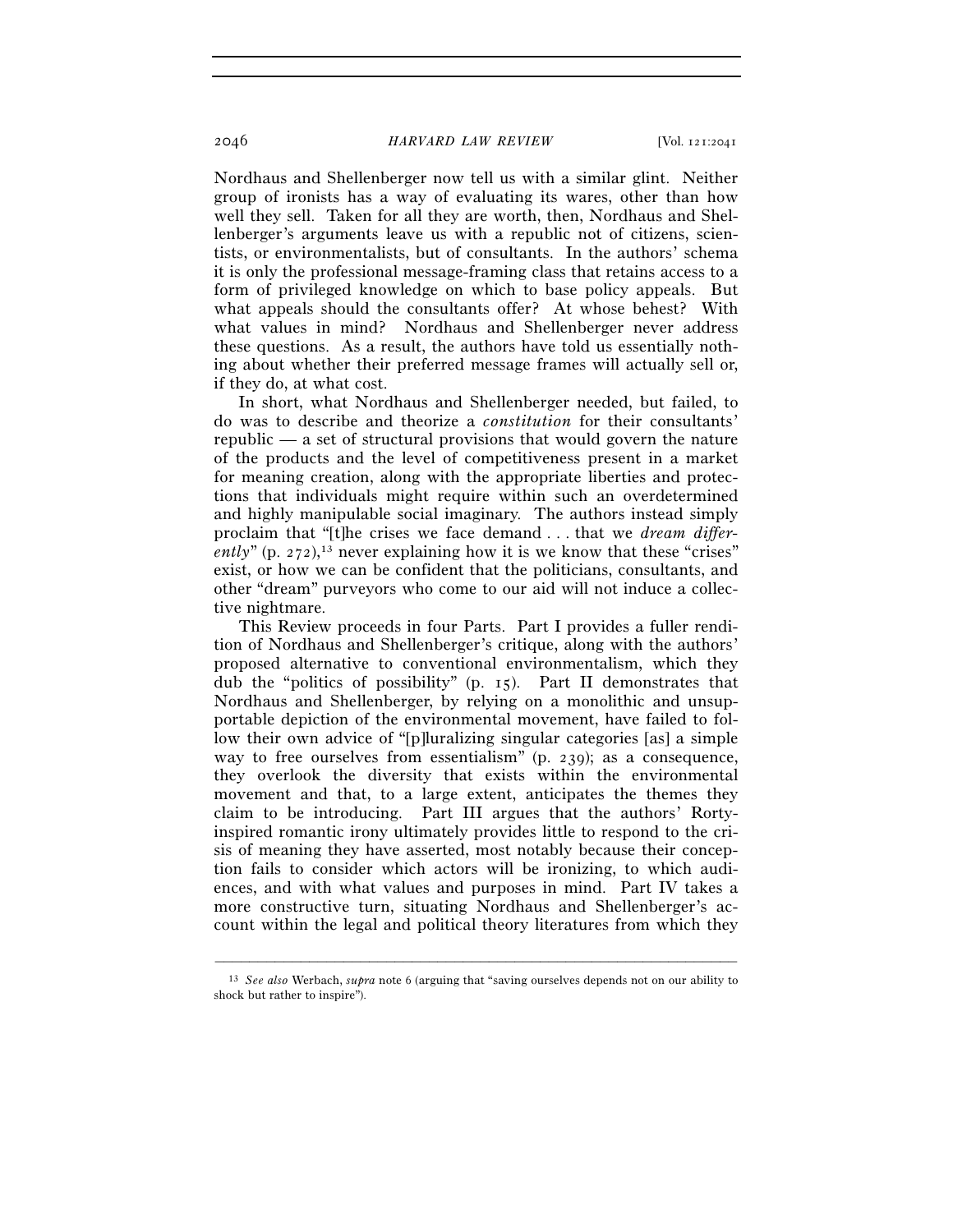have sampled and suggesting some vital questions that a *truly* postenvironmental politics would be required to answer in order to avert the nightmare of the consultants' republic.

## I. THE ENVIRONMENTAL MOVEMENT: A POSTMORTEM?

Although Nordhaus and Shellenberger's earlier missive, *The Death of Environmentalism*, spawned a great deal of online critical reaction and soul-searching among leaders and members of the environmental establishment,14 the essay actually offered little in the way of concrete fodder for discussion, the authors having deliberately "resisted the exhortations from early reviewers of th[e] report to say more about what [they] think must now be done."<sup>15</sup> Now, three years after their "dramatic and petulant critique essay,"16 Nordhaus and Shellenberger deliver *Break Through*, which promises readers not simply a book-length rehashing of the authors' postmortem of the environmental movement, but instead a revivifying journey, one that will lead, as the book's subtitle proclaims, "from the death of environmentalism to the politics of possibility."

Still, before the authors' more positive vision begins to emerge in *Break Through*, Nordhaus and Shellenberger do devote a substantial portion of the book to recounting and expanding on their reasons for viewing environmentalism in America as a deceased political movement: environmentalism, it turns out, killed itself. By relying chiefly on "doomsday discourse" (p. 1) and the rationalist authority of science to rouse public concern over environmental problems, by preaching an unduly moralized and misanthropic narrative regarding humanity's

<sup>14</sup> For instance, Carl Pope, Executive Director of the Sierra Club, wrote that Shellenberger and Nordhaus's essay, "because it is unfair, unclear and divisive, has actually muddied the water and made the task of figuring out a comprehensive and effective set of strategies more difficult." Carl Pope, *And Now for Something Completely Different: An In-Depth Response to "*The Death of Environmentalism," GRIST, Jan. 13, 2005, http://www.grist.org/news/maindish/2005/01/13/popereprint/. Others complained that Shellenberger and Nordhaus's few concrete policy proposals, such as their proposal for large public funding of clean energy research, "are hardly novel ideas." Amanda Griscom Little, *Over Our Dead Bodies: Green Leaders Say Rumors of Environmentalism's Death Are Greatly Exaggerated*, GRIST, Jan. 13, 2005, http://www.grist.org/news/maindish/ 2005/01/13/little-responses/ (quoting Phil Clapp, President, National Environmental Trust). Dan Carol, a board member of the Apollo Alliance of organizations supporting massive public investment in clean energy research, noted that Shellenberger and Nordhaus's paper seemed to reflect "cyclical hand-wringing that always occurs at a time of loss, when screechy, angry complaints connect with disappointed people." *Id.* (quoting Dan Carol). Activist and writer Adrienne Maree Brown similarly observed that "[s]tepping back and thinking about a vision for a movement is absolutely necessary," but "[d]ramatizing its slow and agonizing death borders on indulgent." Adrienne Maree Brown, *Rainbow Warrior: Dramatizing the "Death" of Environmentalism Doesn't Help Urban People of Color, or Anyone Else*, GRIST, Mar. 15, 2005, http://www.grist.org/

<sup>&</sup>lt;sup>15</sup> SHELLENBERGER & NORDHAUS, *supra* note 6, at 7. <sup>16</sup> Plater, *supra* note 9, at 10.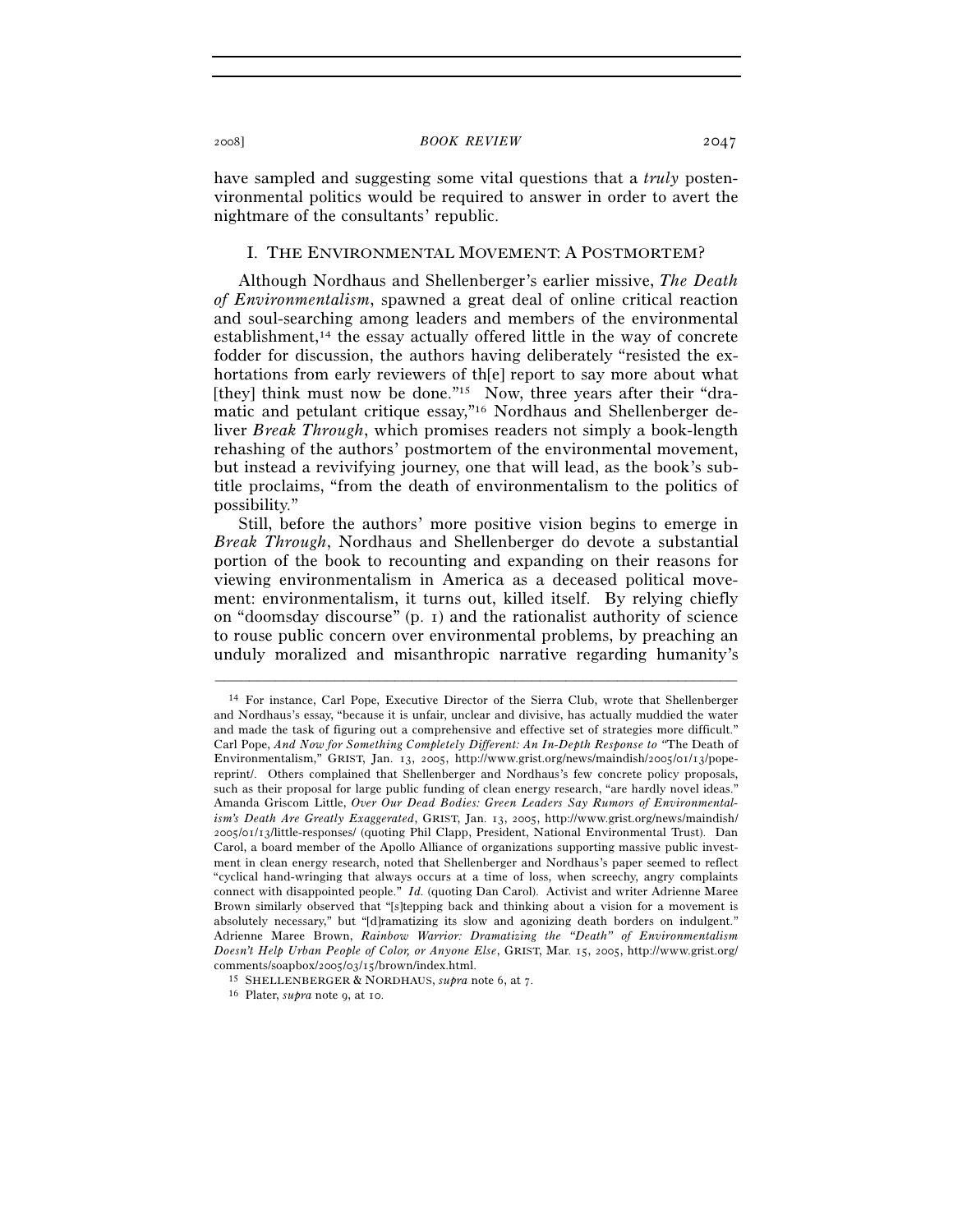causal responsibility for those problems, and by limply offering as the only solution to those problems various technical policy instruments that aim to "limit[]" or "constrain" human ambition (p. 17), the environmental movement, at least according to Nordhaus and Shellenberger, stopped connecting with the public at the level of its core values.17 Thus, *Silent Spring*, which, as noted above, figures as the key moment of awakening in most retellings of environmentalism's modern history,18 represents to Nordhaus and Shellenberger the most tired page of a very tired playbook: to wit, "wrap the latest scientific research about an ecological calamity in a tragic narrative that conjures nostalgia for Nature while prophesying ever worse disasters to come, unless human societies repent for their sins against Nature and work for a return to a harmonious relationship with the natural world" (p. 130).

In Nordhaus and Shellenberger's view, this strategy is not only politically naïve, but also philosophically indefensible. Borrowing from the likes of anthropologist of science Professor Bruno Latour, who famously proclaimed that "we have never been modern,"19 Nordhaus and Shellenberger argue that the environmentalists' approach relies on a series of fundamental categorical distinctions that do not withstand critical scrutiny. Most basically, environmentalism seems to depend on a dualistic ontology in which "humans and nature" (p. 15) are given as separate, distinct spheres of existence. Accordingly, the environmentalists' narrative almost always takes the form of an "[e]co-traged[y]" (p. 130) in which the twin Enlightenment faculties of reason and empiricism are used to demonstrate that a previously balanced, pristine, and harmonious "Nature" is being despoiled by the rapacious desires of "humankind $\int$ " (p. 130).<sup>20</sup> To Nordhaus and Shellenberger, this narrative form leads inexorably to a "politics of limits" (p. 17), in which the choices and behaviors of individuals, acting most typically through the market, are said to be in need of suppression by the government in order to protect the larger community of life from further human encroachment and taint. Lurking within this "[e]nvironmental tale[] of tragedy" (p. 131), Nordhaus and Shellenberger see a series of familiar

<sup>–––––––––––––––––––––––––––––––––––––––––––––––––––––––––––––</sup> 17 *See also* Werbach, *supra* note 6 ("Instead of a narrative for America, instead of a vision, we were preparing for maximum daily allowable loads of toxic chemicals.").<br><sup>18</sup> *See supra* p. 2041.<br><sup>19</sup> BRUNO LATOUR, WE HAVE NEVER BEEN MODERN (Catherine Porter trans., 1993)

<sup>(</sup>1991). 20 *Cf.* Daniel A. Farber, *Building Bridges over Troubled Waters: Eco-Pragmatism and the En-*

*vironmental Prospect*, 87 MINN. L. REV. 851 (2003) (urging the abandonment of "eco-pessimism"); Robert H. Nelson, *Environmental Religion: A Theological Critique*, 55 CASE W. RES. L. REV. 51, 62 (2004) (describing the environmental movement and its dominant strategies as "Calvinism minus God" (quoting Robert H. Nelson, *Calvinism Minus God*, FORBES, Oct. 5, 1998, at 143) (internal quotation marks omitted)); Stefano Nespor, *Environmentalism and the Disaster Strategy*, 19 UCLA J. ENVTL. L. & POL'Y 211, 224–29 (2001) (critiquing environmentalism's "disaster strategy").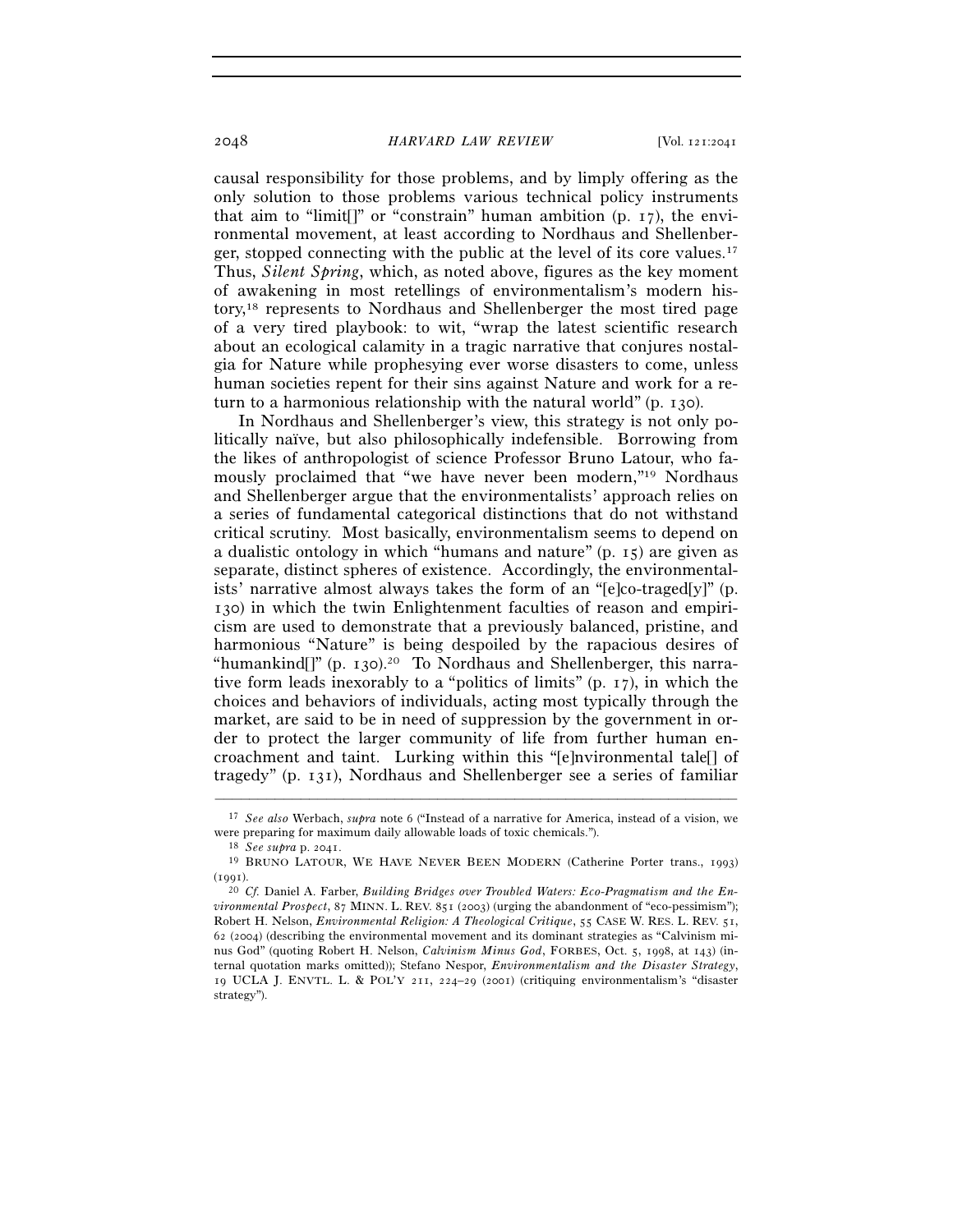categorical distinctions — nature/culture, reason/romance, science/politics, government/market, community/individual — that are philosophically untenable and, more significantly in their account, have outlived their social usefulness.

Nordhaus and Shellenberger argue that, in addition to espousing a dubious metaphysics, the environmentalists' narrative also threatens "to short-circuit democratic values by establishing Nature as it is understood and interpreted by scientists as the ultimate authority that human societies must obey" (p. 132). Put differently, "[l]ike the fundamentalist who believes his religion only can speak for God, environmentalists believe that only Science, in a singular and objective way, can speak for Nature" (p. 141). In the authors' view, environmentalists depend on an outdated conception of science, one in which the professional orthodoxy of ecologists, oceanographers, and other natural scientists is seen to embody the "Truth" about the state of the world (p. 138), rather than merely the contingent empirical and theoretical claims of a particular community of experts. In this respect, Nordhaus and Shellenberger join the many commentators who have contended that the science at the heart of environmental, health, and safety regulation is always "non-normal science,"21 even "trans-science."22 It concerns matters and controversies that may be framed within the discourse of science — for example, as revolving around empirical questions concerning the scope and magnitude of an environmental, health, or safety risk — but that cannot be resolved within that framework, given their dependency on questions concerning model selection, uncertainty adjustment, risk preference, and other matters that are not strictly technical in nature. Moreover, scientific outputs are not merely a function of the rigor and intelligence of scientific investigators; they are also deeply affected by myriad sociopolitical variables, such as research funding priorities and intellectual property rules, $23$  by sociological aspects of science as a profession, such as university tenure standards and journal selection criteria, and by more cognitive and emotive factors, such as researchers' self-perception of ranking within a social hierarchy or their belief in the inherently progressive tendencies of history.24 In short, the empirical and theoretical claims of scien-

<sup>21</sup> *Cf.* THOMAS S. KUHN, THE STRUCTURE OF SCIENTIFIC REVOLUTIONS 23–34 (3d ed. 1996) (explaining that normal science focuses attention on a small range of esoteric problems and

<sup>&</sup>lt;sup>22</sup> See Alvin Weinberg, Science and Trans-Science, 10 MINERVA 209, 209 (1972).<br><sup>23</sup> Increasingly, for instance, researchers are affected by overt political attempts to control the content and the cultural reception of scientific investigations. *See* Holly Doremus, *Science Plays Defense: Natural Resource Management in the Bush Administration*, 32 ECOLOGY. L.Q. 249 (2005). 24 *See, e.g.*, Melissa L. Finucane et al., *Gender, Race, and Perceived Risk: The 'White Male'* 

*Effect*, 2 HEALTH, RISK & SOC'Y 159 (2000) (describing cognitive heuristics and other influences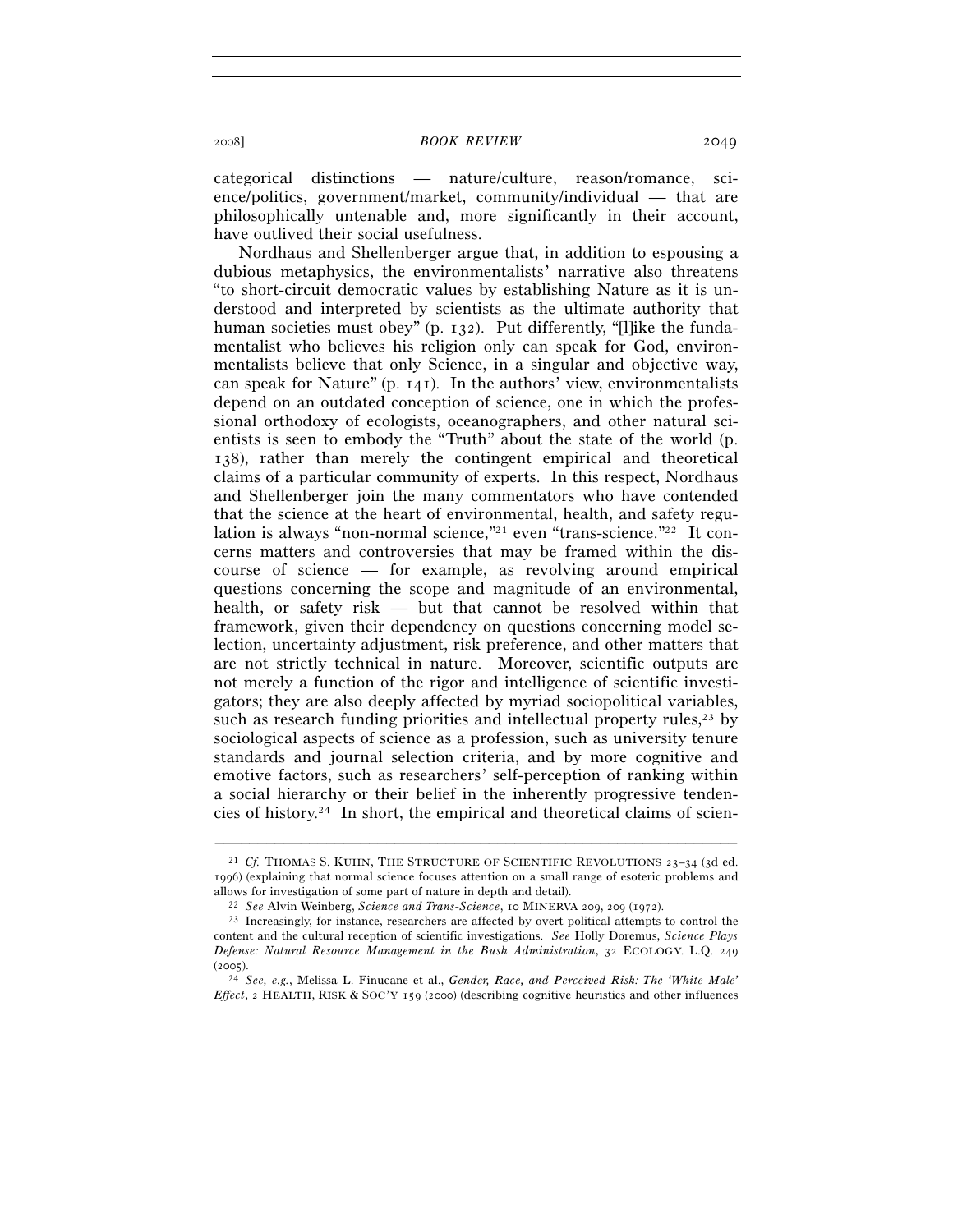tists are unavoidably contingent, both because the scientific community subjects its knowledge to constant revision and occasional wholesale abandonment, and because the community itself is a constructed enterprise subject to social, political, and cultural influence.

Nordhaus and Shellenberger contend that this post-positivist view of science, once the controversial position of members of science and technology studies departments, is now predominant everywhere save for the executive offices of mainstream environmental organizations, where environmental leaders hold onto the "antiquated view that there are facts separate from values and interpretations" (pp. 141–42). Because of this scientific dogmatism, the authors claim, environmentalists seriously hamstring themselves in the competition for public mindshare, restricting their discourse to a kind of policy literalism that fails to connect with the romantic dimensions of culture and politics.<sup>25</sup> What, after all, is the sense in feeling guilty about humanity's impact on the environment if we no longer believe that the latter exists outside of our sphere of impact? Environmentalists try mightily to develop scientific measures of the size of humanity's "ecological footprint" such as the share of the planet's photosynthetic product that is diverted to human use<sup>26</sup> — as if the shock of these figures alone will prompt us to squeeze into smaller shoes. As Nordhaus and Shellenberger argue, however, we might just as easily regard the figures as a fitting occasion to declare, once and for all, the whole planet ours, without guilt or embarrassment, and simply trust in our ability to manage it: "We are as gods and might as well get good at it"  $(p, 271)$ .<sup>27</sup>

A related consequence of environmentalists' scientific dogmatism, in Nordhaus and Shellenberger's view, is that members of the movement tend to misunderstand the reasons for their 1970s-era successes. As evidenced by their continuing reliance on the strategy of policy literalism, "environmentalists [have] convinced themselves that it was their representation of Truth through Science that was responsible for

on risk perception that render it culturally inflected, even among experts); Dan M. Kahan et al., *Culture and Identity-Protective Cognition: Explaining the White-Male Effect in Risk Perception*,

 $^{25}$  To demonstrate these failings, Nordhaus and Shellenberger smartly contrast Tony Blair's 2005 World Economic Forum speech at Davos on climate change, which proved highly ineffectual, with Winston Churchill's "United States of Europe" speech, which helped to precipitate the Marshall Plan and the restoration of Europe (pp. 262–69). While Blair focused darkly on threats, calamities, and the pressing need for limits, Churchill offered a stirring clarion call for renewed greatness. As Nordhaus and Shellenberger observe, "[t]hankfully for history, Churchill didn't see the postwar rubble of Europe as a laundry list of problems to be solved by technical solutions" (p. 266).

<sup>26</sup> *See* Douglas A. Kysar, *Law, Environment, and Vision*, 97 NW. U. L. REV. 675, 724–25 (2003)

<sup>&</sup>lt;sup>27</sup> The authors quote John Tierney, *An Early Environmentalist Embraces 'New Heresies'*, N.Y. TIMES, Feb. 27, 2007 (quoting Stewart Brand).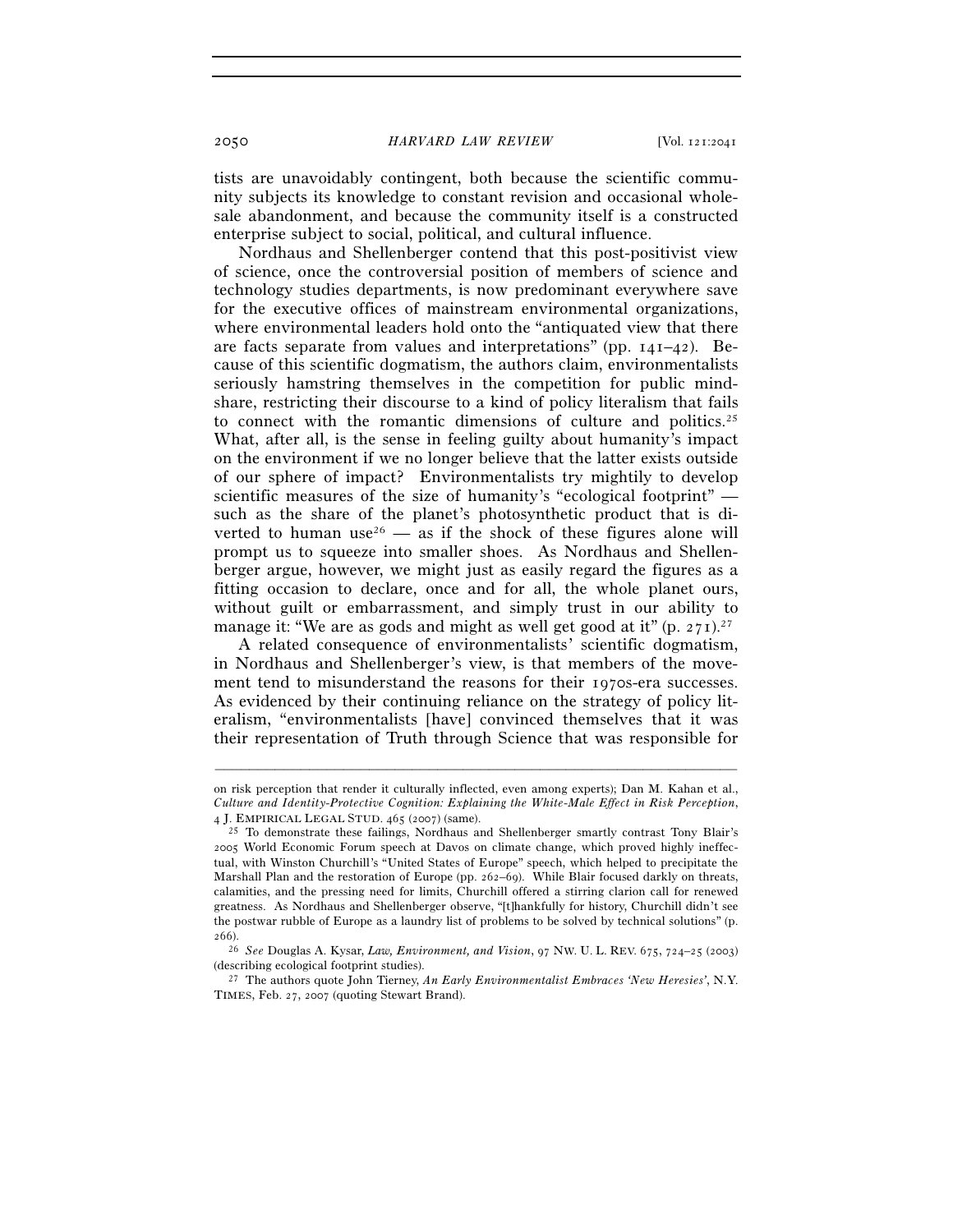antipollution and conservation laws" (p. 138). To Nordhaus and Shellenberger, this self-congratulatory account is simply "a *faith* — a scientism, not a science — one that overlooks the specific historical and social conditions that gave rise to the ecological values" (pp.  $138-39$ ). Rather than being a simple case of scientific fact and human reason prevailing over the passions of an ugly culture, the emergence of modern federal environmental law instead depended on a slew of contingent historical conditions. Most importantly, economic growth, social and political stability, and the creation of a robust middle class in America after World War II created the basis for widespread expression of "postmaterialist desires" (p. 164). Riffing loosely on Maslow's hierarchy of needs, Nordhaus and Shellenberger contend that environmental values and other such "higher" sentiments only emerge when individuals and families feel comfortable, not merely in terms of affluence and material goods, but also in terms of equality, progress, and social stability. Absent these crucial social and economic conditions, Nordhaus and Shellenberger believe the popular response to *Silent Spring* would have been, well, silent.

With vague gestures, Nordhaus and Shellenberger adapt this account to the consumerist cornucopia of late capitalism, arguing that individuals in the United States are now reasserting the survival values of distrust, selfishness, and materialism that had largely been left behind during the 1960s and early 1970s. Interestingly, Americans are reasserting "'Darwinist and exclusion values' of acceptance of violence, just deserts, ecological fatalism, sexism, . . . and xenophobia" (p. 169),28 despite a significant increase in absolute material standards of living. As economists such as Professors Thorstein Veblen,<sup>29</sup> Robert Frank,<sup>30</sup> and Juliet Schor<sup>31</sup> have argued, many individuals in consumerist societies seem compelled to rely on greater and greater levels of expenditure and debt in order to maintain their *relative* social status. Consumption thus becomes, at least in many contexts and for many goods, a positional game, such that the steady increase of wealth ine-

<sup>&</sup>lt;sup>28</sup> The authors quote MICHAEL ADAMS, AMERICAN BACKLASH 34 (2005).<br><sup>29</sup> *See* THORSTEIN VEBLEN, THE THEORY OF THE LEISURE CLASS 29–30 (Penguin Books 1979) (1899). For additional variations on Professor Veblen's themes, see JAMES S. DUE-SENBERRY, INCOME, SAVING AND THE THEORY OF CONSUMER BEHAVIOR 28–32 (1949); FRED HIRSCH, SOCIAL LIMITS TO GROWTH 6, 102–07 (2d ed. 1999); H. Leibenstein, *Bandwagon, Snob, and Veblen Effects in the Theory of Consumers' Demand*, 64 Q.J. ECON. 183, 190– 99 (1950). For a review of "thicker" sociological and cultural studies accounts of similar phenomena, see Douglas A. Kysar, *Kids & Cul-de-Sacs:* Census 2000 *and the Reproduction of Consumer* 

<sup>&</sup>lt;sup>30</sup> See ROBERT H. FRANK, LUXURY FEVER (1999); Robert H. Frank, *The Demand for Unobservable and Other Nonpositional Goods*, 75 AM. ECON. REV. 101 (1985). 31 *See* JULIET B. SCHOR, THE OVERSPENT AMERICAN: UPSCALING, DOWNSHIFTING,

AND THE NEW CONSUMER (1998); JULIET B. SCHOR, THE OVERWORKED AMERICAN: THE UNEXPECTED DECLINE OF LEISURE (1992).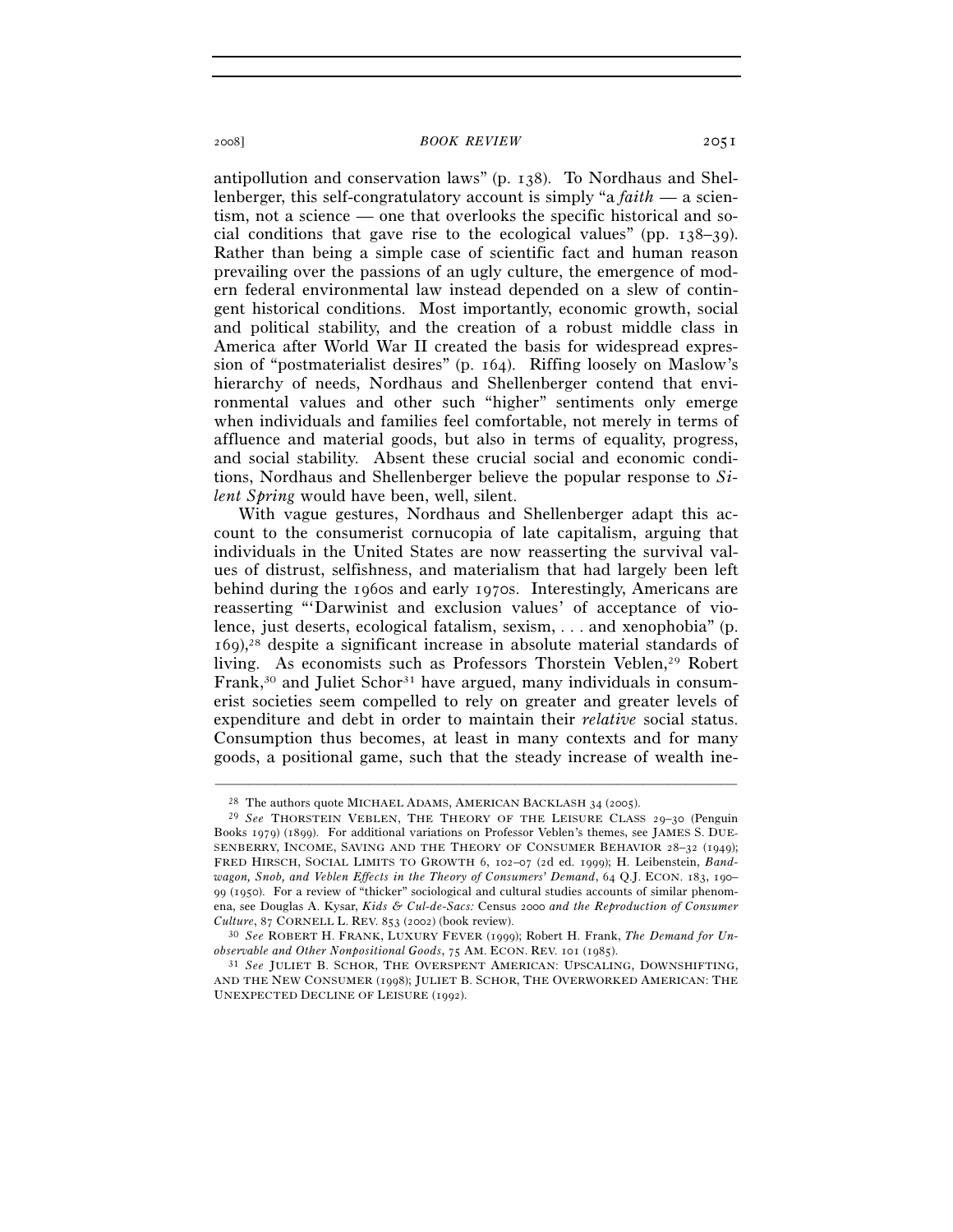quality in America over the last three decades may have left people feeling *more* status insecure, even as their absolute material position has improved, a phenomenon that Nordhaus and Shellenberger term "insecure affluence"  $(p, 14)$ . The authors believe that, under such conditions, the "[m]aterialist liberalism" of the New Deal and the postwar period is simply an outmoded language (p. 171). It provides, for instance, "no framework for understanding or addressing problems like obesity" (p. 171), since it can only implore citizens to abandon the prevailing individualistic, consumerist, and transactional mindset, rather than appeal to them from within that mindset (p. 176). Likewise, the standard environmentalists' narrative seems tailor-made to alienate listeners under circumstances of insecure affluence, since it basically commands them to want less and to think harder, lest they destroy the natural world. Nordhaus and Shellenberger believe that environmentalists and other liberals talk down to ordinary Americans through such commands, rather than inviting them to climb up, a not-so-subtle elitism that Nordhaus and Shellenberger entertainingly demonstrate by skewering Thomas Frank's book, *What's the Matter with Kansas?* (pp.  $157-60$ ).

At this point, Nordhaus and Shellenberger's alternative to what they regard as mainstream environmentalism begins to take shape. For Nordhaus and Shellenberger, "postenvironmental" politics will be "*anthrophilic*" (pp. 160, 153) rather than biophilic, emphasizing at its core the potential for human belief and technological ingenuity to unleash a new era of flourishing. The most critical political assets in this new era will not be reason and fact, but creativity and optimism, for those attributes will, by necessity, guide decisionmaking once the categories of nature and market have been thoroughly deconstructed. Therefore, rather than lament the loss of an unblemished environment that never was, Nordhaus and Shellenberger urge environmentalists to embrace "the end of nature"32 with confidence and zeal: "Once we abandon the belief that there exists a nature or a market separate from humans, we can start to think about creating natures and markets to serve the kind of world we want and the kind of species we want to become"  $(p. 235)$ .

The authors' own vision of "the kind of world we want" is built on a heavily Nietzschean account of the heroic potential of the human individual, dressed up with a somewhat incongruous social democratic spin. Nordhaus and Shellenberger urge a "new social contract" (p. 15) that would provide healthcare (pp.  $177-78$ ), childcare, social security (p. 175), and other essential bases for a stable quality of life (p. 171). This social democratic state they urge, not for the traditional liberal

<sup>32</sup> *See generally* BILL MCKIBBEN, THE END OF NATURE (1989).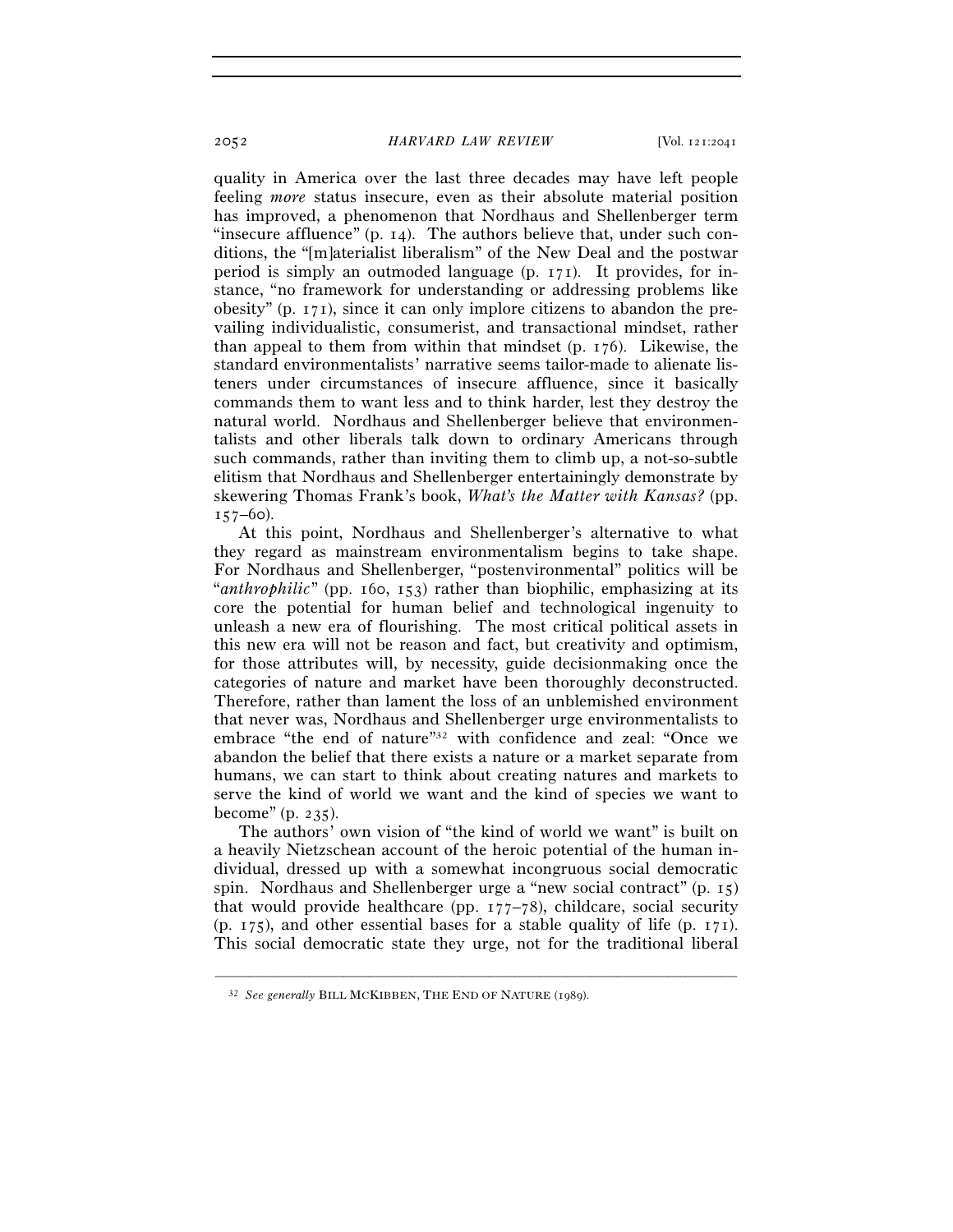reasons of egalitarianism and social justice, but because the authors believe that individuals are only able to realize their better selves and to express such "higher" values as altruism and environmentalism — after they have attained the level of material and social security that such progressive policies would provide. Thus, "[t]he new social contract must . . . provide a basis for people to seek individuation and self-creation" (p. 179). As with their views on the nature of nature, Nordhaus and Shellenberger want to reject the idea that "humans are *essentially* anything" (p. 152), believing that the future of humanity lies instead in constant entrepreneurial self-invention. They see such heroic individualism today in Arcata architects, Burlington telecommuters, Chattanooga sous chefs, and other individuals who already express a "more flexible and more creative relationship to work, employment, and one's identity as a laborer" (p. 247).

These individuals attract Nordhaus and Shellenberger's admiration because the individuals "aspire as much to uncommon greatness as they do to the common good" (p. 179). They do not, for instance, risk environmental hypocrisy out of rigid attachment to place, in the manner of the well-heeled liberals in Nantucket Sound who have opposed the Cape Wind renewable energy project (pp. 89–90). They are instead members of an emerging "postmaterial" society (p. 160), one characterized by "communities of unique, self-creating, highly autonomous individuals" (p. 214). Rather than being fitted within rigid, hierarchical social institutions, these "self-creators" are constantly "*becoming*" (p. 214), dropping in to and out of prayer groups, hiking clubs, and social-networking websites with far greater flexibility and openness than witnessed in traditional, brick-and-mortar (let alone clapboard) communities. Thus, to thicken commitment to environmentalism, and to inspire environmentalists to move from merely "giving money and buying green products" to actually "manifest[ing] their environmental identities or  $\dots$  recruit [ing] others to join them" (p. 203), Nordhaus and Shellenberger propose the creation of social networks that resist the dichotomy between individual and community, such that the centrality of the self is neither unwisely attacked nor unduly reified by the political program. Much as in the evangelical Christian movement, which the authors describe as perhaps the most powerful sociopolitical movement to emerge in the last two decades, this "web of new pre-political associations" (p. 205) would bring individuals together by appealing to their practical needs and their desire for social ties, rather than directly (and superficially) to their environmental politics.

In addition to this soft-sell environmental proselytizing, Nordhaus and Shellenberger want to put a more feel-good spin on environmental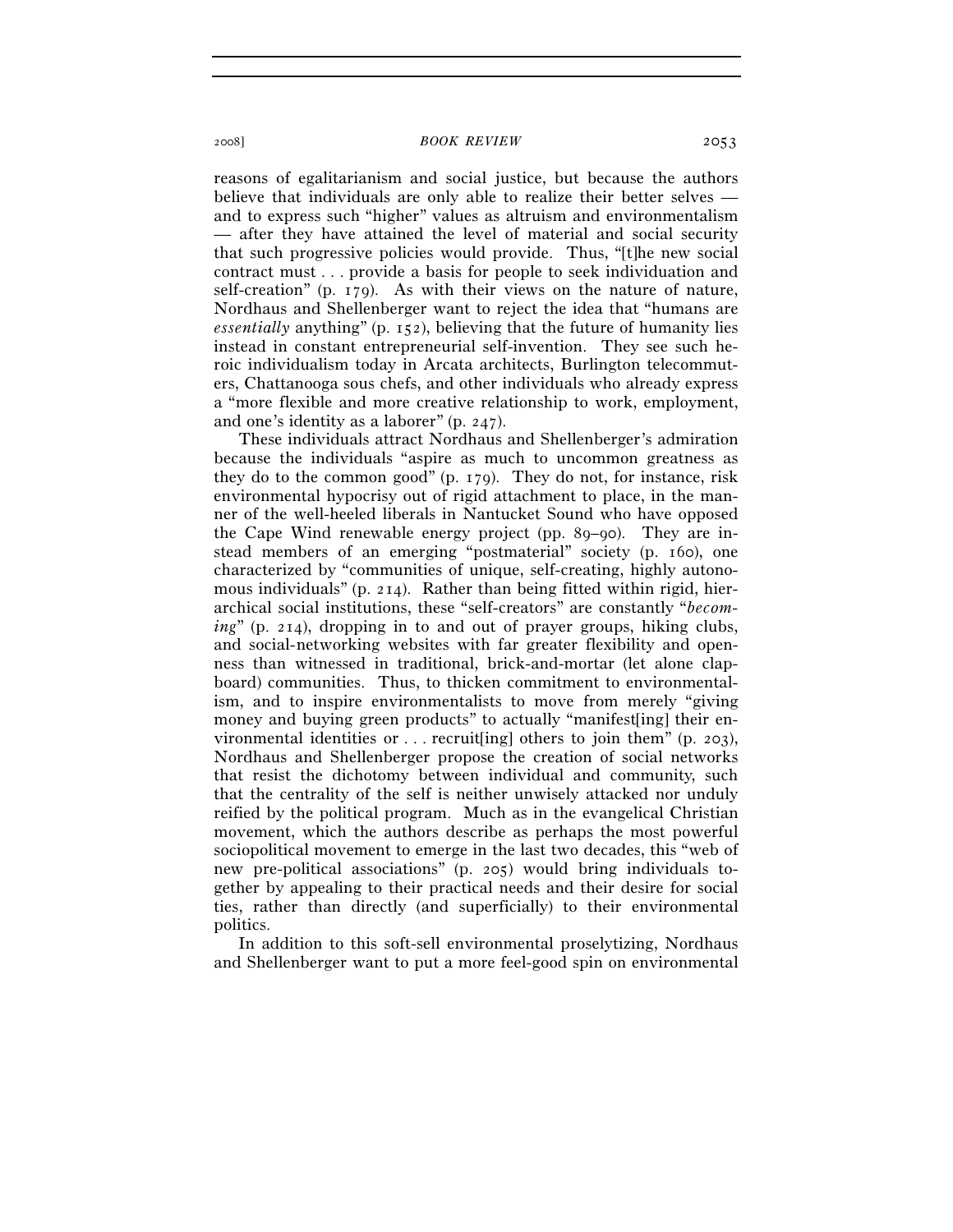policies themselves. From Nordhaus and Shellenberger's vantage point, the conceptual bias long expressed in Western thought of mankind's predominance over nature<sup>33</sup> is simply reversed by mainstream environmentalists, such that "humans are still separate from but *subordinate* to Nature" (p. 135). Nordhaus and Shellenberger instead would have environmentalists abandon altogether the categories of nature and humanity, along with the related idea that environmentalists "have arrived at their values and worldview through a rational and considered process" (p. 34). Such a self-serious orientation should be abandoned most notably because it leads environmentalists and other liberals to frame their policy discourse with all the emotional allure and rhetorical resonance of a home appliance instruction manual. This is not the route to an effective environmentalism, Nordhaus and Shellenberger tell us, for politics is "an exercise not in speaking truth to power but in creating new truths in the polity"  $(p, 160)^{34}$ 

For example, the authors would reorient environmental proposals around the goals of "investment and assets," rather than "regulation and deficits" (p. 18), since the former resonate with individuals' deep desire for progress and affirmation, while the latter suggest only dread and deprivation. To Nordhaus and Shellenberger, the bold technological optimism expressed by such commentators as Amory Lovins and Paul Hawken should become the primary message of the environmental movement, rather than a little-heard alternative view.35 Along these lines, one of the few concrete policy proposals mentioned in *Break Through* — what the authors call "a new Apollo project" — demands from the public "a major investment in clean-energy jobs, research and development, infrastructure, and transit, with the goal of achieving energy independence" (p. 8).36 Nordhaus and Shellenberger argue that if environmentalists reframed their policy platform in this manner, such that they were not seen to be against emissions, but rather for clean energy (pp.  $127-28$ ), then their opponents would be

<sup>–––––––––––––––––––––––––––––––––––––––––––––––––––––––––––––</sup> 33 For a canonical, albeit controversial, statement, see Lynn White, Jr., *The Historical Roots of Our Ecologic Crisis*, 155 SCIENCE <sup>1203</sup> (1967). 34 *See also* Werbach, *supra* note 6 ("Categories — indeed, all of language — should be evalu-

ated not for their timeless ability to represent a truth that, like the fiction of nature, is 'out there,' but rather for their ability to meet our present needs."). 35 *See, e.g.*, PAUL HAWKEN, THE ECOLOGY OF COMMERCE (1993); PAUL HAWKEN,

AMORY LOVINS & L. HUNTER LOVINS, NATURAL CAPITALISM: CREATING THE NEXT INDUSTRIAL REVOLUTION (1999); AMORY B. LOVINS, SOFT ENERGY PATHS: TOWARD A DURABLE PEACE (1977); Amory B. Lovins, *Energy Strategy: The Road Not Taken?*, 55 FOR-

<sup>&</sup>lt;sup>36</sup> Again, this proposal does little to distinguish Nordhaus and Shellenberger from the environmentalists and scholars they claim to be displacing. *See, e.g.*, D. Paul Emond, *Co-Operation in Nature: A New Foundation for Environmental Law*, 22 OSGOODE HALL L.J. 323 (1984) (seeking to replace environmental law's adversarial approach with a more cooperative approach premised on public investment and incentivizing of environmentally responsible development).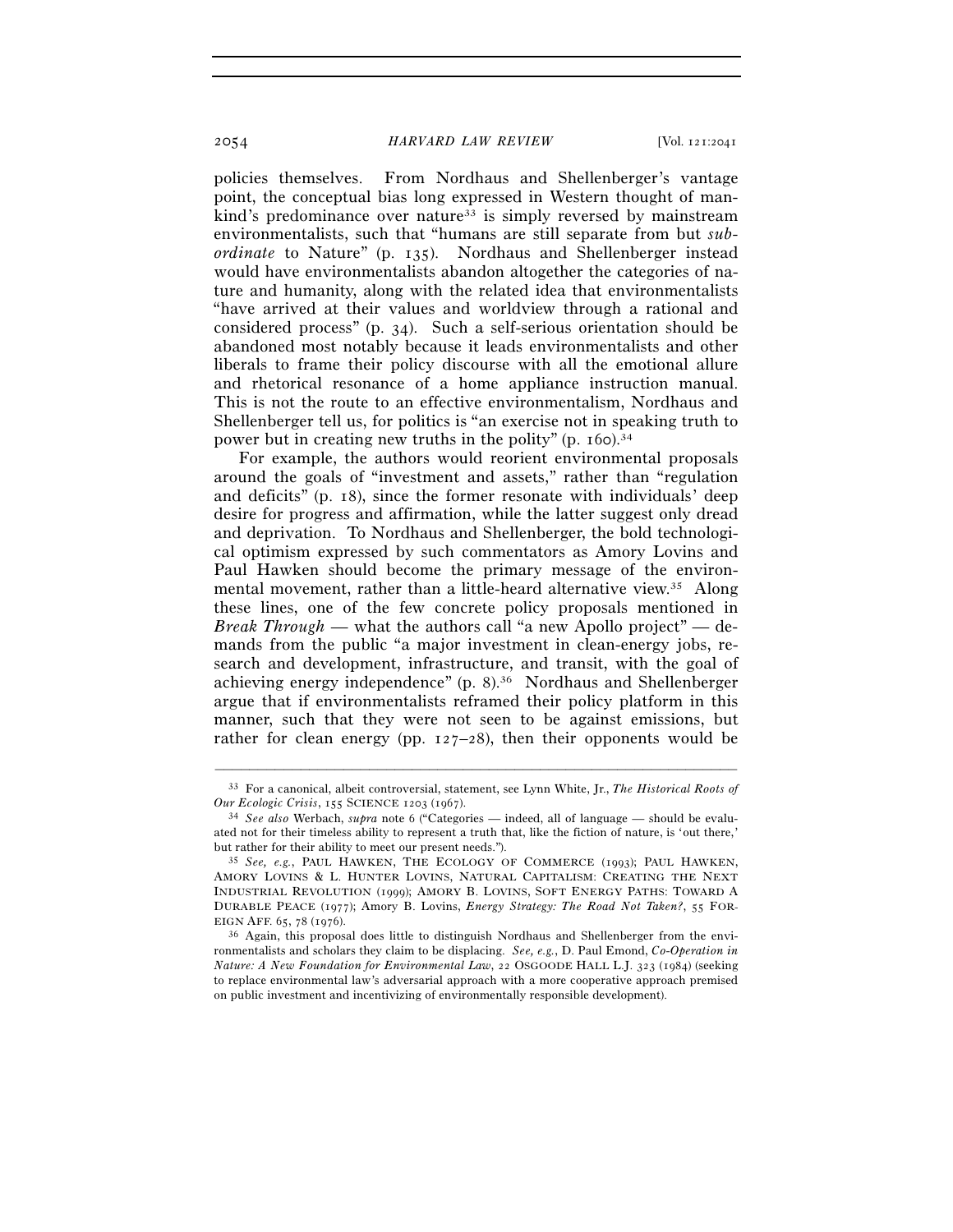placed on the defensive, forced to account for how *they* could be against clean energy and independence from foreign oil.

Failing to embrace such an approach is an unforgivable tactical error in the authors' view, given that the cultural space available for framing and reframing policy disputes in the current era is so capacious. With respect to climate change, for instance, the authors argue that "[t]he relevant question is not 'What does global warming mean?' but '*Which* of global warming's meanings should we elevate into a pragmatic politics?'" (pp. 221–22). Contrary to most environmental organizations, which have tended to focus on abatement of greenhouse gas emissions rather than on adaptation to a warming world, Nordhaus and Shellenberger argue that a policy approach focused on adaptation and preparedness offers a compelling, hopeful, and therefore marketable, vision of the future. The vision implied by emissions abatement simply continues the environmentalists' theme of long-term catastrophe that can only be avoided through present restriction. Adaptation, in contrast, "makes people feel more in control of their future," "offer[ing] immediate, perceptible impacts that can be observed and directly addressed in the present" (p. 222). Conveniently for the authors, adaptation also does not require "radically downgrading one's quality of life"; as such, it is more likely to attract popular support, given that individuals "are less likely to acknowledge a threat that makes us feel guilty than one that does not" (p. 222). Finally, although mainstream environmental organizations to date have resisted an adaptation-focused strategy because they believe that it would undercut the effort to achieve significant long-term emissions abatement, $37$ Nordhaus and Shellenberger contend that adaptation actually would offer the thin edge of a wedge, achieving buy-in from the public on the significance of climate change in a manner that would enable eventual adoption of "wider action" (p. 224).

In sum, for several reasons — because the movement attempts to mobilize public support based on culturally abandoned and philosophically unsupportable categories such as nature and science, because the narrow and technocratic policy tools that make up the entirety of the movement's positive vision for the future are incapable of capturing the public's imagination, and because the preachy narrative of sin-

 $37$  Carl Pope supports abatement for the separate reason that he believes it will activate a more resonant set of values than adaptation, one focused on prudence and prevention, rather than on risk and retaliation. *See* Pope, *supra* note 14. Experimental research in the somewhat analogous context of tort law, however, suggests that the "hot" language of negligence analysis may be more resonant with lay jurors than the "cold" language of a strict liability standard, such that jurors are comparatively more likely to find responsibility and impose greater damages when harm and care are evaluated through negligence's overtly moralized terminology. *See* Richard L. Cupp Jr. & Danielle Polage, *The Rhetoric of Strict Products Liability Versus Negligence: An Empirical Analysis*, 77 N.Y.U. L. REV. 874 (2002).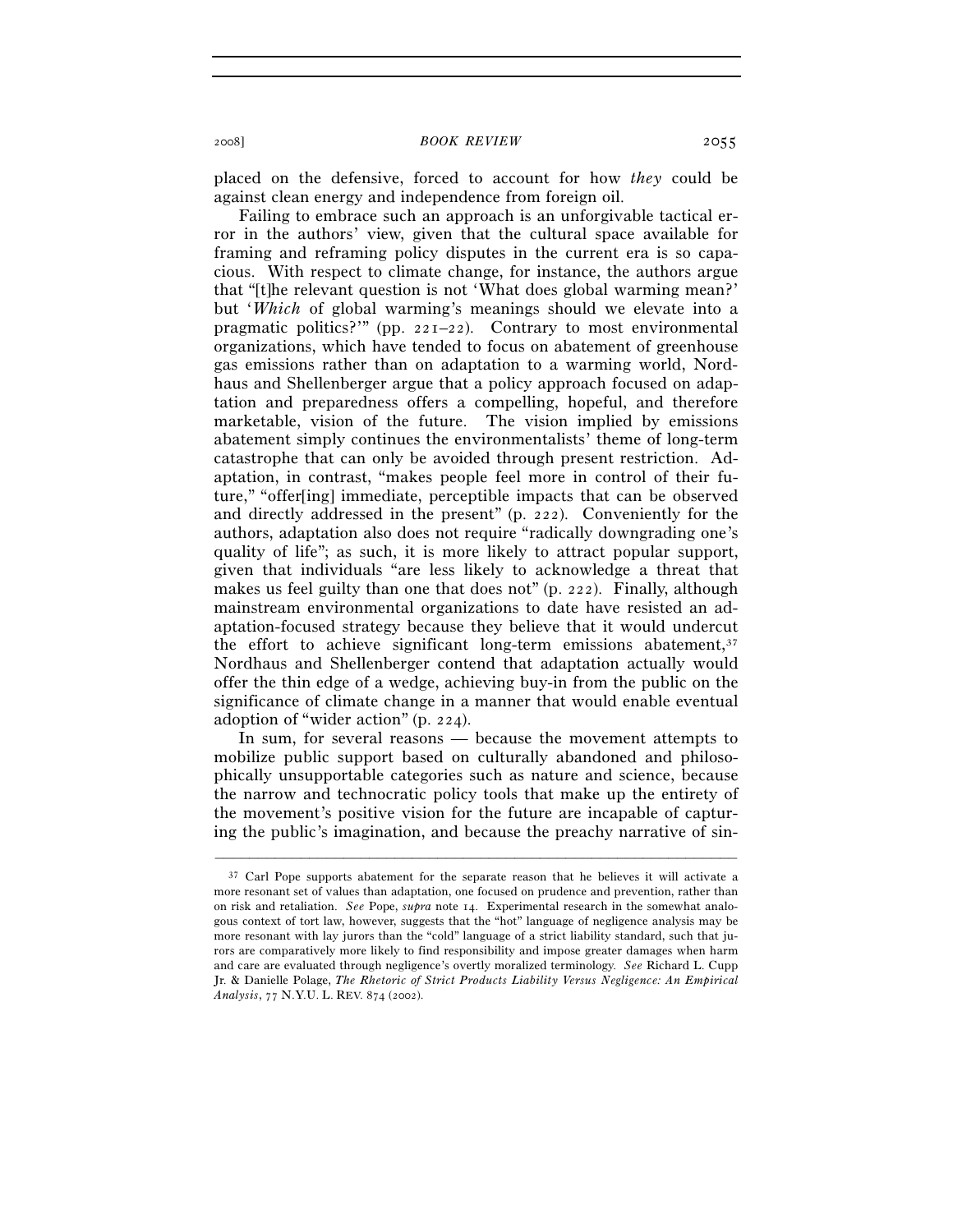fulness that the movement espouses is unlikely to find reception amidst a populace whose affluence masks a deep and growing state of insecurity — environmentalism is, to Nordhaus and Shellenberger, dead. In its place, the authors offer a brand of romantic pragmatism that aims to turn the demise of environmentalism's categories into a strategic advantage. In the authors' telling, this "postenvironmentalism" will provide an optimistic, life-affirming "politics of pragmatism," one that is centered around "the liberal imagination" and a "metaphysics of becoming," rather than around rational positivism and a "metaphysics of stasis" (p. 219).38 Having set for themselves the challenge of "dreaming" a new social future, Nordhaus and Shellenberger thus dream a nation of yeoman windfarmers forming Toquevillian associations on MySpace. Much as the rapturous prose of Romantic naturalists did for earlier generations of Americans,<sup>39</sup> this utopian vision, the authors believe, will sell environmental policies with far greater effectiveness than the movement's conventional dystopian approach.

## II. PLURALIZING THE MOVEMENT

Nordhaus and Shellenberger's criticisms of environmentalism occasionally hit their mark, most notably in their contention that the "pollution paradigm"  $(p. 111)$  — in which environmentalists repeatedly put forth scientific evidence of harm in order to identify a pollution externality, a commons tragedy, or some other market failure that can justify their demand for corrective government regulation — has become a liability to the environmental movement. Something *is* amiss when global climate change is simply forced into the familiar rubric of a Pigouvian externality problem, treated as a mere side effect or an ancillary consequence of economic activity that does not require more fundamental reform of the way in which we theorize environmental law and policy. So long as environmentalists continue to play this game of spot-the-externality, they will mischaracterize the nature of an economic system that, rather than generating climate change as an incidental side effect, depends at its very foundation on large-scale, climate-altering activities such as fossil fuel combustion and land use alteration. In turn, environmentalists will reinforce the primacy of a policymaking framework that squarely places the burden of proof on *them* to justify any governmental policy aimed at ensuring sustainability, rather than on the defenders of the status quo. As Professor Herman Daly, a founder of the field of ecological economics, put it more than a decade before Nordhaus and Shellenberger, "[w]hen increasingly vital facts, including the very capacity of the earth to support

<sup>38</sup> Emphasis has been omitted. 39 *See infra* pp. 2058–59.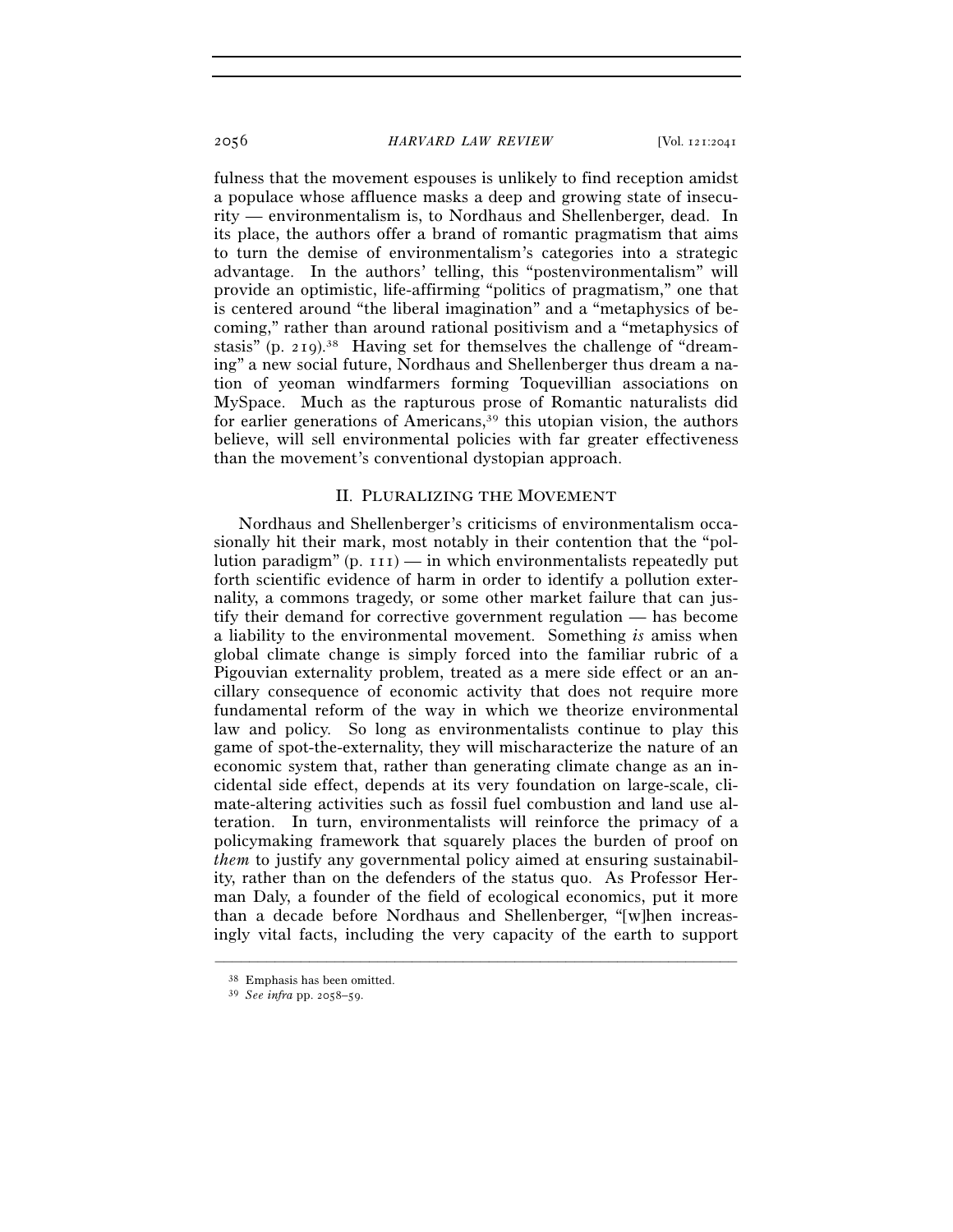life, have to be treated as 'externalities,' then it is past time to change the basic framework of our thinking so that we can treat these critical issues internally and centrally."40

Nordhaus and Shellenberger also score easy points when they critique aspects of environmentalism's dark side, such as the strong opposition to population growth and apparent disdain for humanity that is shown by some environmental leaders (pp.  $126-27$ ); the related lack of sympathy for subsistence farmers and other individuals in conditions of distress whose efforts to survive often adversely impact the environment (pp. 61–63); the embrace of an "[i]mmiseration theory" that appears almost to relish human suffering as the most reliable way to bring about cultural change (p. 36); the sometimes scornful dismissal of Middle America and its alleged "false consciousness" by authors such as Frank (p. 158); and the occasional aloofness of wealthy liberals, such as John Kerry, who apparently once emphasized the fact that three of his cars were hybrid electric vehicles as evidence of what he had done personally for the environment (p. 125). Still, whatever the entertainment value derived from criticizing these attitudes and beliefs, the authors unfairly impute them to an entire "environmental movement" (p. 98), rather than to particular strands or particular purveyors of environmentalism.

The result of this clumsy personification is that environmentalism, in the hands of Nordhaus and Shellenberger, becomes schizophrenic. Apparently obsessed with the Enlightenment ideals of reason and empiricism — as evidenced by strong adherence to instrumentalist policy discourse and reliance on scientific evidence to frame environmental goals — environmentalists nonetheless also continue to wage their long battle against the centrality of the liberal individual subject — as evidenced by frequent elevation of aestheticism and naturalism over rationalism and technology, and by various theoretical and political efforts to expand the sphere of human concern outward to encompass animals and other nonhuman life forms, not simply as objects of use or admiration by humankind, but as interest holders in their own right. Obviously, these latter two strands of post-Enlightenment environmentalism, the first associated with the Romantic tradition and the second with various rejections of individualism and anthropocentricism, are not in complete harmony with *each other*, let alone with the rational positivism that Nordhaus and Shellenberger attribute to the entire environmental movement. The categories, instead, are plural.<sup>41</sup>

<sup>–––––––––––––––––––––––––––––––––––––––––––––––––––––––––––––</sup> 40 HERMAN E. DALY, BEYOND GROWTH: THE ECONOMICS OF SUSTAINABLE DEVEL-

OPMENT 45 (1996).<br><sup>41</sup> Indeed, some in the academy might say the categories are too plural to constitute a unified field, at least insofar as environmentalism has been embodied in law. *See, e.g.*, Richard J. Lazarus, *Restoring What's Environmental About Environmental Law in the Supreme Court*, 47 UCLA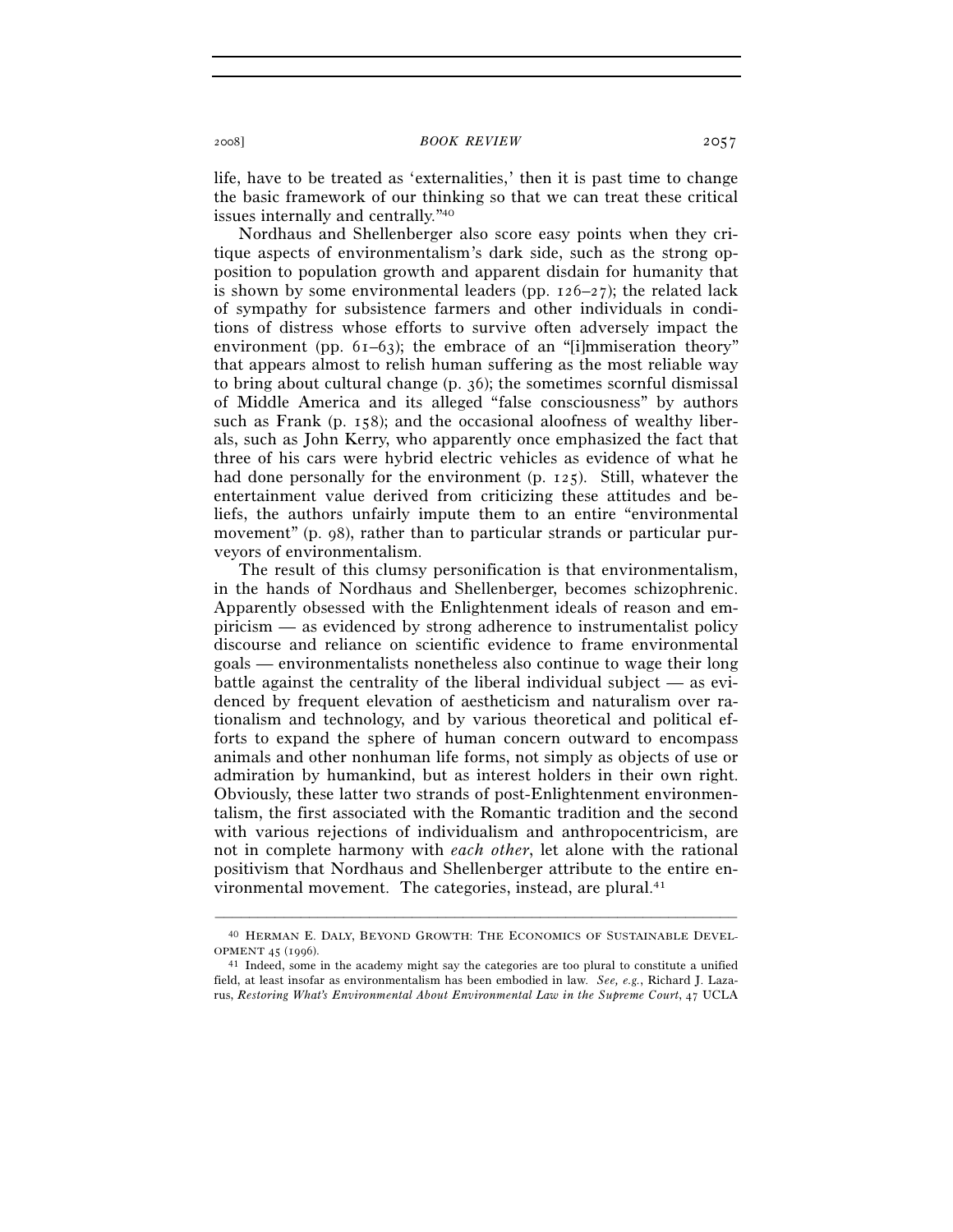The Romantic tradition of environmentalism is particularly troubling for Nordhaus and Shellenberger because it makes plain that environmentalists' use of terms like "nature" is not so naïve and essentialized as the authors contend. Instead, Romantic writers quite selfconsciously shape the natural realm to serve artistic and political purposes.42 By critiquing environmentalists for their emphasis on the illusory ideal of nature, separate and apart from — that is, untainted by — human influence, Nordhaus and Shellenberger fail to consider the *regulative* function of such a concept, irrespective of its merit as an ontological truth claim. More so than the actuality of nature, as gleaned through the positivistic lens of Enlightenment science and empiricism, Romantic writers are interested in the idea of nature, as actively depicted, even constructed, through language, literature, and the visual arts. A historically antecedent example makes this point even more clearly: Nordhaus and Shellenberger complain that, because "the meaning of the word *pollution* depends on the concept of nature as pure, harmonious, and separate from humans" (pp. 24–25), the word provides no analytic value, now that the nature-humanity divide has been thoroughly deconstructed. However, beginning with its fourteenth-century etymological origins, at which time it was used to indicate the "ejaculation of semen without sexual intercourse,"43 the word *pollution* has always been used in a moralized sense to denote those activities that should be treated by a political community as defiling or desecrating, and hence restricted. The word therefore does not depend on an outmoded nature-humanity divide; instead, it actively works to

L. REV. 703 (2000) (studying Supreme Court voting patterns and concluding that the Justices fail to see environmental law as a distinct field); Peter Manus, *Our Environmental Rebels: An Average American Law Professor's Perspective on Environmental Advocacy*, 40 NEW ENG. L. REV. 499, 515 (2006) (querying whether environmental law has any greater claim to distinctiveness as a legal field than does "trailer park law"); A. Dan Tarlock, *Is There a There There in Environmental*  Law?, 19 J. LAND USE & ENVTL. L. 213, 217-18 (2004) (observing that "when one sums up the cases, statutes, and administrative regulations that make up the core of what most people consider environmental law, one is hard pressed to reduce them to a set of distinctive, fundamental principles, let alone rules that can be applied to a wide range of current and future issues, as one can do in other areas of 'real law'" (footnotes omitted)); David A. Westbrook, *Liberal Environmental Jurisprudence*, 27 U.C. DAVIS L. REV. 619, 621 (1994) ("Environmental law has no explicit unifying principles that could serve to organize the jumble of statutes, regulations, cases, and academic analyses that collectively form the academic subject of environmental law."). *But see* Jay D. Wexler, *The (Non)Uniqueness of Environmental Law*, 74 GEO. WASH. L. REV. 260, 316 (2006) (raising doubts but concluding that "[e]nvironmental law addresses a unique set of problems and seeks to protect a unique set of resources, and those facts alone suffice to set the field apart as an area of inquiry and study").

<sup>&</sup>lt;sup>42</sup> See LAWRENCE BUELL, THE ENVIRONMENTAL IMAGINATION: THOREAU, NATURE WRITING, AND THE FORMATION OF AMERICAN CULTURE (1995).<br><sup>43</sup> OXFORD ENGLISH DICTIONARY ONLINE (Draft Revision Mar. 2008) (defining and pro-

viding the etymology of "pollution"); *see also* WEBSTER'S THIRD NEW INTERNATIONAL DIC-TIONARY 1756 (1971).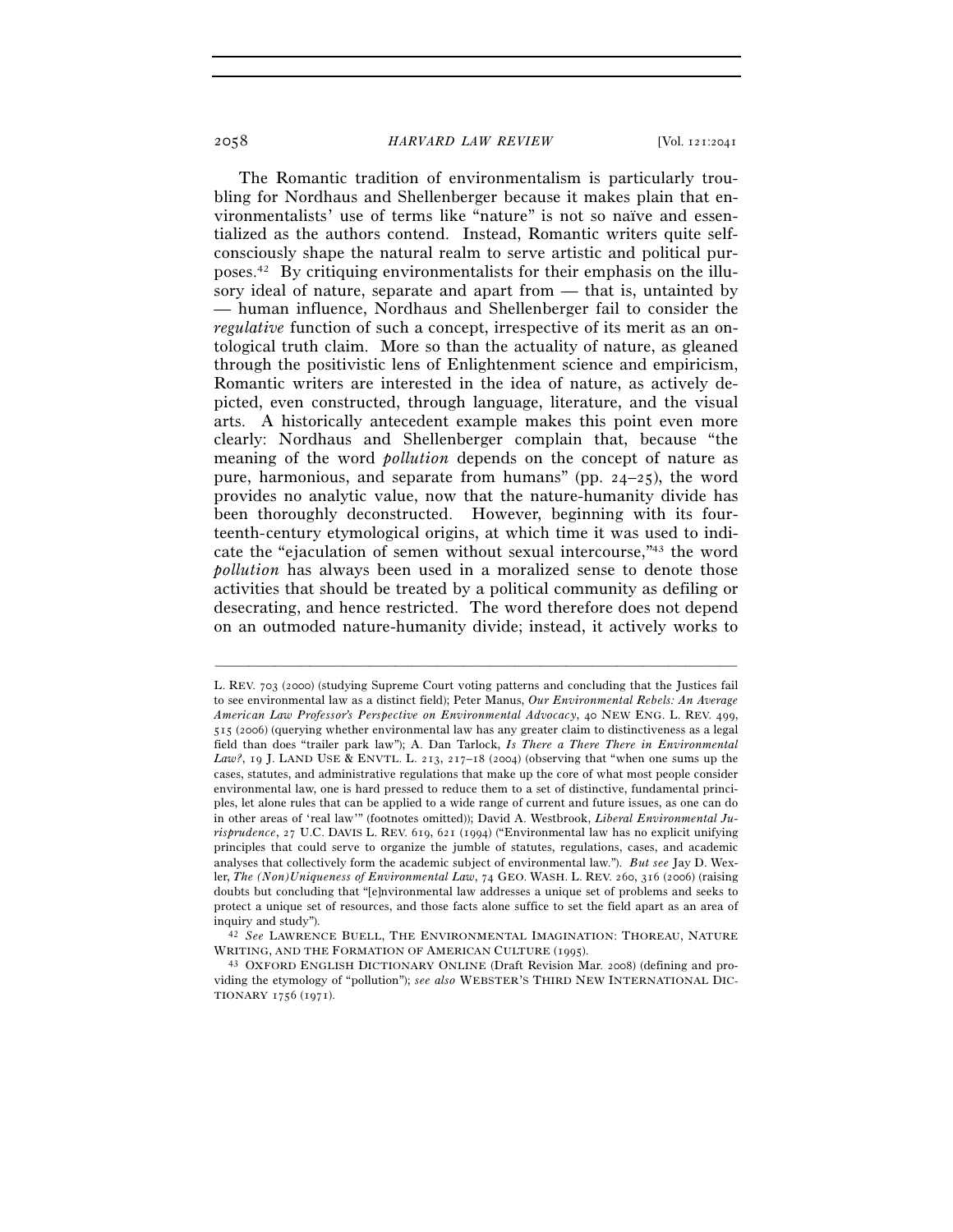construct a divide between permissible and impermissible human activities, using "natural" and "non-natural" designations more in the sense of Aquinas's natural laws than Newton's laws of nature. Today, concepts such as the "environment," "precaution," "sustainability," "ecological footprint," "smart growth," "community," and "place" continue this tradition, standing in for a complex value assessment regarding the pace and direction of human activity, rather than strictly for a claim about the actual condition of the physical world.

Nordhaus and Shellenberger might respond that, even if this Romantic redescription of environmentalist rhetoric is accepted, it is still objectionable for the more prosaic reason that the rhetoric no longer carries persuasive force. One way of understanding the Romantic project is that it sought to advance a particular vision of the individual as self-reliant, self-creating, and self-expressive — by appealing to individuals' interest in communing with the natural world, far outside the influence of human institutions. During the late nineteenth and early twentieth centuries, this heroic vision readily lent itself to the conservationist agenda of early American environmentalists such as John Muir. Today, however, the share of the physical world that might plausibly accept cultural encoding as "natural" or "wild" is plummeting;44 meanwhile, the Romantic vision of self-creating individuals has been so thoroughly co-opted by the consumerist economy that it is hard to imagine how it ever led to Walden, rather than to Wal-Mart. Perhaps for these reasons, environmentalists today seem much more likely to appeal to individuals' interest in avoiding harm to themselves or their children than in bettering themselves through appreciation, alongside Muir, of "how completely everything in wild nature fits into us, as if truly part and parent of us."45

Still, even if the Romantic branch of environmentalism has withered, many other branches remain unexplored by Nordhaus and Shellenberger. The authors seem unaware, for instance, that at the same moment environmental activists and scholars were developing the movement's primary science- and litigation-based policy strategy in the 1970s, they also were plotting far more radical inroads against liberalism's idealization of the human individual, the private sphere, and the nation-state, including, for instance, calls to grant legal standing to "forests, oceans, rivers and other so-called 'natural objects' in the envi-

<sup>44</sup> *See* MCKIBBEN, *supra* note 32; Westbrook, *supra* note 41, at 677 ("Technology has made management ubiquitous, so the law has no place for the alien nature revered by preservationists."). 45 Diary entry of John Muir (estimated date 1872), *in* JOHN OF THE MOUNTAINS: THE UN-

PUBLISHED JOURNALS OF JOHN MUIR 92, 92 (Linnie Marsh Wolfe ed., 1938).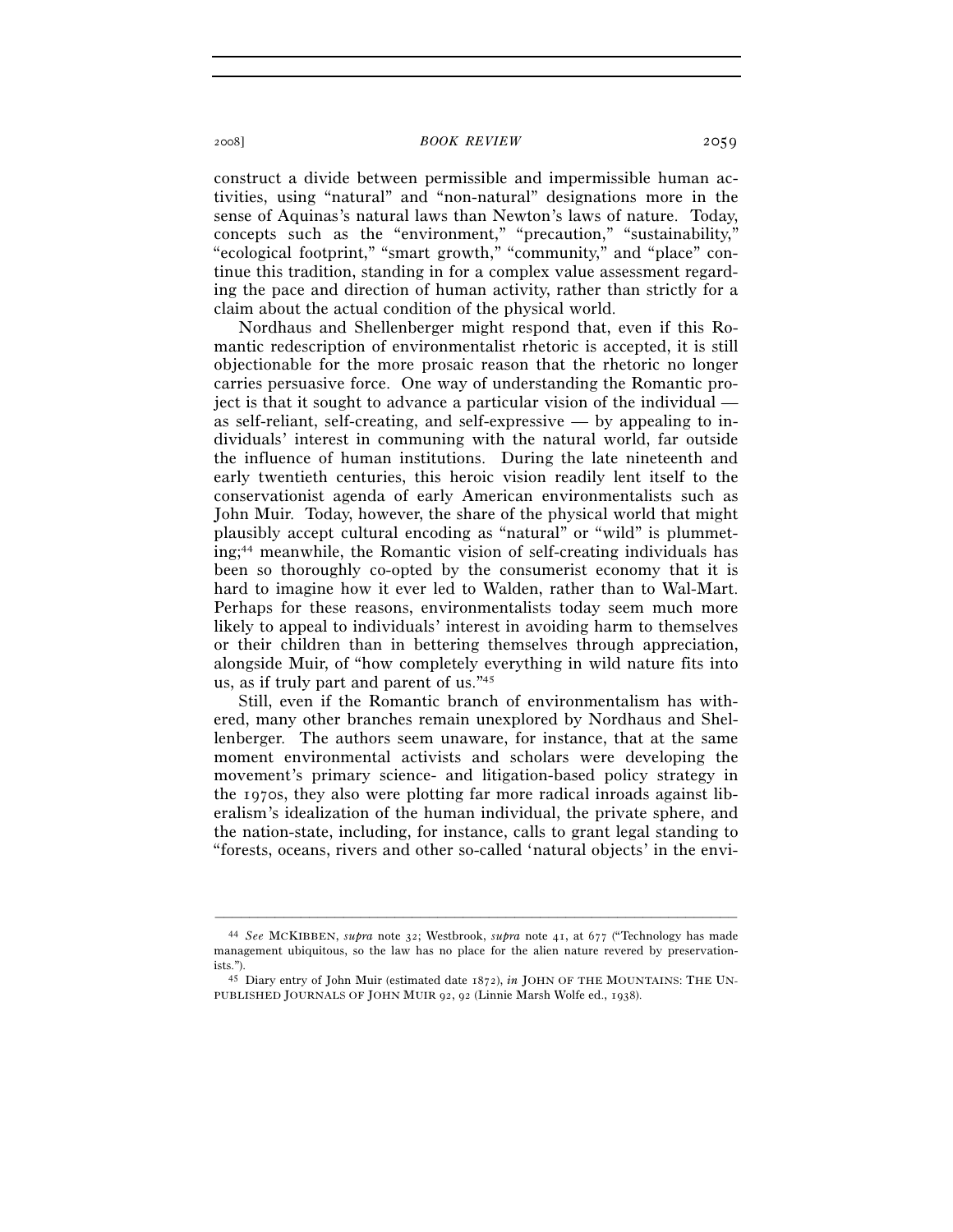ronment" via appointed guardians,<sup>46</sup> to imbue future generations with similar legal status and protection, $47$  to interpret or amend the Constitution to create an affirmative right to a healthy environment,<sup>48</sup> to revive the ancient public trust doctrine with a contemporary environmental focus,49 to establish specialized environmental tribunals,50 and even to create a world habeas court for the environment.51 Much of

–––––––––––––––––––––––––––––––––––––––––––––––––––––––––––––

TIONAL LAW, COMMON PATRIMONY, AND INTERGENERATIONAL EQUITY (1989); Edith Brown Weiss, *The Planetary Trust: Conservation and Intergenerational Equity*, 11 ECOLOGY

ACTION (1971); Joseph L. Sax, *The Public Trust Doctrine in Natural Resource Law: Effective Judicial Intervention*, 68 MICH. L. REV. 471 (1970); *see also* Cohen, *supra* note 48; Ved P. Nanda & William K. Ris, Jr., *The Public Trust Doctrine: A Viable Approach to International Environmental Protection*, 5 ECOLOGY L.Q. 291 (1976) (advocating the establishment of an international public trust doctrine through a multilateral convention); John S. Winder, Jr., *Environmental Rights for the Environmental Polity*, 5 SUFFOLK U. L. REV. 820 (1971). 50 *See* Scott C. Whitney, *The Case for Creating a Special Environmental Court System*, <sup>14</sup>

WM. & MARY L. REV. 473 (1973).<br><sup>51</sup> *See* Luis Kutner, *The Control and Prevention of Transnational Pollution: A Case for World* 

*Habeas Ecologicus*, 9 LAW. AM. 257 (1977). For further examples of boundary-pushing proposals, see William H. Rodgers, Jr., *The Most Creative Moments in the History of Environmental Law: The Who's*, 39 WASHBURN L.J. 1 (1999).

<sup>46</sup> Christopher D. Stone, *Should Trees Have Standing? — Toward Legal Rights for Natural Objects*, 45 S. CAL. L. REV. 450, 456 (1972). Famously cited by Justice Douglas in his dissent in *Sierra Club v. Morton*, 405 U.S. 727, 742 (1972) (Douglas, J., dissenting), this article was among the first in the legal literature to explicitly suggest giving legal rights to nonhumans. *See also* Clarence Morris, *The Rights and Duties of Beasts and Trees: A Law Teacher's Essay for Landscape Architects*, 17 J. LEGAL EDUC. 185, 191 (1964) (arguing for a perception of legal rights that would include a "presumption in favor of the natural"); Christopher D. Stone, Should Trees Have Standing? *Revisited: How Far Will Law and Morals Reach? A Pluralist Perspective*, 59 S. CAL. L. REV. 1, 9 (1985) (advocating a "[m]oral pluralism" that supports the provision of legal rights to unconventional entities). *See generally* RODERICK FRAZIER NASH, THE RIGHTS OF NATURE: <sup>A</sup> HISTORY OF ENVIRONMENTAL ETHICS (1989). 47 *See, e.g.*, EDITH BROWN WEISS, IN FAIRNESS TO FUTURE GENERATIONS: INTERNA-

L.Q. 495 (1984). 48 *See, e.g.*, Bernard S. Cohen, *The Constitution, the Public Trust Doctrine, and the Environment*, 1970 UTAH L. REV. 388 (supporting right to healthy environment stemming from the interaction of the public trust doctrine with the Ninth Amendment); John C. Esposito, *Air and Water Pollution: What To Do While Waiting for Washington*, 5 HARV. C.R.-C.L. L. REV. 32, 47–48 (1970) (promoting constitutional right, rooted in the Ninth Amendment, directly enforceable against private polluters); James Huffman, *Energy: The Limit to Growth*, 5 ENVTL. L. 1 (1974) (proposing amendment to curb energy consumption); Ronald E. Klipsch, *Aspects of a Constitutional Right to a Habitable Environment: Towards an Environmental Due Process*, 49 IND. L.J. 203 (1974) (seeking due process protection against harm caused by environmental degradation); Richard L. Ottinger, *Legislation and the Environment: Individual Rights and Government Accountability*, 55 CORNELL L. REV. 666 (1970) (proposing environmental amendment); Harry W. Pettigrew, *A Constitutional Right of Freedom from Ecocide*, 2 ENVTL. L. 1 (1971) (combining Ninth Amendment and substantive due process considerations to argue for an environmental right); E.F. Roberts, *The Right to a Decent Environment; E = MC<sup>2</sup> : Environment Equals Man Times Courts Redoubling Their Efforts*, 55 CORNELL L. REV. 674 (1970) (suggesting substantive due process right to a healthy environment); Mark Sagoff, *On Preserving the Natural Environment*, 84 YALE L.J. 205 (1974) (advancing constitutional entitlement to the preservation of nature as a symbol of cultural traditions). 49 *See* JOSEPH L. SAX, DEFENDING THE ENVIRONMENT: <sup>A</sup> STRATEGY FOR CITIZEN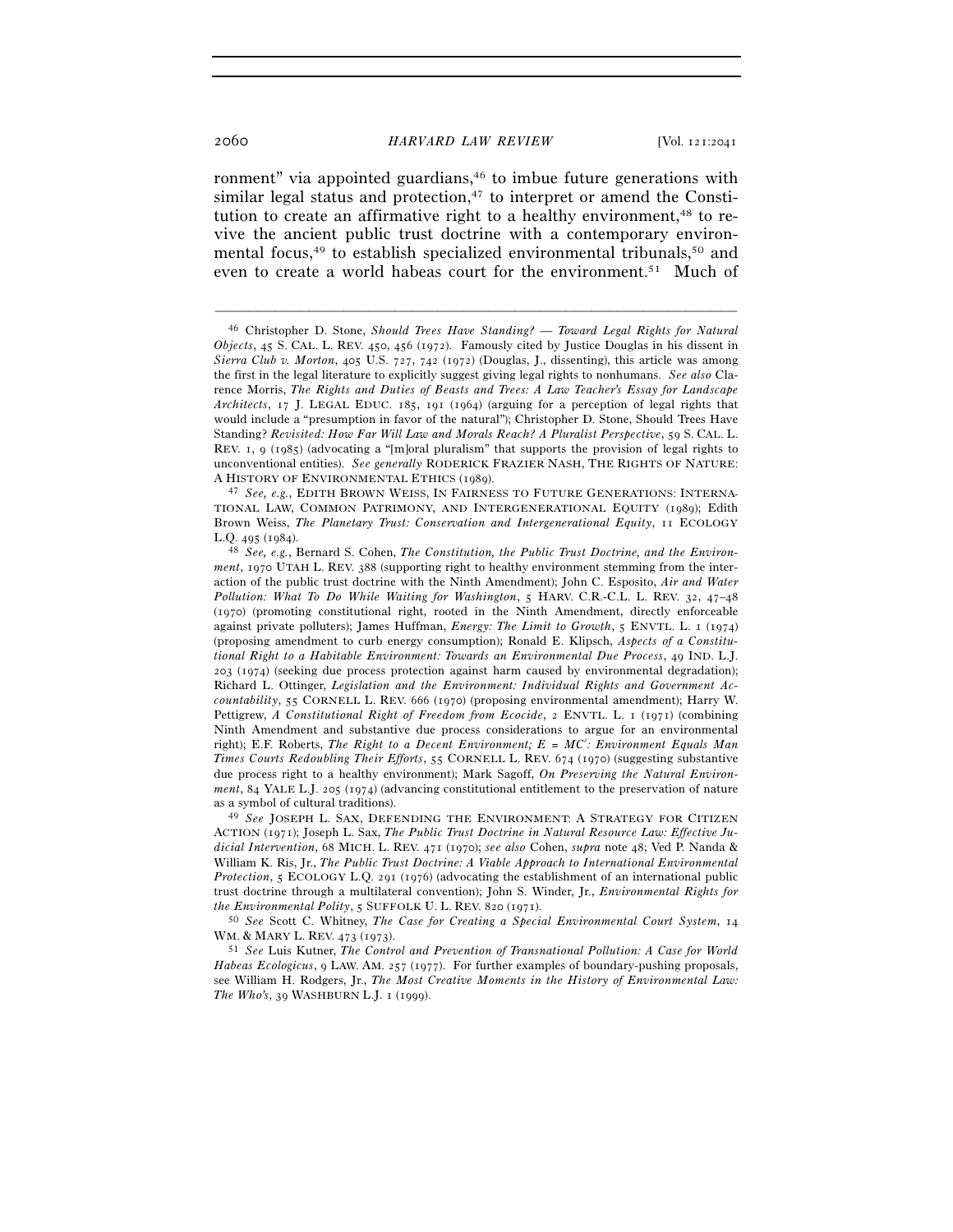this literature traversed the very terrain that Nordhaus and Shellenberger now claim to be discovering. Seminal contributions by Professors Laurence Tribe<sup>52</sup> and Mark Sagoff,<sup>53</sup> for instance, discuss at length the instability of the nature-humanity conceptual divide, the possibility and desirability of overcoming law's anthropocentricism, and the limits of utilitarian or instrumental, as opposed to virtue-based or symbolic, justifications for environmental policy. Sagoff, in particular, presages much of Nordhaus and Shellenberger's account. He does this especially in three areas: his parodic dismissal of environmentalists' attempt to base their policy appeals on scientific claims regarding the "needs" of nature;54 his insistence that utilitarian accounts of environmentalism's urgency will inevitably be undermined by the availability of technological substitutes for nature and by the pliability of human wants in the hands of institutional want-makers;<sup>55</sup> and, most significantly, his suggestion that environmentalists should mine the myths and metaphors of America's cultural history in relation to the environment — the country's various attempts "to locate in nature the symbols of national character and destiny" — in order to shore up public commitment to environmentalism.56 As discussed below in Part III,57 Tribe's ensuing rejoinder to Sagoff also mirrors the most fundamental critique to be laid against Nordhaus and Shellenberger's pro-

–––––––––––––––––––––––––––––––––––––––––––––––––––––––––––––

Martin H. Krieger, *What's Wrong with Plastic Trees?*, 179 SCIENCE 446, 453 (1973) (citation omitted).<br><sup>53</sup> Sagoff, *supra* note 48.<br><sup>54</sup> Professor Sagoff writes:

Environmentalists always assume that the interests of these objects are *opposed* to development. How do they know this? Why wouldn't Mineral King want to host a ski resort, after doing nothing for a billion years? In another few millennia it will be back to original condition just the same. The Sequoia National Forest tells the developer that it wants a ski lift by a certain declivity of its hills and snowiness during the winter immediately obvious to the sight — and that it needs a four lane highway by the appearance of certain valley passages and obvious scenic turnouts on the mountainsides. The seashore, meanwhile, indicates its willingness to entertain poor people from Oakland by becoming covered with great quantities of sand. Finally, it is reasonable to think that Old Man River might do something for a change, like make electricity, and not just keep on rolling along.<br> $Id$  at 222

*Id.* at 222. 55 *See id.* at 225 ("Our technology is still somewhat inadequate; nature, therefore, is not yet wholly obsolete. Except for the limit of our technology, however, there is no economic or even utilitarian rationale available for preserving the natural environment.").

utilitarian rationale available for preserving the natural environment."). 56 *Id.* at 232; *see also* James Huffman, *Wilderness and Freedom*, 16 IDAHO L. REV. 407 (1980). 57 *See infra* p. 2072.

<sup>52</sup> Laurence H. Tribe, *Ways Not To Think About Plastic Trees: New Foundations for Environmental Law*, 83 YALE L.J. 1315 (1974). Tribe's article was inspired, in part, by an essay that had mused:

What's wrong with plastic trees? My guess is that there is very little wrong with them. Much more can be done with plastic trees and the like to give most people the feeling that they are experiencing nature. We will have to realize that the way in which we experience nature is conditioned by our society — which more and more is seen to be receptive to responsible interventions.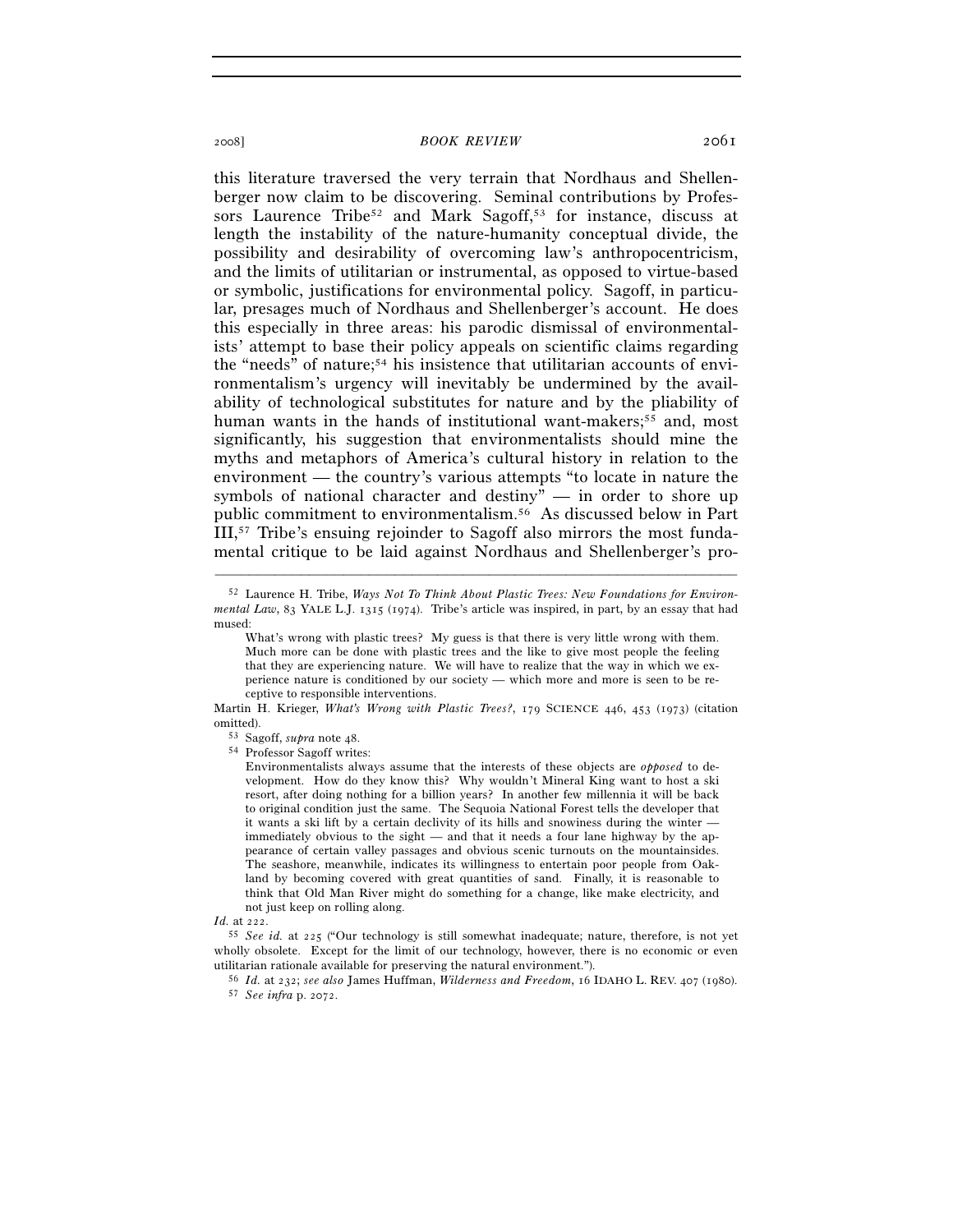ject, namely that Sagoff overstates the marketability of "the symbolic network he seeks to defend," such that "one is led to wonder not only about the limits of his argument but also about its dangers."58

Nordhaus and Shellenberger also fire carelessly with their charge of scientism, since environmentalist scholars and commentators have long critiqued the notions that science can provide an objective basis for resolving environmental policy issues<sup>59</sup> and that ecology can provide a unitary, stable conception of "nature" to fix environmental conservation goals.60 Many in the international environmental movement embrace what is known as the precautionary principle out of similar concern over science's limitations as a neutral and comprehensive basis for fixing environmental, health, and safety regulation. $61$  Indeed, the precautionary principle can be seen as a direct response to Latour's call for an abandonment of the distinctions between science, society, and nature.<sup>62</sup> Rather than treat the production of knowledge as something that happens *out there*, the precautionary principle instead makes it a direct subject of regulatory concern. By shifting the burden of proof onto the promoters of uncertain, but potentially harmful, activities and technologies, the precautionary principle aims to reform the relationship between regulation and science in at least three significant ways. First, recognizing that the risk assessment process implicates a host of ethical considerations — not merely in the sense of how to handle inevitable scientific uncertainties, but also in the more basic sense of how to frame what knowledge we aim to acquire — advocates of the precautionary principle promote a broadly inclusive and

<sup>–––––––––––––––––––––––––––––––––––––––––––––––––––––––––––––</sup> 58 Laurence H. Tribe, *From Environmental Foundations to Constitutional Structures: Learning from Nature's Future*, 84 YALE L.J. 545, 549 (1975).

<sup>59</sup> *See, e.g.*, Donald T. Horstein, *Reclaiming Environmental Law: A Normative Critique of Comparative Risk Analysis*, 92 COLUM. L. REV. 562, 616–29 (1992); Wendy E. Wagner, *The Science Charade in Toxic Risk Regulation*, 95 COLUM. L. REV. 1613, 1628–50 (1995). 60 *See, e.g.*, Manus, *supra* note 41, at 501–03; A. Dan Tarlock, *The Nonequilibrium Paradigm* 

*in Ecology and the Partial Unraveling of Environmental Law*, 27 LOY. L.A. L. REV. 1121, 1128– 29 (1994); Jonathan Baert Wiener, *Beyond the Balance of Nature*, 7 DUKE ENVTL. L. & POL'Y F. 1, 4 (1996). *See generally* DANIEL B. BOTKIN, DISCORDANT HARMONIES: A NEW ECOLOGY FOR THE TWENTY-FIRST CENTURY (1990). In addition to the critique based on nonequilibrium ecology, the "balance of nature" concept also has been critiqued for its frequent failure to acknowledge pre-European human impact on the North American environment. *See, e.g.*, Nelson, *supra* note 20, at 72–73 (observing that, through the assumption that evidence of pre– European colonization ecological conditions represents our best understanding of nature untouched by humankind, "the modern environmental movement comes uncomfortably close to the old Puritan dismissal of the humanity of American Indians"). *See generally* SHEPARD KRECH

III, THE ECOLOGICAL INDIAN (1999).  $61$  For discussion of the precautionary principle, its possibilities, and the critiques that have been levied against it, see Douglas A. Kysar, *It Might Have Been: Risk, Precaution and Opportunity Costs*, 22 J. LAND USE & ENVTL. L. 1 (2006). 62 *See* LATOUR, *supra* note 19, at 144 ("Half of our politics is constructed in science and tech-

nology. The other half of Nature is constructed in societies. Let us patch the two back together, and the political task can begin again.").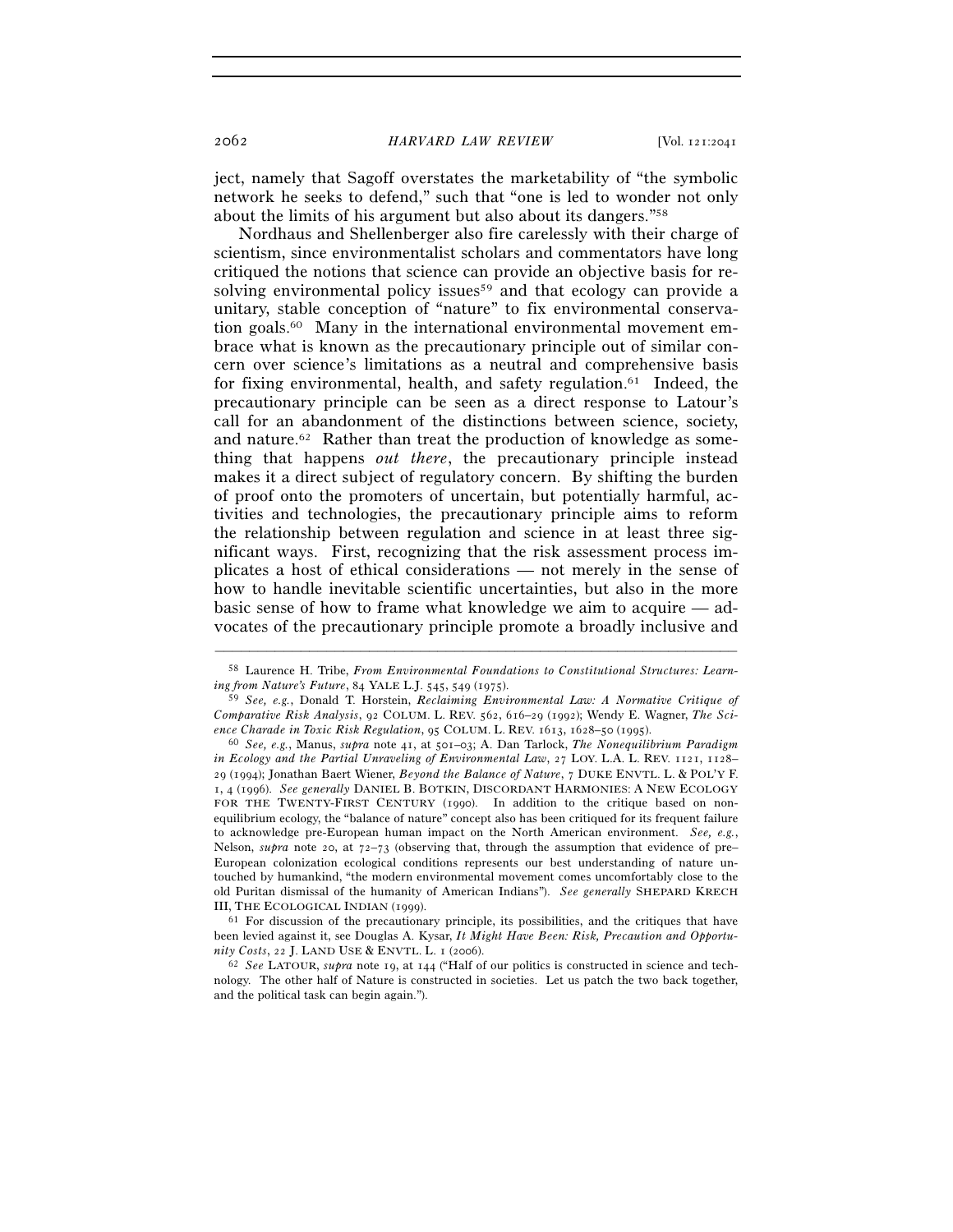participatory process, one that seeks to democratize science and regulation, rather than to delegate knowledge-shaping to technocratic elites. Second, despite Nordhaus and Shellenberger's claim that environmentalists are unduly positivistic about science, supporters of the precautionary principle deeply internalize the Kuhnian conception of science as an evolving set of contingent beliefs and practices; thus, their principle aims to commence an *incremental* regulatory decisionmaking process — one that can adapt over time as information and experience with a particular hazard cause knowledge to accumulate, shift, and, occasionally, collapse. Finally, promoters of precaution recognize that knowledge itself is a subject of power and influence in society; accordingly, the content of scientific knowledge and the manner of its production are made direct subjects of environmental, health, and safety regulation, rather than merely regarded as exogenous inputs that determine the outcome of policymaking but are never affected by it. Shifting the burden of proof onto the promoters of new technologies and activities, as the precautionary principle does, serves the practical purpose of providing incentives for research and understanding by those parties who are thought to be best able to develop knowledge of imperfectly characterized threats.

Nordhaus and Shellenberger's failure to attend to the precautionary principle — and to the sophisticated, post-positivist conception of science that it espouses — is symptomatic of a more general failure by the authors to address international and global dimensions of environmentalism. Although Nordhaus and Shellenberger admittedly aim their critique in *Break Through* at the environmental movement within the United States, their lack of attention to international environmentalism is still a strange omission, given that U.S. environmental organizations in recent years have directed a larger and larger share of their energies to activities and policies outside of the domestic context.63 Importantly, much of the international agenda of environmental and other civil society organizations seeks to reevaluate traditional categories — such as the Westphalian state system, the orthodoxy of trade liberalization, the equity-efficiency dichotomy of welfare economics, and the related public-private divide — in a critical spirit that Nordhaus and Shellenberger presumably would appreciate.64 In broad outline, for instance, promoters of sustainable development seek to integrate economic efficiency, distributive equity, and environmental sustainability as coequal concerns within a unified policymaking framework, in contrast to market liberalism's approach of

<sup>63</sup> *Cf.* Robert V. Percival, *Environmental Law in the Twenty-First Century*, 25 VA. ENVTL. L.J. 1, 18 (2007) ("Perhaps the most stunning development in the last twenty-five years of environmental law's evolution has been the globalization of environmental concerns."). 64 *See, e.g.*, Nespor, *supra* note 20, at 224–29.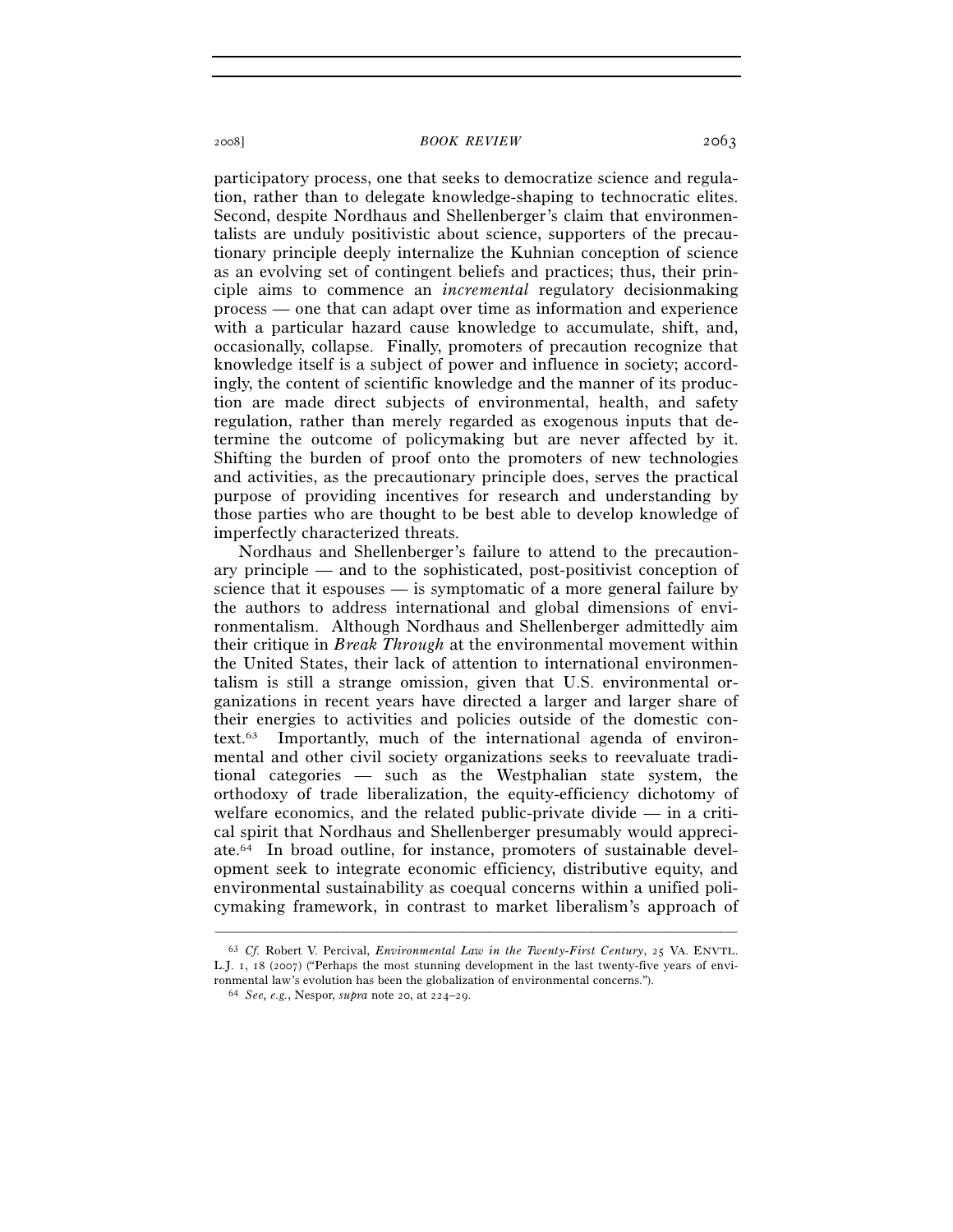positioning efficiency as the preeminent policy aim while relegating the attainment of equity and sustainability to various ex post corrective devices, many of which upon scrutiny seem to stack the deck against those concerns.65 Thus, when Nordhaus and Shellenberger proclaim that "[a]ny successful effort to stabilize the climate will destroy the distinctions between environmental protection, economic development, and global equity" (p. 269), they fail to acknowledge that this integrative vision is precisely what proponents of sustainable development have been attempting to accomplish for over two decades.

A similar oversight in *Break Through* occurs with respect to the domestic environmental justice movement, which has grappled with the interaction of environmental hazards and economic conditions in pursuit of an integrated vision of social justice since its inception in the late 1980s.<sup>66</sup> Significantly, the rhetoric and policy platform of the environmental justice movement has tended to rest "on ethical rather than technical grounds,"67 much in the manner that Nordhaus and Shellenberger urge for the environmental movement more generally. Yet, in their initial *Death of Environmentalism* essay, Nordhaus and Shellenberger made no mention of the environmental justice movement, an omission that attracted widespread criticism immediately after the essay's release.68 In *Break Through*, the authors respond not by

<sup>65</sup> Although first made internationally salient by the 1987 Brundtland Report, *see* WORLD COMM'N ON ENV'T & DEV., OUR COMMON FUTURE 43 (1987), the concept of sustainable development is generally traced even earlier to a 1980 report issued by the International Union for the Conservation of Nature in cooperation with the World Wildlife Fund and the United Nations Environment Programme, *see* Norman J. Vig, *Introduction* to THE GLOBAL ENVIRONMENT: INSTITUTIONS, LAW, AND POLICY 1, 6 (Regina S. Axelrod, David Leonard Downie & Norman J. Vig eds., 2d ed. 2005). For discussion of the sustainable development concept, see Douglas A.

Kysar, *Sustainable Development and Private Global Governance*, 83 TEX. L. REV. 2109 (2005). 66 *See, e.g.*, LUKE W. COLE & SHEILA R. FOSTER, FROM THE GROUND UP: ENVIRON-MENTAL RACISM AND THE RISE OF THE ENVIRONMENTAL JUSTICE MOVEMENT (2001); CLIFFORD RECHTSCHAFFEN & EILEEN GAUNA, ENVIRONMENTAL JUSTICE: LAW, POL-ICY, AND REGULATION (2002); Sheila Foster, *The Challenge of Environmental Justice*, 1 RUT-GERS J.L. & URB. POL'Y 6 (2004); Eileen Gauna, *An Essay on Environmental Justice: The Past, the Present, and Back to the Future*, 42 NAT. RESOURCES J. 701 (2002); Richard J. Lazarus, *Pursuing "Environmental Justice": The Distributional Effects of Environmental Protection*, 87 NW.

U. L. REV. 787 (1993).<br><sup>67</sup> Gauna, *supra* note 66, at 705.<br><sup>68</sup> As Swati Prakash wrote, "My perspective is that many people of color and indigenous people who have been disproportionately affected by pollution, and by the exploitative relationship human beings have to our natural resources, learned [Nordhaus and Shellenberger's] lessons and were often arguing them years ago." *Life After "Death*,*"* GRIST, Feb. 22, 2005, http://www.grist. org/comments/dispatches/2005/02/22/elp/index.html; *see also* MICHEL GELOBTER ET AL., THE SOUL OF ENVIRONMENTALISM: REDISCOVERING TRANSFORMATIONAL POLITICS IN THE 21ST CENTURY 9–10 (2005), *available at* http://www.rprogress.org/soul/soul.pdf; Ludovic Blain, *Ain't I An Environmentalist?*, GRIST, May 31, 2005, http://www.grist.org/comments/soapbox/2005 /05/31/blain-death/index.html; Vivian Chang & Manami Kano, *Panel Surfing*, GRIST, Mar. 3, 2005, http://www.grist.org/comments/dispatches/2005/03/04/chang/index.html; John M. Meyer,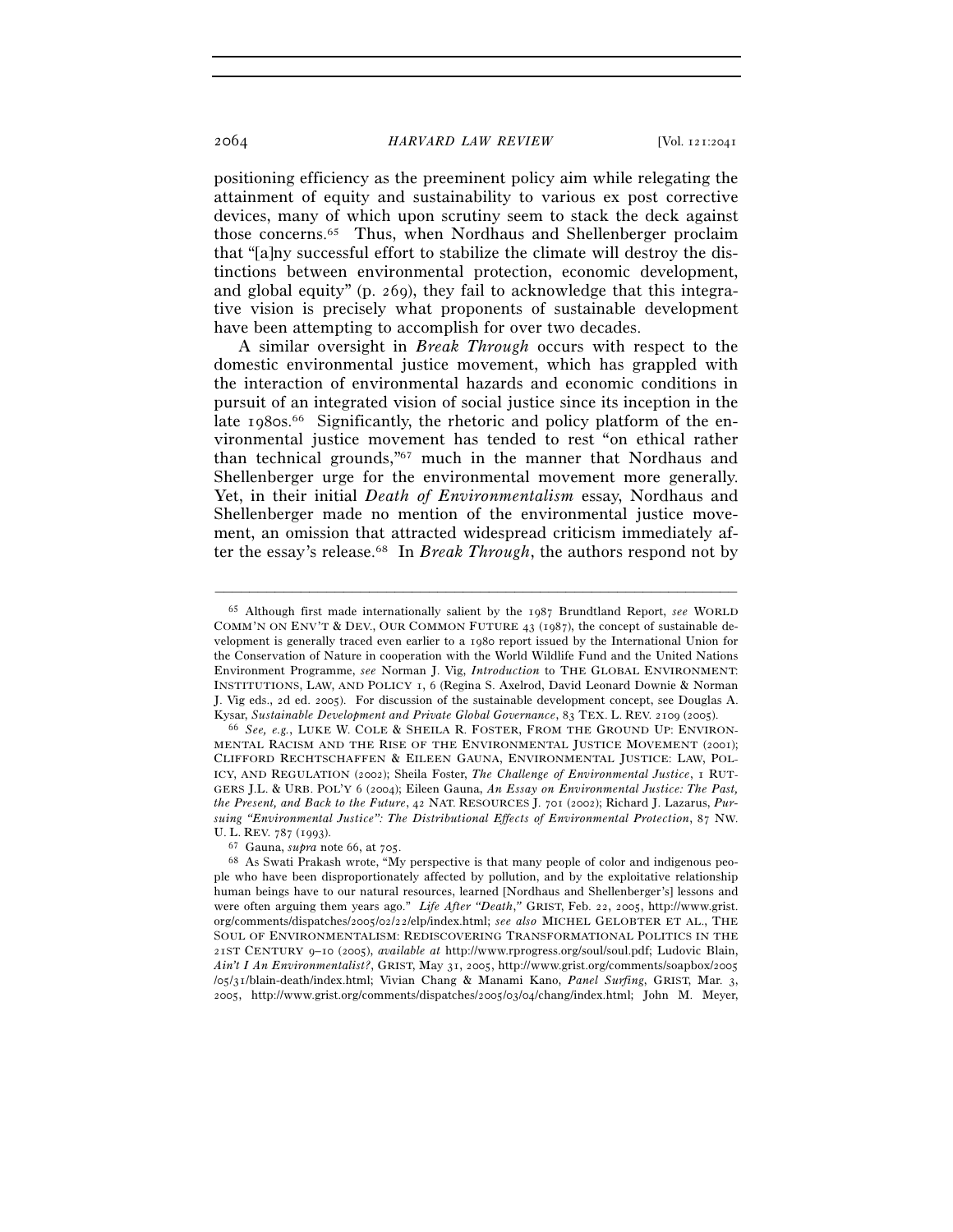acknowledging but by castigating the environmental justice movement, stating that the movement is out of touch with the communities it aims to represent. Specifically, the authors argue that, by focusing on environmental hazards that pose "a far smaller threat than smoking, alcohol, and diet" (p. 74) to members of minority communities, "environmental justice activists often end up focusing on concerns that are neither particularly significant nor particularly salient to the communities in question"  $(p. 83)$ .<sup>69</sup>

Nordhaus and Shellenberger's critique of the environmental justice movement seems odd, since the issues that they cite as being more important than environmental threats — substandard housing, meager job opportunities, poor health care, and failing schools — are tightly correlated with the same conditions of economic inequality and political disempowerment that lie at the heart of the environmental justice movement's concerns.70 As Sheila Foster observes: "From the civil rights movement, environmental justice activism has inherited a perspective that recognizes that the disproportionate distribution of environmental hazards is not random or the result of 'neutral' decisions, but is instead a product of a larger discriminatory social structure . . . .<sup>"71</sup> Because of this orientation, environmental justice activists pursue remedies that are not narrowly defined around pollution problems, but instead reflect "broader, structural reforms that will alleviate a variety of problems, including environmental degradation, which these poorer communities endure."72 Nordhaus and Shellenberger might contest whether minority neighborhoods' disproportionate exposure to environmental risks, as opposed to other issues such as housing or healthcare, provides an effective light with which to illuminate underlying conditions of injustice and to pursue visionary progressive reforms. The authors, however, have no basis for claiming that "[t]he environmental justice movement ignores all of these [re-

<sup>–––––––––––––––––––––––––––––––––––––––––––––––––––––––––––––</sup> *The Afterlife of Environmentalism*, AM. PROSPECT, Sept. 18, 2005, *available at* http://www. prospect.org/cs/articles?article=the\_afterlife\_of\_environmentalism. 69 *Cf.* Orson Aguilar, *Why I Am Not An Environmentalist*, S.F. CHRON., May 19, 2005, at B<sup>9</sup>

<sup>(&</sup>quot;For communities like mine, environmentalism has seemed to be about preserving places most of us will never see."); Prakash, *Life After "Death*,*" supra* note 68 (noting that the framing of environmental concerns through the justice lens "resonates among many who find themselves alienated by the message inadvertently sent by the environmental movement that we only matter in-<br>asmuch as we are the problem").

asmuch as we are the problem"). 70 *See, e.g.*, Luke W. Cole & Caroline Farrell, *Structural Racism, Structural Pollution and the Need for a New Paradigm*, 20 WASH. U. J.L. & POL'Y 265 (2006) (exploring connection between zoning and housing law and racially disproportionate exposure to environmental hazards). 71 Foster, *supra* note 66, at 10. 72 *Id.* at 11.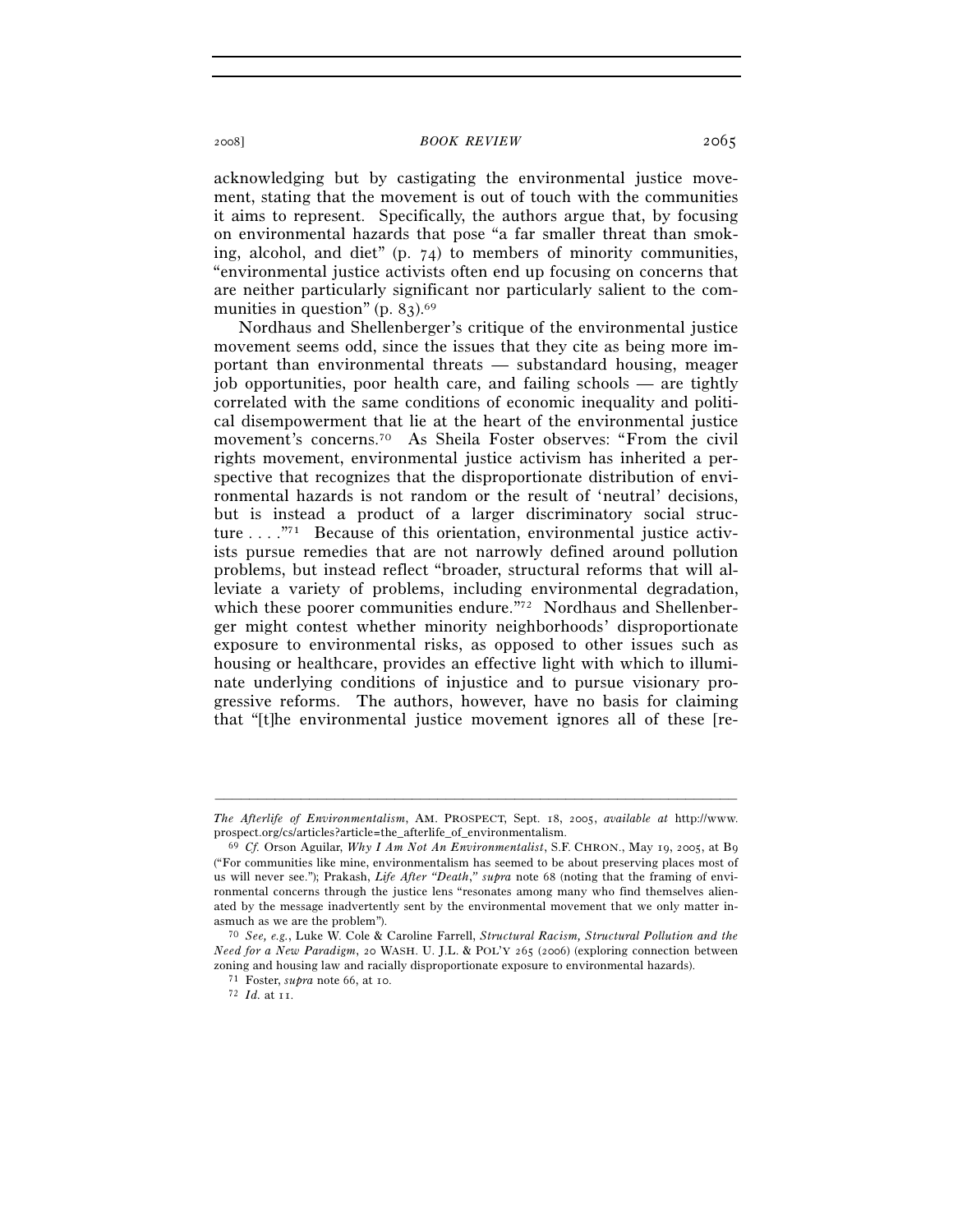lated] concerns because, like the mainstream environmental movement, it sees them as separate from the environment"  $(p, 87)$ .<sup>73</sup>

At one point in *Break Through*, Nordhaus and Shellenberger do seem to recognize that their stylized personification of the environmental movement sweeps too broadly. Specifically, they note that some environmental justice organizations already have been working to improve conditions in health, housing, income, transportation, and other areas of significant development need for minority neighborhoods, as the authors urge. However, in a pointed effort to continue their Oedipal theme, Nordhaus and Shellenberger claim that these organizations are "most[ly] headed by younger leadership" (p. 88) leadership that presumably has accepted the challenge of *Break Through* and embraced the authors' postenvironmental politics.

This attempt at recategorization seems to be Nordhaus and Shellenberger's chief response to any who would claim to be overlooked or mischaracterized in the authors' construction of the environmental movement. Indeed, at the outset of *Break Through*, the authors explicitly ask "those readers who do not see themselves in our descriptions and definitions of environmentalism [to] consider whether they themselves have already moved beyond environmentalism" (p. 17). Either you are against us or, it seems, you are already with us. Such a sleight of hand to justify slighting so many diverse strands of the environmental movement might have been acceptable if *Break Through* had actually delivered on its promise to provide a novel and path-breaking postenvironmentalism. Regrettably, as the next Part argues, the book does not so deliver.

## III. THE POLITICS OF ALMOST-POSTMODERNISM

Like *Break Through*'s claims regarding the instability of conceptual categories, the book's call for greater attentiveness to affective and metaphorical aspects of cognition in policy formulation is also not original to Nordhaus and Shellenberger. In fact, legal scholars, psychologists, and other social scientists have developed a sophisticated and compelling account of how individuals' perceptions of environmental, health, and safety issues, among lay and expert observers alike, are deeply imbricated with the values and visions that comprise their "cultural worldviews," rather than simply with the mechanisms of reason and neutral discourse that are thought to be necessary to

<sup>73</sup> A further oddity of Nordhaus and Shellenberger's critique is the fact that, between the release of their initial essay and the publication of *Break Through*, issues of environmental justice and disproportionate vulnerability to hazards became unmistakably salient through the tragedy of Hurricane Katrina, yet that disaster is scarcely mentioned in *Break Through*.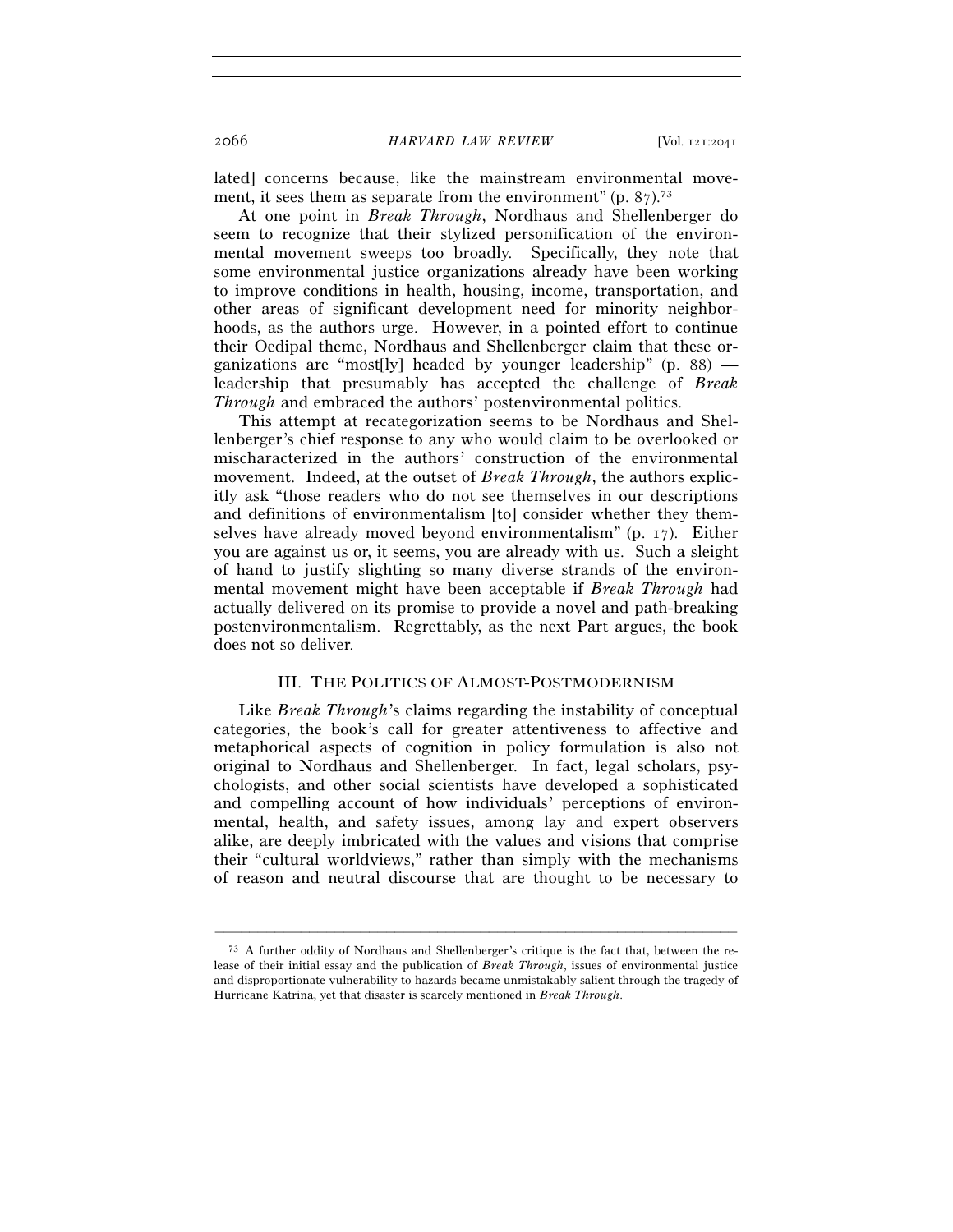guide public deliberation within a liberal state.<sup>74</sup> Thus, just as Nordhaus and Shellenberger chide the environmental movement for failing to frame its policy appeals in ways that connect to individuals' values and hopes, legal scholars criticize the conventional account of risk regulation for failing to acknowledge numerous psychological findings suggesting that "there is no such thing as 'real risk' or 'objective risk,'"75 at least not in the rational positivist sense of a perspective-free depiction of material reality.76

Consistent with this view, psychological studies also suggest that individuals' acceptance of the seriousness or credibility of a threat can be influenced by their perception of likely policy responses to the threat, including, in particular, their perception of whether a particular response will reinforce or undercut their cultural worldviews. Seen in this light, for instance, the remarkable confluence of support that emerged for tradable emissions permits as an environmental policy tool during the late 1980s and early 1990s can be understood as a result of the amenability of tradable emissions permits to multiple cultural interpretations. Environmentalists, having gotten over their initial qualms about creating a "license to pollute,"77 and having recognized that conventional technology-based approaches had become a political dead end, perceived in tradable emissions permits a prospect for additional publicly defined and enforced pollution limits. Across the aisle, skeptics of environmentalism became more willing to accept evidence regarding the need for further pollution reductions, once they saw at the back end of the policy cycle a "market-based" response that would express their cultural *gründnormen* of individualism and efficiency.78 A similar tale can be told with respect to the recent finding that survey respondents whose cultural outlook is individualist or hierarchical in orientation are more willing to agree that climate

<sup>74</sup> *See generally, e.g.*, Dan M. Kahan, *Two Conceptions of Emotion in Risk Regulation*, 156 U. PA. L. REV. 741 (2008); Dan M. Kahan & Donald Braman, *Cultural Cognition and Public Policy*, 24 YALE L. & POL'Y REV. 149, 150 (2006); Dan M. Kahan & Donald Braman, *More Statistics, Less Persuasion: A Cultural Theory of Gun-Risk Perceptions*, 151 U. PA. L. REV. 1291 (2003); Dan M. Kahan et al., *Fear of Democracy: A Cultural Evaluation of Sunstein on Risk*, 119 HARV. L. REV. 1071 (2006) (book review); Dan M. Kahan et al., *The Second National Risk and Culture Study: Making Sense of — and Making Progress in — the American Culture War of Fact*, (Yale Law Sch. Pub. Law Working Paper No. 154, 2007) [hereinafter Kahan et al., *Second National* 

*Risk and Culture Study*], *available at* http://papers.ssrn.com/sol3/papers.cfm?abstract\_id=1017189. 75 Paul Slovic, *Trust, Emotion, Sex, Politics and Science: Surveying the Risk-Assessment Battlefield*, *in* THE PERCEPTION OF RISK 390, 392 (Paul Slovic ed., 2000).<br><sup>76</sup> *See* Douglas A. Kysar, *The Expectations of Consumers*, 103 COLUM. L. REV. 1700, 1763–66

<sup>(2003). 77</sup> STEVEN KELMAN, WHAT PRICE INCENTIVES?: ECONOMISTS AND THE ENVIRON-<br>MENT 109 (1981) (internal quotation marks omitted); *see also id.* at 107–17.

<sup>&</sup>lt;sup>78</sup> See John Gastil, Dan M. Kahan & Donald Braman, *Ending Polarization: The Good News About the Culture Wars*, BOSTON REV., Mar./Apr. 2006, at 18, 19.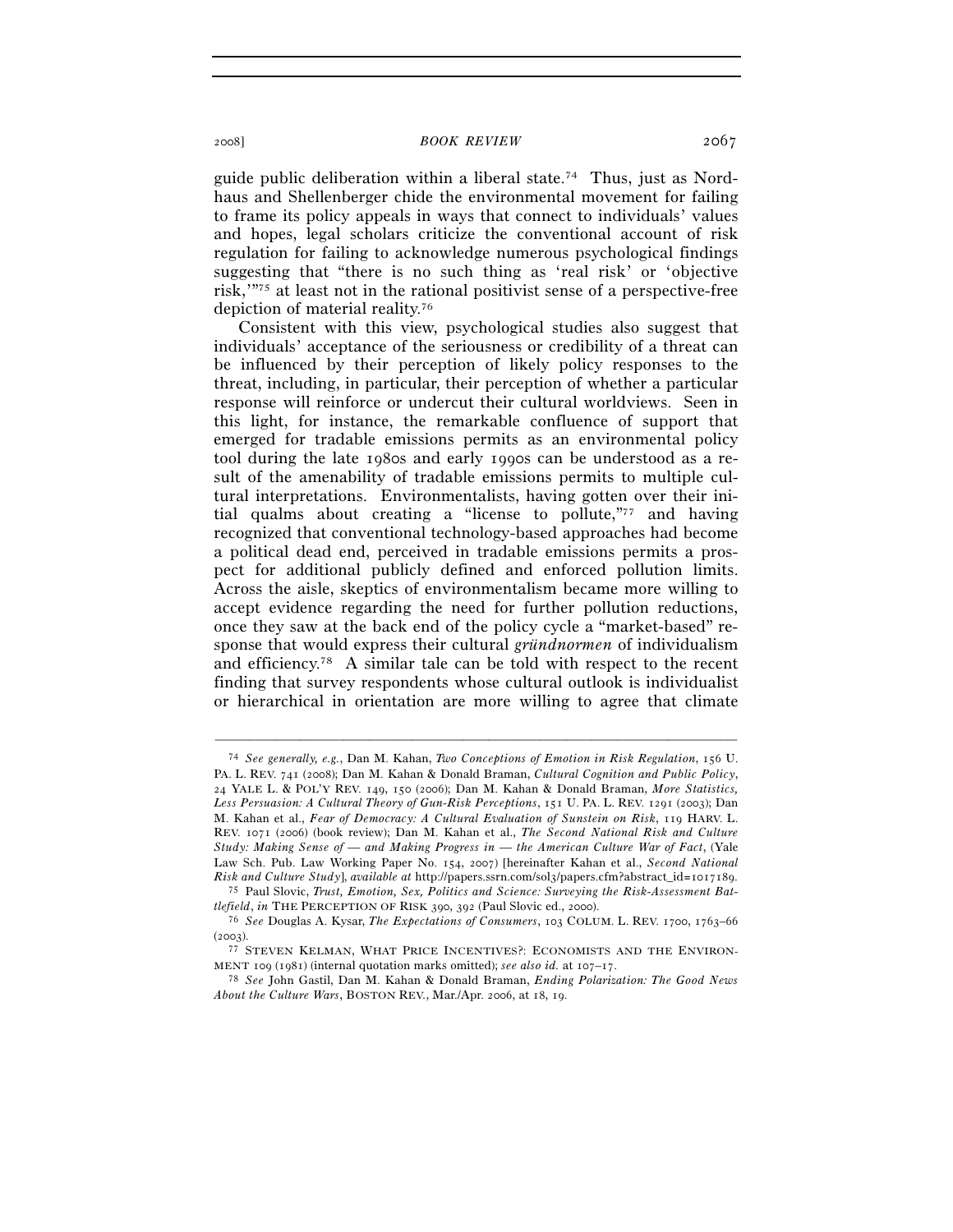change is a serious threat if they have been primed to believe that nuclear power will be the policy solution, rather than antipollution regulations.79 In short, individuals' willingness to perceive a problem appears to be, at least partially, a function of how they perceive its solution, that is, whether the solution codes as a threat to, or a buttress of, their fundamental norms and values.

When discussing the significance of such findings for law and policy, Professors Dan Kahan and Donald Braman are careful to emphasize that "[n]othing in [their] account implies either that there is no empirical truth of the matter on public policy issues or that citizens can't ever be expected to see it."80 For Nordhaus and Shellenberger, on the other hand, *there is no empirical truth of the matter*, only socially constructed narratives of varying degrees of persuasiveness. Accordingly, Nordhaus and Shellenberger argue that environmentalists "must abandon the environmentalism that thinks of itself as representing and defending — but never imagining, constituting, or creating nature" (p. 238). Environmentalists instead must enlist the aid of imagination consultants (such as the authors themselves $81$ ), so that they can "start to think about creating natures and markets to serve the kind of world we want and the kind of species we want to become" (p. 235). As this Part argues, the fundamental problem with this position is that — unlike scholars such as Kahan and Braman who are careful to hold onto a broadly welfarist framework to guide policy analysis amidst culturally inflected modes of perceiving and communicating risk — the authors of *Break Through* accept no discernable policy foundation other than pure message massage. As a result, Nordhaus and Shellenberger's views on the role of romantic imagination within politics are insightful, but dangerously incomplete.

The incompleteness of Nordhaus and Shellenberger's account arises from their inability to explain why, having accepted the importance of "creating new truths" (p. 160) as part of environmental politics, any *particular* set of new truths should be supported or accepted. Throughout *Break Through*, Nordhaus and Shellenberger chide environmentalists for orienting their politics around an outmoded conception of nature, yet the authors themselves repeatedly invoke various substitute formulations for nature — such as "ecological crises" (p.  $238$ , "the nonhuman world" (p. 95), and the vaguely ominous phrase, "what is at stake"  $(p, 94)$  — all of which seem to be equally lacking in foundation, equally susceptible to deconstruction, as nature. Thus, the authors tell us that what we need to do in order to achieve progress on

<sup>&</sup>lt;sup>79</sup> See Kahan et al., Second National Risk and Culture Study, supra note 74, at 4–6.<br><sup>80</sup> Kahan & Braman, Cultural Cognition and Public Policy, supra note 74, at 151.<br><sup>81</sup> See infra p. 2082.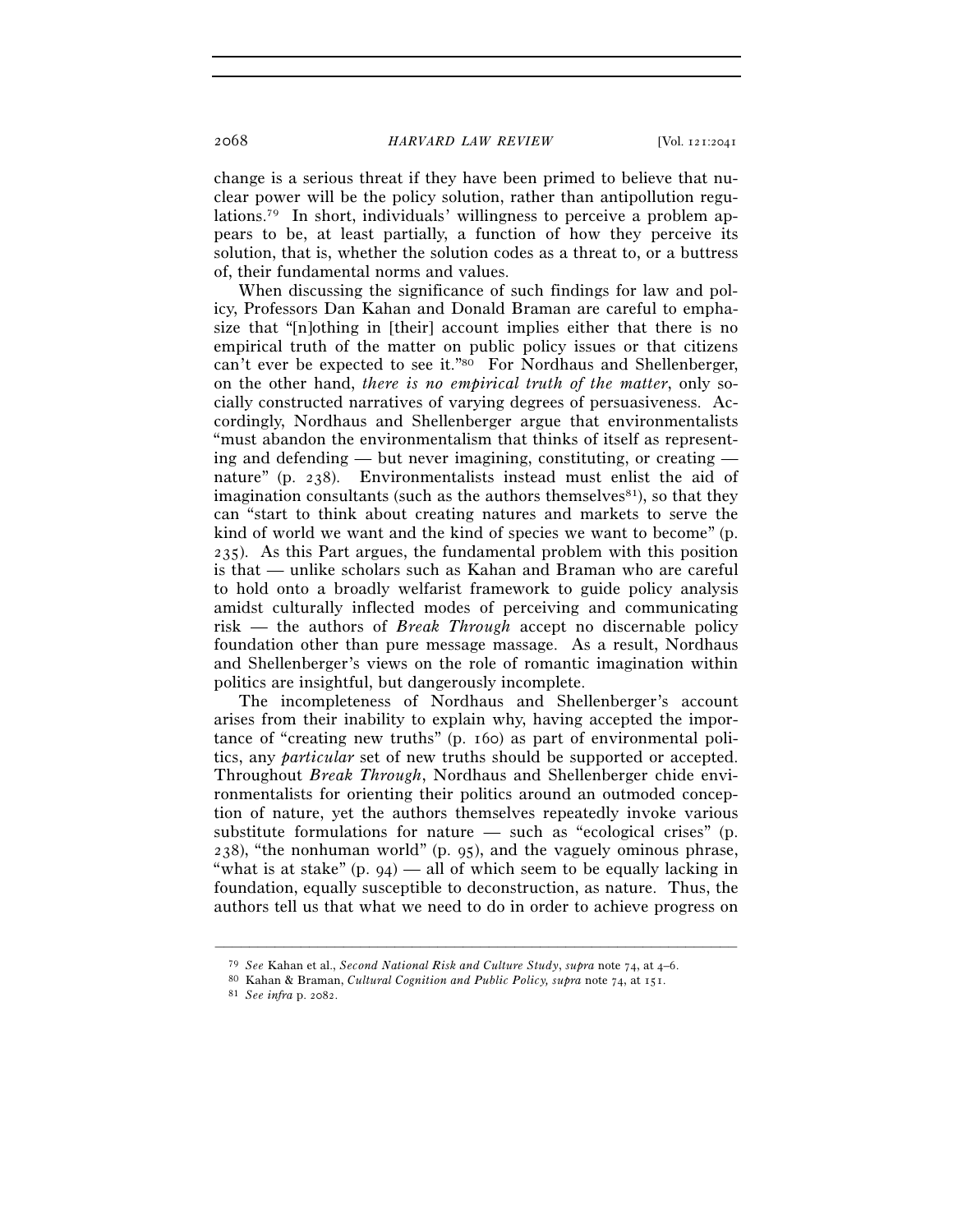"global warming and the destruction of the Amazon"  $(p. 273)$  is to stop talking to the public as if scientists and environmentalists hold privileged knowledge about the state of the environment. Likewise, they tell us that "if we are to overcome ecological crises, we must no longer put concepts like nature or 'the environment' at the center of our politics" (p. 17). But the authors' own critique of environmentalism now turns against them: who is this "we" and what are these "ecological crises"? If not because of environmentalists opining on science, if not out of concern for the wellbeing and sustainability of some inchoate natural world and the many life forms within it, what do we really care about "global warming and the destruction of the Amazon"?

Nordhaus and Shellenberger similarly critique environmentalists for thinking of themselves as a distinct "special interest[]" (p. 4) and for failing to form creative political coalitions or reach more broadly across the public conscience,82 yet in *Break Through*'s publicity materials, the authors appear on an unequivocally environmentalist timeline, one that includes *Walden*, *Silent Spring*, and *Earth in the Balance*. 83 Likewise, the authors invoke Martin Luther King, Jr. (p. 1), John F. Kennedy (p. 2), and other liberal luminaries, even as they criticize the civil rights strategies that emerged during the era of those icons and even as they bemoan liberals' seemingly "inexhaustible reservoir of nostalgia for the 1960s" (p. 4). Thus, although Nordhaus and Shellenberger never actually identify their intended audience in *Break Through*, their strategy seems plain: they are speaking to insiders and believers, to the environmentalists and liberals who will continue to support the old policy agenda, derived through the old rational positivist methods, even though the authors' constructive advice is to abandon those same methods when it comes to marketing the agenda. Apparently, then, it is only when speaking to outsiders and nonbelievers — to individuals who are not members of environmentalists' "tribe"84 — that the authors' new imaginative politics will come to the fore. These shifting convictions become most evident in Nordhaus and Shel-

<sup>82</sup> Again, this critique is far from original to Nordhaus and Shellenberger. *See, e.g.*, Drury, *supra* note 9 (arguing that the environmental movement should overcome the false dilemma of environmental protection versus economic competitiveness to explore overlap between the interests of the labor and environmental movements). 83 The timeline, prepared by Houghton Mifflin, includes not only the publication of *Walden* 

and *Silent Spring*, but also a projected future showing the impact of *Break Through*, which apparently will prompt nearly one trillion dollars in clean energy investment from the United States and the G8, as well as complete cancellation of the national debt of Brazil, which in turn will enable protection of the majority of the remaining Amazonian rainforest. *See* Press Release, *supra*

note 7. 84 *See* Douglas A. Kysar & James Salzman, *Environmental Tribalism*, 87 MINN. L. REV. <sup>1099</sup> (2003) (describing psychological and political mechanisms by which participants in environmental debates tend to organize into competing "tribes," with each group claiming exclusive access to accurate scientific and economic information regarding environmental policy issues).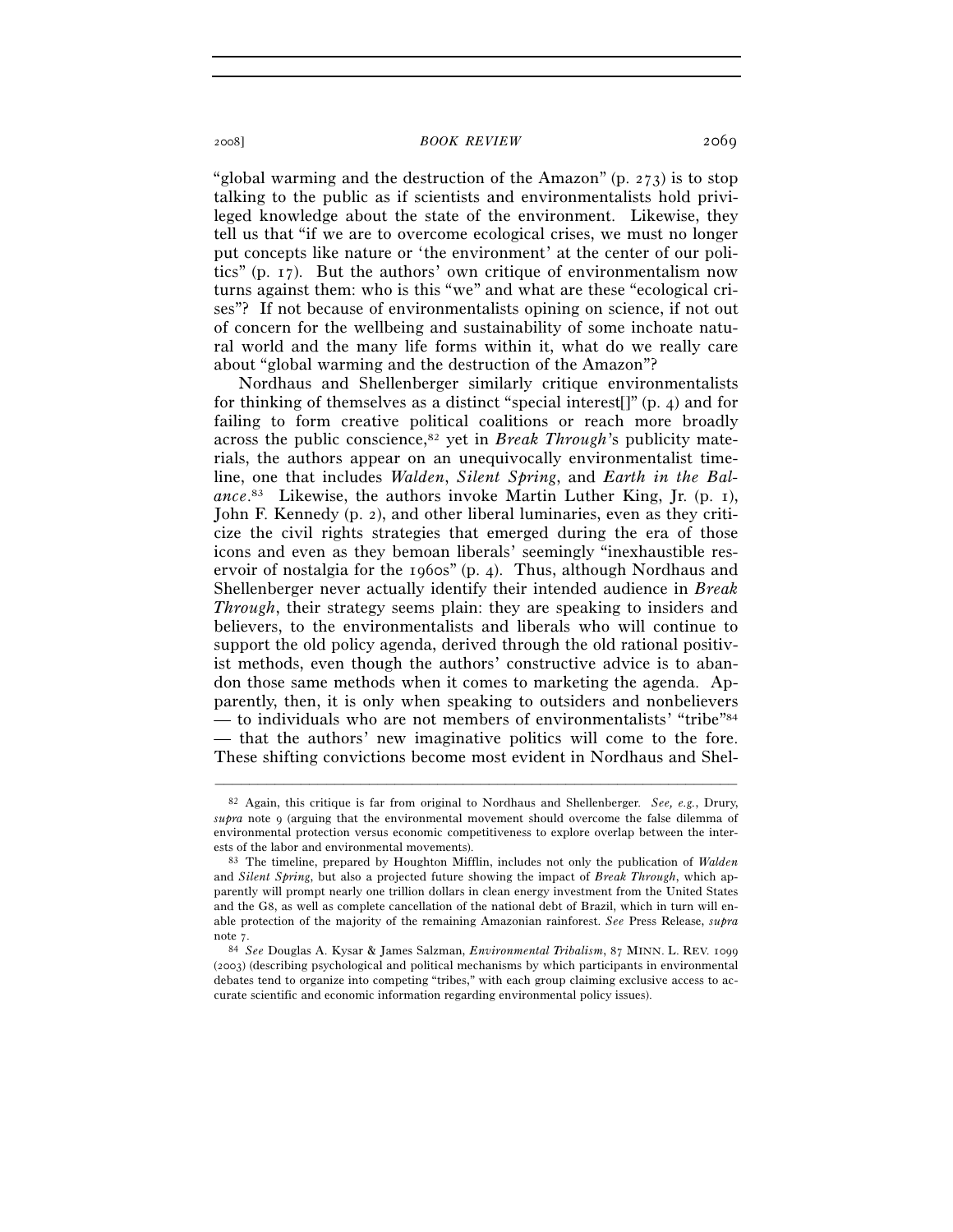lenberger's concession that adaptation-focused climate change policies are intended primarily to get the public on board with climate action, so that more stringent policy responses eventually can become palatable.85 At that point, the authors' politics of possibility seems reduced to an appetizer — an amuse-bouche even — designed to ease us into a main course of limits.

These various tensions suggest that Nordhaus and Shellenberger have not transcended the Enlightenment framework as fully as they claim. Undoubtedly, they do stress *the idea* that the framework must be transcended, but they seem to do so only because, whatever the idea's intellectual merit, they believe it will enable more effective framing of policy appeals on behalf of environmental goals. But this selective embrace of the malleability of meaning leads to complications that Nordhaus and Shellenberger have not begun to analyze. When they argue, for instance, that the "logical remedy" for climate change is "to construct some alternative meaning for global warming, one that would inspire excitement, aspiration, and innovation" (p. 146), they fail to recognize that they no longer can account for why climate change is a problem at all, given their rejection of the concepts that have been used to reveal climate change as a matter of political urgency.

Stripped of all posturing, then, Nordhaus and Shellenberger's approach appears to be little more than rhetorical icing on what remains a decidedly Enlightenment cake. The authors are almostpostmodernists, deploying the insights of postmodernist and deconstructionist theory only insofar as they provide effective means to achieve ends that remain very much determined by an Enlightenment framework. Nordhaus and Shellenberger may be correct to critique environmentalists for being occasionally unduly "sectarian" (p. 145) and claiming to be entirely above politics through their invocations of science;86 the authors, however, offer us *nothing but politics*, and in particular, nothing but the politics of perceptual and cultural manipulation. This vacuum becomes most evident when the authors cite approvingly to the unnamed senior Bush Administration official who was described and quoted by Ron Suskind in a much-discussed *New York Times Magazine* piece:

The [Bush Administration] aide said that guys like me were "in what [the Bush Administration] call[s] the reality-based community," which he defined as people who "believe that solutions emerge from your judicious study of discernible reality." I nodded and murmured something about enlightenment principles and empiricism. He cut me off. "That's not the

<sup>85</sup> *See supra* p. 2055. 86 *See* Doremus, *supra* note 23, at 259 ("The mix of conservation science and conservation advocacy is so pervasive that is has produced a quiet confidence within the conservation community that they hold the scientific high ground almost as a matter of natural law.").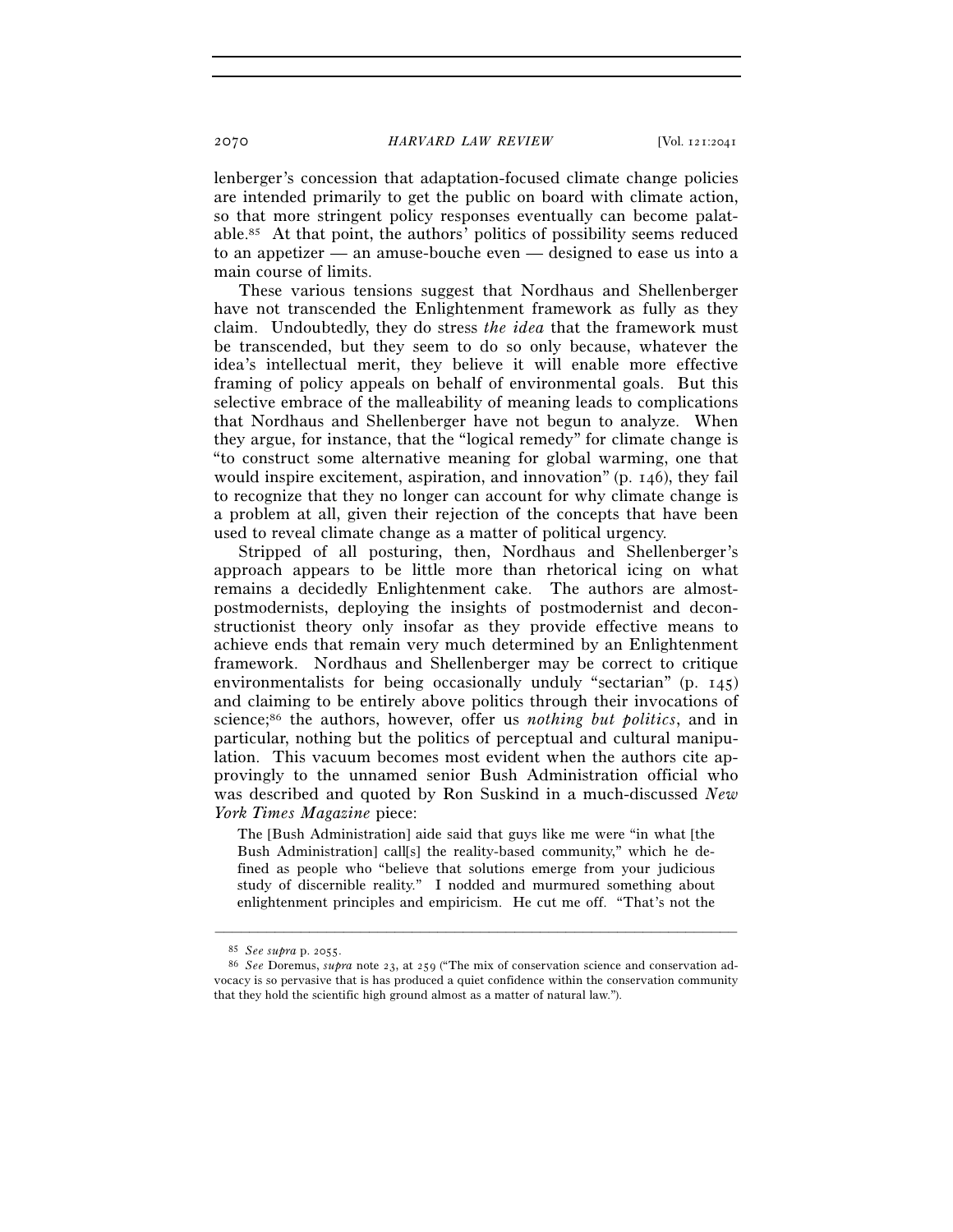way the world really works anymore," he continued. "We're an empire now, and when we act, we create our own reality. And while you're studying that reality — judiciously, as you will — we'll act again, creating other new realities, which you can study too, and that's how things will sort out. We're history's actors . . . and you, all of you, will be left to just study what we do."  $(p. 241)^{87}$ 

Rather than scorn the unbridled relativism and will to power of this unnamed official, Nordhaus and Shellenberger instead urge environmentalists and liberals to embrace it, for they contend that the official's account of post-Enlightenment truthmaking is "dead on" (p. 242). Still, what prospects for success does the politics of possibility really offer environmentalists once the "reality-based world" is left behind, once science is reduced to slogan, fact to frame, and constitutions to contingencies? What reasons do Nordhaus and Shellenberger have for believing that the competition for truth creation will favor environmentalists? If the relevant determinants of success in the consultants' republic are marketing budget and psycholinguistic savvy, why should environmentalists be more successful than the beneficiaries of the status quo, who will likely invest mightily, and successfully, in its preservation?<sup>88</sup> If policy goals are so amenable to cultural encoding  $$ and cultural values so embedded in cognition and metaphor, rather than in reason and evidence — then what remains to distinguish Nordhaus and Shellenberger's preferred policies from those that would promote plastic trees?89 Having rejected "limits" in favor of "possibilities," having demoted science to a form of poetry, having determined not to "constrain" human activity but to "unleash" it  $(p. 120)$ ,  $90$  with what are we actually left to guide us through the coming decades of climate instability, resource stress, and culture-rattling technological advance?

<sup>–––––––––––––––––––––––––––––––––––––––––––––––––––––––––––––</sup> 87 The authors quote Ron Suskind, *Without a Doubt*, N.Y. TIMES MAG., Oct. 17, 2004, at 44, 51 (quoting an unnamed senior advisor to President Bush).

<sup>88</sup> *See* Kysar, *supra* note 65, at 2161–64. 89 For instance, Michael Griffin, who became head administrator of the National Aeronautics and Space Administration during President Bush's second term in 2005, shares Nordhaus and Shellenberger's post-positivist views on climate change, but the pliability of meaning in his hands leads to a dramatically different policy conclusion:

To assume that [climate change] is a problem is to assume that the state of Earth's climate today is the optimal climate, the best climate that we could have or ever have had and that we need to take steps to make sure that it doesn't change. First of all, I don't think it's within the power of human beings to assure that the climate does not change, as millions of years of history have shown. And second of all, I guess I would ask which human beings — where and when — are to be accorded the privilege of deciding that this particular climate that we have right here today, right now is the best climate for all other human beings. I think that's a rather arrogant position for people to take.

*Morning Edition: NASA Chief Questions Urgency of Global Warming* (NPR radio broadcast May <sup>31</sup>, 2007), *available at* http://www.npr.org/templates/story/story.php?storyId=10571499. 90 Emphasis has been omitted.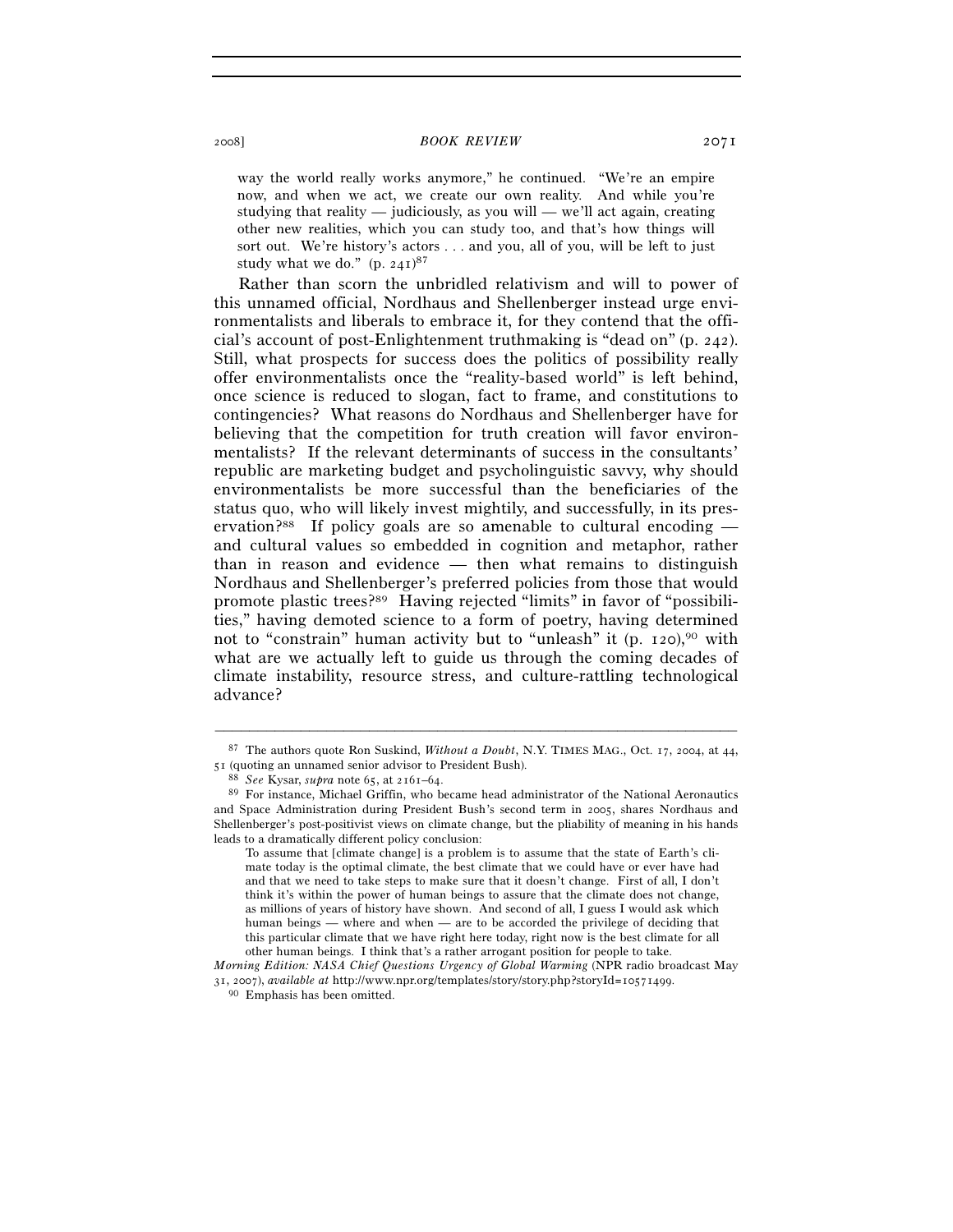Undoubtedly, environmentalists *would* be naïve if they believed that simply by marshalling scientific evidence of humanity's detrimental impact on nature, they would persuade the former to yield to the needs of the latter. Nordhaus and Shellenberger, however, are even more naïve to believe that inspirational speech nuggets alone can safely and effectively guide environmental law and policy, once the intellectual basis for characterizing and communicating the significance of environmental issues has been left behind. More than two decades before Nordhaus and Shellenberger arrived on the scene, Tribe responded to Sagoff's quite similar invocation of Romanticism and the importance of cultural history, aesthetics, and symbolism in the framing of environmental law and policy by noting that Sagoff "presents at best an argument against blacktopping the entire country."91 Nordhaus and Shellenberger do not even provide this argument, for on their account an asphalted America could be boxed and branded no differently than Muir's Yosemite.

As Pierre Schlag has noted, deconstruction cannot be selectively deployed; it "must start everywhere at once."92 Nor can it be reduced to a mere instrumentality, tucked alongside history, sociology, welfare economics, rhetoric, and other components of a pragmatic policy "toolbox." Such a reduction would ensure that the instrument could be deployed by any interest, for any purpose: "If traditional legal discourse succeeds in transforming deconstruction into just another *technique*, just another *theory*, just another *method* for making arguments, then deconstruction will have no particular politics — which is to say that it will have the conservative effect of preserving the politics of the status quo."93 Nordhaus and Shellenberger do not recognize this selfundermining aspect of their proposal. They argue that "[w]hat's needed today is a politics that seeks authority not from Nature or Science but from a compelling vision of the future that is appropriate for the world we live in and the crises we face" (p. 142). Yet they fail to acknowledge that our understanding of "the world we live in and the crises we face" has been mediated through the very concepts and categories they aim to jettison. To embrace postmodernism and deconstruction only in an effort to better "frame" environmentalism is to expose the movement to the superior marketing of any other psycholinguistic huckster. To promote the idea that postmodernism and deconstruction legitimate a kind of sloppiness about meaning is to give in to, indeed to affirmatively embrace, a politics of manipulation. Environmentalists on Nordhaus and Shellenberger's approach would be

<sup>91</sup> Tribe, *supra* note 58, at 546. 92 Pierre Schlag, *"Le Hors de Texte, C'est Moi": The Politics of Form and the Domestication of Deconstruction*, 11 CARDOZO L. REV. 1631, 1648 (1990). 93 *Id.* at 1636.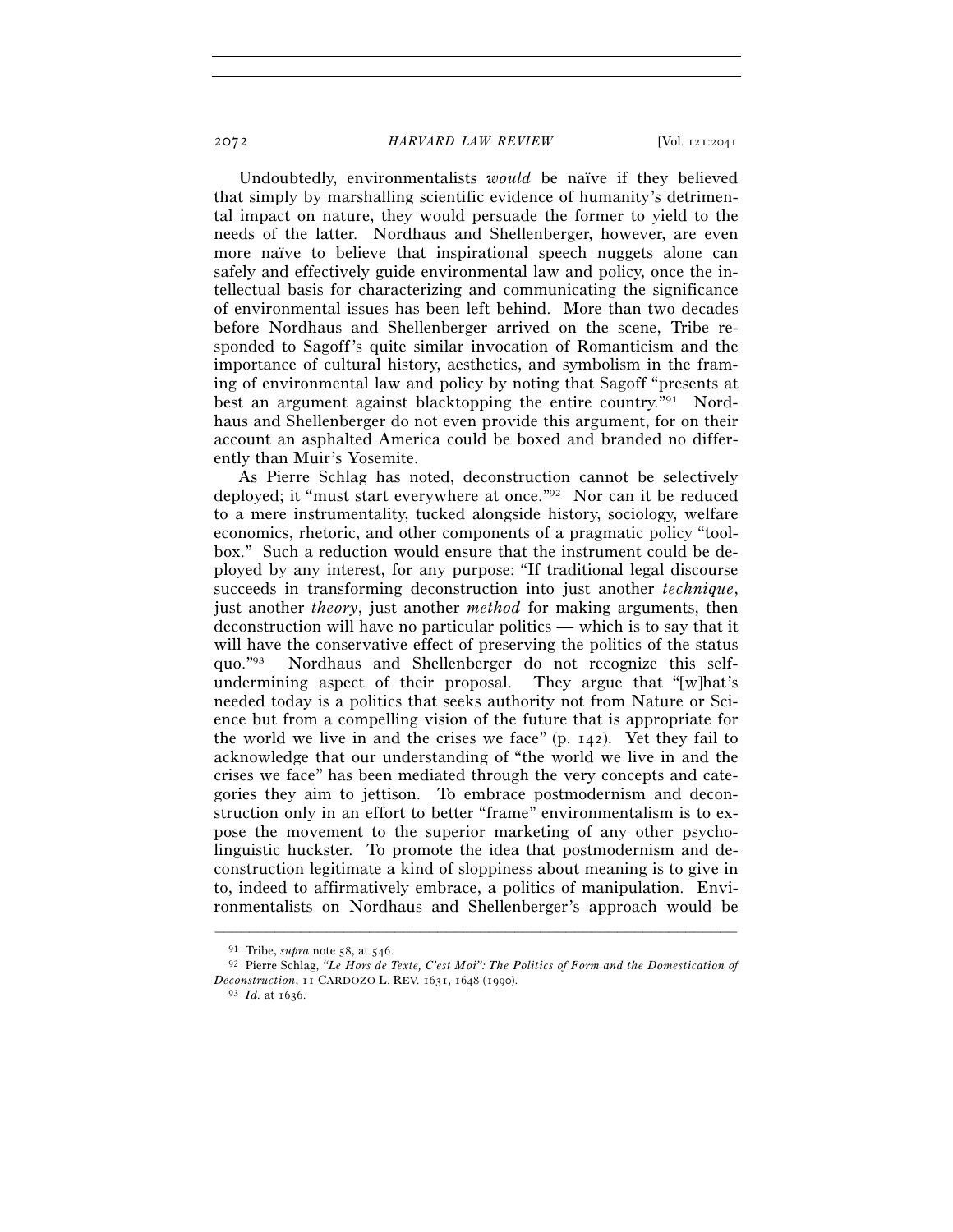left not with a politics, but a pornography of possibility, in which virtually any policy aim could be packaged and marketed to activate virtually any cultural worldview: *Clear Skies*. *Healthy Forests*.

## IV. ENVIRONMENTALISM, THE ENLIGHTENMENT, AND THE OTHER

Scholars in the risk regulation field have begun to pay attention to challenges to liberal theory like those raised by Nordhaus and Shellenberger's dalliance with creative nihilism. In a recent article, for instance, Kahan observes that the culturally inflected basis of risk perception — and of cognition more generally — creates a practical dilemma for the liberal ideal of state neutrality among competing conceptions of the good; namely, "we lack the psychological capacity . . . to make, interpret, and administer law without indulging sensibilities pervaded by our attachments to highly contested visions of the good."94 Because of the inevitably expansive psychological influence of our partisan worldviews, a phenomenon that Kahan terms "cognitive illiberalism," efforts to locate completely neutral and secular bases for regulatory decisionmaking are likely to fail. Accordingly, Kahan argues that political theorists and constitutional law scholars should abandon the liberal norm of public reason, which instructs government officials and citizens acting in the public sphere to offer only reasons and arguments that could be accepted universally, irrespective of the comprehensive views that particular individuals or groups might hold.<sup>95</sup> As Kahan writes, "cognitive illiberalism reveals the practice of public reason to be a conceit  $-$  a form of false consciousness that compounds the impulse to enforce a moral orthodoxy by enabling its agents to deny (to *themselves* even more than to others) that this is exactly what they are doing."96 In place of the public reason doctrine, Kahan therefore argues for a practice of "expressive overdetermination," in which laws and policies would be self-consciously constructed to admit of multiple cultural interpretations.97 Given both a plurality of worldviews in liberal society and the seeming impossibility of cleansing public discourse of the cognitive effects of those worldviews, the only available alternative for liberal theorists, in Kahan's view, is to promote the suffusion of law and policy with as many cultural meanings as practicable, thereby expanding the degrees of freedom available

<sup>94</sup> Dan M. Kahan, *The Cognitively Illiberal State*, 60 STAN. L. REV. 115, 116–17 (2007).

<sup>95</sup> *Id.* at 143–45 (citing JOHN RAWLS, POLITICAL LIBERALISM <sup>175</sup>, 217–19 (1993)). 96 *Id.* at 118. 97 *Id.* (emphasis omitted).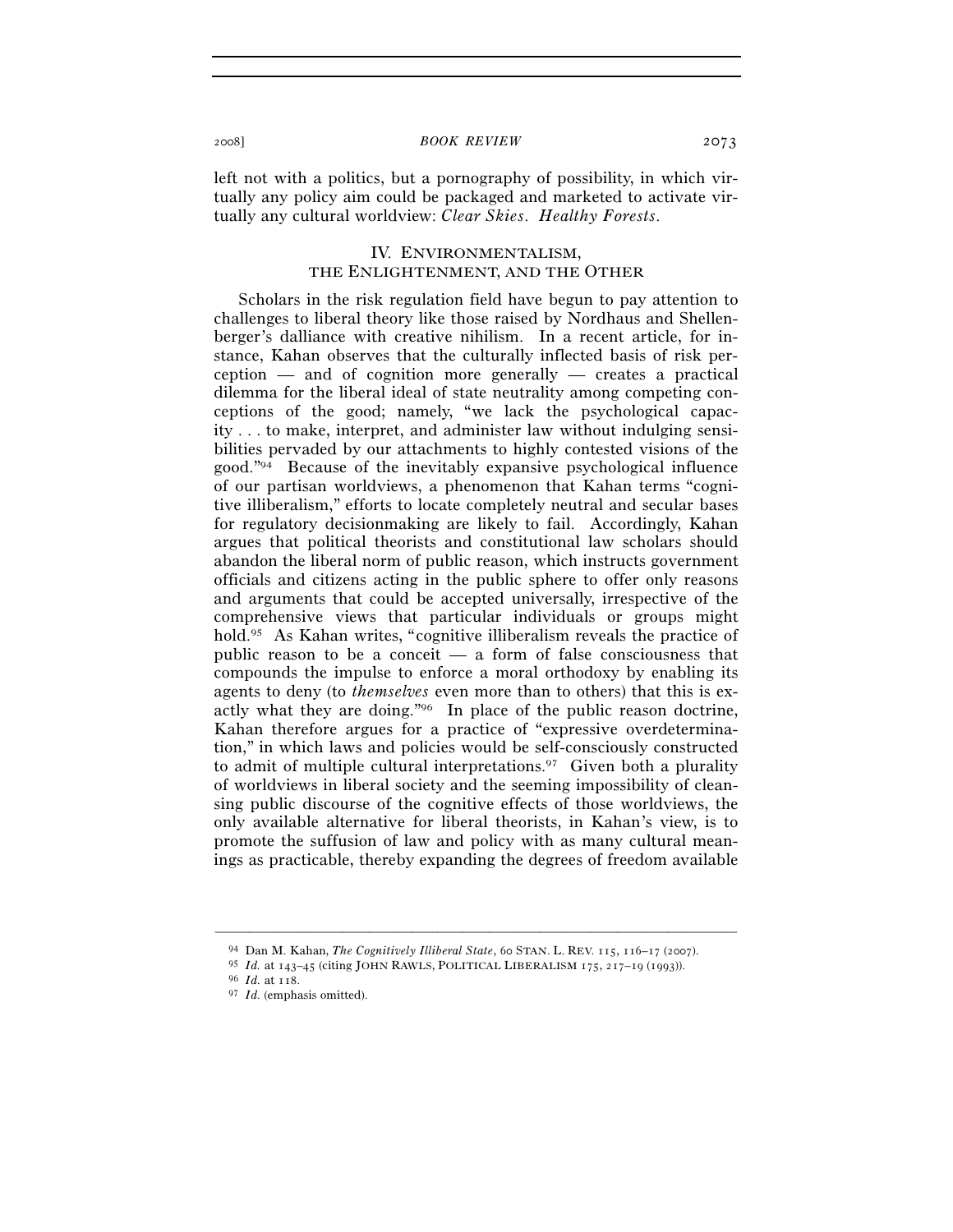to policymakers as they seek overlapping consensus on issues of social choice.98

This approach of letting a thousand worldviews bloom bears some resemblance to the romantic pragmatism of Rorty, which itself provides the inspiration for Nordhaus and Shellenberger's argument in *Break Through*. Urging the need for a new vocabulary that "revolves around notions of metaphor and self-creation rather than around notions of truth, rationality, and moral obligation,"99 Rorty contends that liberalism should be reimagined as "the hope that culture as a whole can be 'poeticized' rather than as the Enlightenment hope that it can be 'rationalized' or 'scientized.'"100 Just as Rorty wants to "poeticize" the culture, and just as Nordhaus and Shellenberger want to "creat[e] new truths in the polity" (p. 160), Kahan wants to promote an ethos of "expressive overdetermination." To be sure, Kahan never quite joins Rorty's assertion that "every specific theoretic view [should] be seen as one more vocabulary, one more description, one more way of speaking. $"101$  He instead retains the primacy of a liberal welfarist framework in which "[r]easonable persons of all cultural persuasions *would* desire that they be able to converge, notwithstanding their cultural differences, on the best empirical knowledge available on how to use law to promote their safety, health, and economic well-being."102 From this perspective, a central objective of academic research and policy analysis becomes the development of risk communication strategies that affirm individuals' cultural worldviews and that thereby enable better, less polarized public evaluation of what Kahan elsewhere refers to as "scientifically sound information."103

Significantly, this restabilizing move by Kahan is not available to Nordhaus and Shellenberger, since those authors argue that *any* body of theoretical and empirical knowledge — whether of toxicology, at-

<sup>98</sup> *Cf.* MICHEL ROSENFELD, JUST INTERPRETATIONS: LAW BETWEEN ETHICS AND POLITICS 201 (1998) (urging an approach of "comprehensive pluralism" that "requires the legal interpreter to be guided by second-order norms while urging those who submit claims calling for legal interpretation to remain as true to the first-order norms to which they are committed as is possible consistent with genuine acceptance of the dictates of legitimate judicial adjudication").<br><sup>99</sup> RICHARD RORTY, CONTINGENCY, IRONY, AND SOLIDARITY 44 (1989).<br><sup>100</sup> *Id.* at 53.<br><sup>101</sup> *Id.* at 57.<br><sup>101</sup> *Id.* at 57.

*Study*, *supra* note 74, at 16 (asserting that most Americans would, if stripped of the cognitive influence of cultural worldviews, converge to support policies that "secure society's collective wellbeing," and urging scholars to "identify[] deliberative process[es] that make it possible to fashion regulatory policies that are both consistent with sound scientific data *and* congenial to persons of diverse cultural outlooks").

<sup>103</sup> Kahan, *Two Conceptions of Emotion in Risk Regulation*, *supra* note 74, at 23 ("The prospects for making members of the public receptive to sound empirical information . . . depend[] on whether scientifically sound information can be made to bear a social meaning that fits citizens' cultural values.").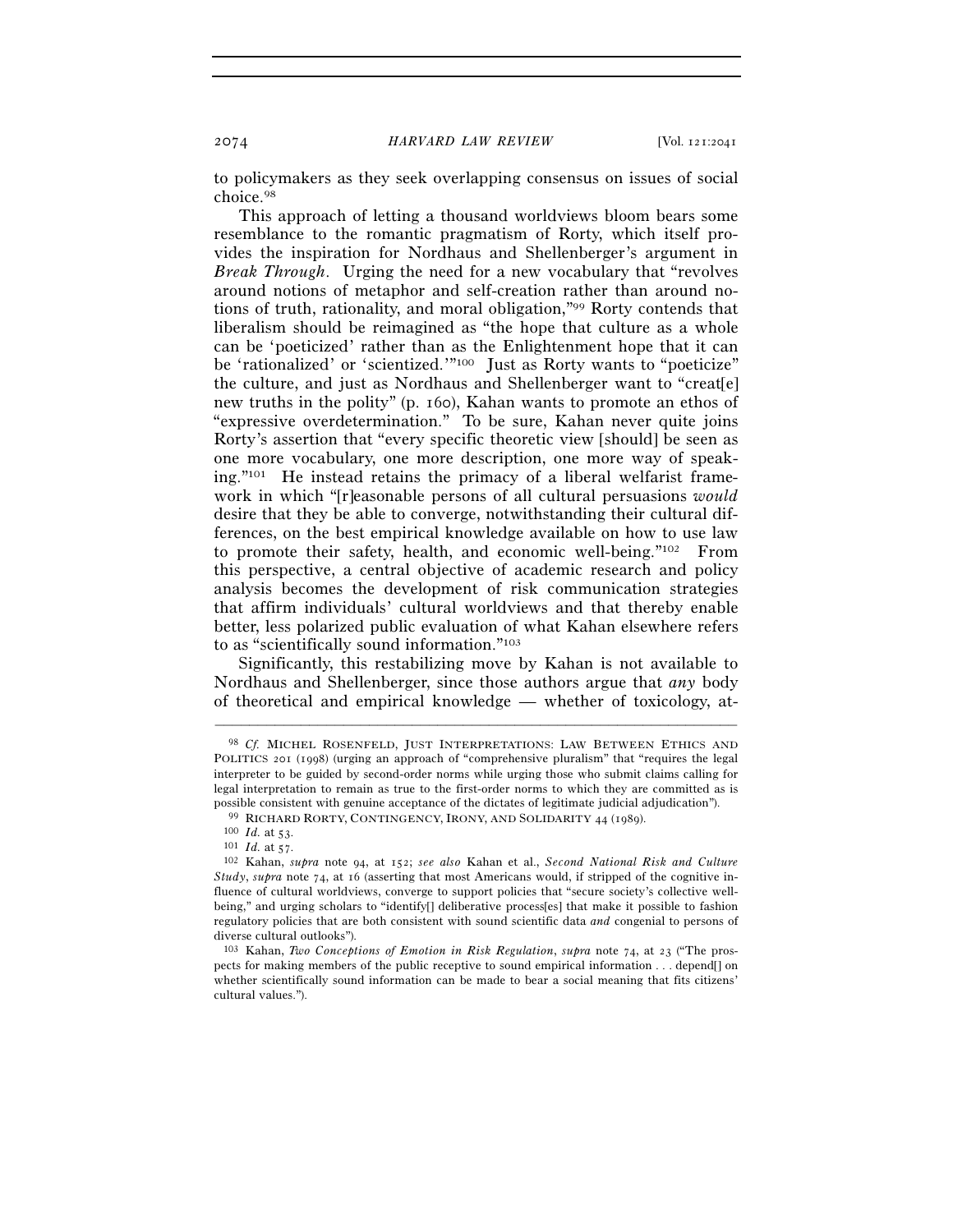mospheric science, welfare economics, or cognitive and social psychology itself — is merely a contingent language practice, in Rorty's strong ironist sense. Consequently, Nordhaus and Shellenberger are forced to agree with Rorty's assertion that "[a] liberal society is one which is content to call 'true' (or 'right' or 'just') whatever the outcome of undistorted communication happens to be, whatever view wins in a free and open encounter."104 Something about this position is deeply unsettling, both because the notion of neutral competition in the market for mindshare itself begs to be deconstructed, and because the unabashed relativism of the position seems to leave us too far at sea. As Professor David Kennedy has noted, even the most ardent postmodernist tends to recoil at the prospect of law so thoroughly trashed: "It is all right to postmodernize other areas or culture zones, but law is too associated with power or authority, or order, or whatever to feel comfortable once modernity is left behind. . . . [Law] must know which side is just, in its aspiration, if not its reality."105 Perhaps for this reason, Rorty retreats to the familiar "institutions of bourgeois liberal society," contending that we achieve our best version of the truth "when the press, the judiciary, the elections, and the universities are free, social mobility is frequent and rapid, literacy is universal, higher education is common, and peace and wealth have made possible the leisure necessary to listen to lots of different people and think about what they say."106

Nordhaus and Shellenberger, for their part, do not broach these subjects at all, apparently confident that their language practices will simply prevail in the competition to capture the social imaginary, irrespective of the market within which such competition unfolds. As argued in Part III, however, Nordhaus and Shellenberger offer little reason to actually expect this outcome. Instead, the process that Professor Jürgen Habermas calls the "colonization of the lifeworld"107 — that is, the steady redefinition of culture, sociality, and identity within the in-

<sup>–––––––––––––––––––––––––––––––––––––––––––––––––––––––––––––</sup> 104 RORTY, *supra* note 99, at 67; *see also id.* at 68 (describing a view of "truth as what comes to be believed in the course of free and open encounters").

<sup>105</sup> David Kennedy, *Some Comments on Law and Postmodernism: A Symposium Response to* 

<sup>&</sup>lt;sup>106</sup> RORTY, *supra* note 99, at 84. Given the overall thrust of his ironist philosophy, Rorty's embrace of liberalism in this manner appears to rest primarily on historical accident and private whim, much as Nordhaus and Shellenberger's embrace of environmentalism seems to lack a clear foundation from within their own espoused philosophy. Indeed, despite its postmodernist trappings, Rorty's approach seems oddly simpatico with Jürgen Habermas's effort to resuscitate the Enlightenment political project through identification of an "ideal speech situation," in which individuals can engage in an undominated discourse, free of power relations, ideology, and misrecognition. *See* 1 JÜRGEN HABERMAS, THE THEORY OF COMMUNICATIVE ACTION (Thomas McCarthy trans., 1984); Jürgen Habermas, *Towards a Theory of Communicative Competence*, 13 INQUIRY 360 (1970). The difference is that Rorty also denies that such an ideal speech situation can exist. *See* RORTY, *supra* note 99, at 60–69. 107 *See* <sup>2</sup> HABERMAS, *supra* note 106, at 391–96.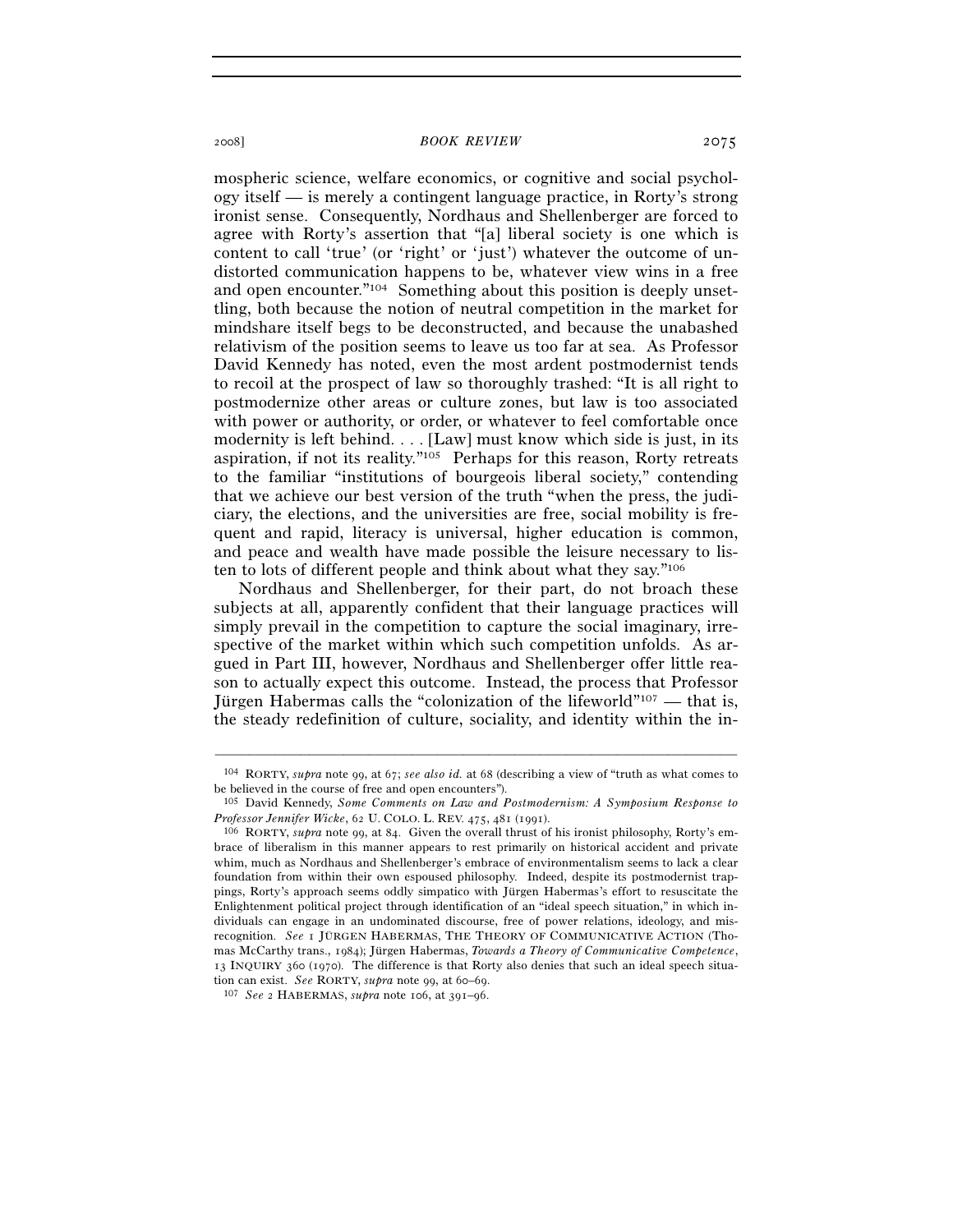strumentalist language of economy, technology, and administration seems likely to continue with abandon, despite the best efforts of environmentalists and their consultants. Especially as once-stable categories become radically unmoored, and especially if we come to agree with Rorty that "anything can be made to look good or bad by being redescribed,"108 the various meanings associated with environmentalism will face stiff competition from those that further consumer culture, corporate capitalism, and bureaucratized politics (and, indeed, the former may be skillfully deployed in service of the latter). Thus, if Nordhaus and Shellenberger really desire a postenvironmental politics, in which environmental values become so widespread and so deeply integrated within our culture and our legal system that both environmentalism and environmental law as such can safely be left behind, then the authors must confront head-on the structural conditions supporting contrary trends. They must become political theorists and constitutional scholars, not merely psycholinguists and cultural pundits.

Even then, Nordhaus and Shellenberger's task would not be complete; that is, even assuming that something like a Habermasian discourse utopia could be achieved — thereby making democracy safe for postmodern conversation — the challenge facing environmentalists is greater still, for they seek to make democracy safe not only for presently living citizens, but also for members of other nations, other generations, and other species.109 They desire "free and open" encounter not only across inevitably contingent and contested language practices, but also across boundaries of geography, temporality, and speciation that separate us from countless others whose existence and well-being depend critically on our decisionmaking,<sup>110</sup> despite the real and imagined distances between us. In order to respect those who dwell in these removes, environmentalists contend that we must undertake an engaged effort to anticipate and consider the details of their plight and to support the specific resources and institutions they need in order to endure it.

This task environmentalists regard as a theoretical and political challenge of the highest order. It will require, for instance, the relinquishment of our comfortable habit of existing as "two people — with

<sup>108</sup> RORTY, *supra* note 99, at 73. 109 *See* Tarlock, *supra* note 41, at 235 (observing that environmental law "seeks to protect two communities, natural systems and future generations, that have traditionally lacked a legal personality").

<sup>110</sup> And vice versa. *See* Douglas A. Kysar & Ya-Wei Li, *Regulating from Nowhere: Domestic Environmental Law and the Nation-State Subject*, *in* 2 THE IMPACT OF GLOBALIZATION ON THE UNITED STATES (Beverly Crawford, Michelle Bertho & Ed Fogarty eds., forthcoming 2008) (reviewing evidence of detrimental impacts of foreign activities on domestic United States air quality and species preservation goals).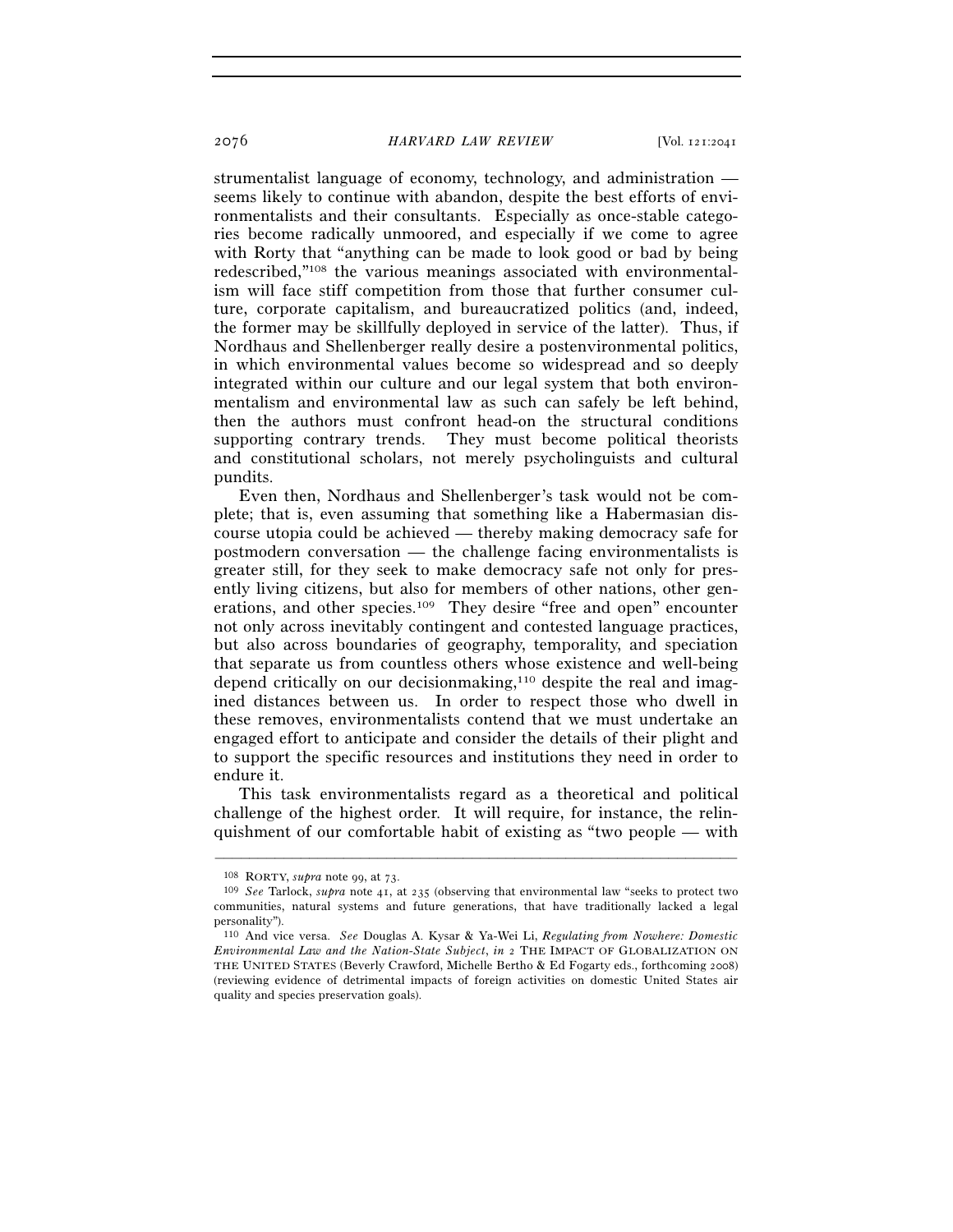one set of moral judgments and social aspirations and legal expectations within our own national society, and another set . . . for everything that happens beyond the frontiers of our national society."111 It also will require development of an ethic of care for members of future generations, individuals whose *self-expressed* needs and interests are definitionally unknowable and thus who cannot, even in principle, meet the standard of communicative autonomy demanded by modern liberal theory. The normative challenges posed by these two endeavors, already humbling, will become even more fraught as we begin to seriously consider the status of animals and other nonhuman forms of life — for which we have even less innate affinity to guide us — and *potential* forms of life such as radically engineered persons, over which our powers of design and control will stress our ethical resources to an almost unfathomable degree. Along with a deepening of our moral thinking regarding such dilemmas, environmentalists contend that we will need to develop concrete mechanisms for bringing into view the needs and interests of foreign citizens, future generations, and nonhuman life forms. In an ideal discourse community that extends across space and time, these entities would themselves be present, not merely represented. Their faces would be visible, and their needs unmistakable.112 In the absence of such an idealized situation, scholars have proposed various practical methods of expanding environmental impact assessment and natural resource planning in order to begin a process of recognition of environmental law's others.113 The hope is that those would-be interest holders will be better recognized as such, and might eventually join the political community as full members, if the community were required to assess its biological inventory and natural resources, to monitor the deleterious impacts of its activities on life forms outside its territorial borders, to project its future population and the state of the environment, and to consider thoughtfully its engineered life forms and the quality of their existence.

As numerous scholars have recognized, expanding the sphere of interest holders to encompass foreign citizens, future generations, and nonhuman life forms will require significant adjustment to the existing

<sup>–––––––––––––––––––––––––––––––––––––––––––––––––––––––––––––</sup> 111 PHILIP ALLOTT, INTERNATIONAL LAW AND INTERNATIONAL REVOLUTION: RECONCEIVING THE WORLD 16 (1989).<br><sup>112</sup> For instance, the written version of the Iroquois Nations Constitution contains a much-

storied injunction to decision makers to "listen for the welfare of the whole people," including "those whose faces are yet beneath the surface of the ground — the unborn of the future Nation." IROQUOIS NATIONS CONST., Tree of the Long Leaves § LI, *reprinted in* ARTHUR C. PARKER, THE CONSTITUTION OF THE FIVE NATIONS <sup>38</sup>–39 (Iroqrafts Ltd. 1991) (1916). 113 *See, e.g.*, Alyson C. Flournoy et al., *Harnessing the Power of Information To Protect Our* 

*Public Natural Resource Legacy*, 86 TEX. L. REV. (forthcoming 2008) (proposing a National Environmental Legacy Act that would require substantive consideration of the needs and interests of future generations).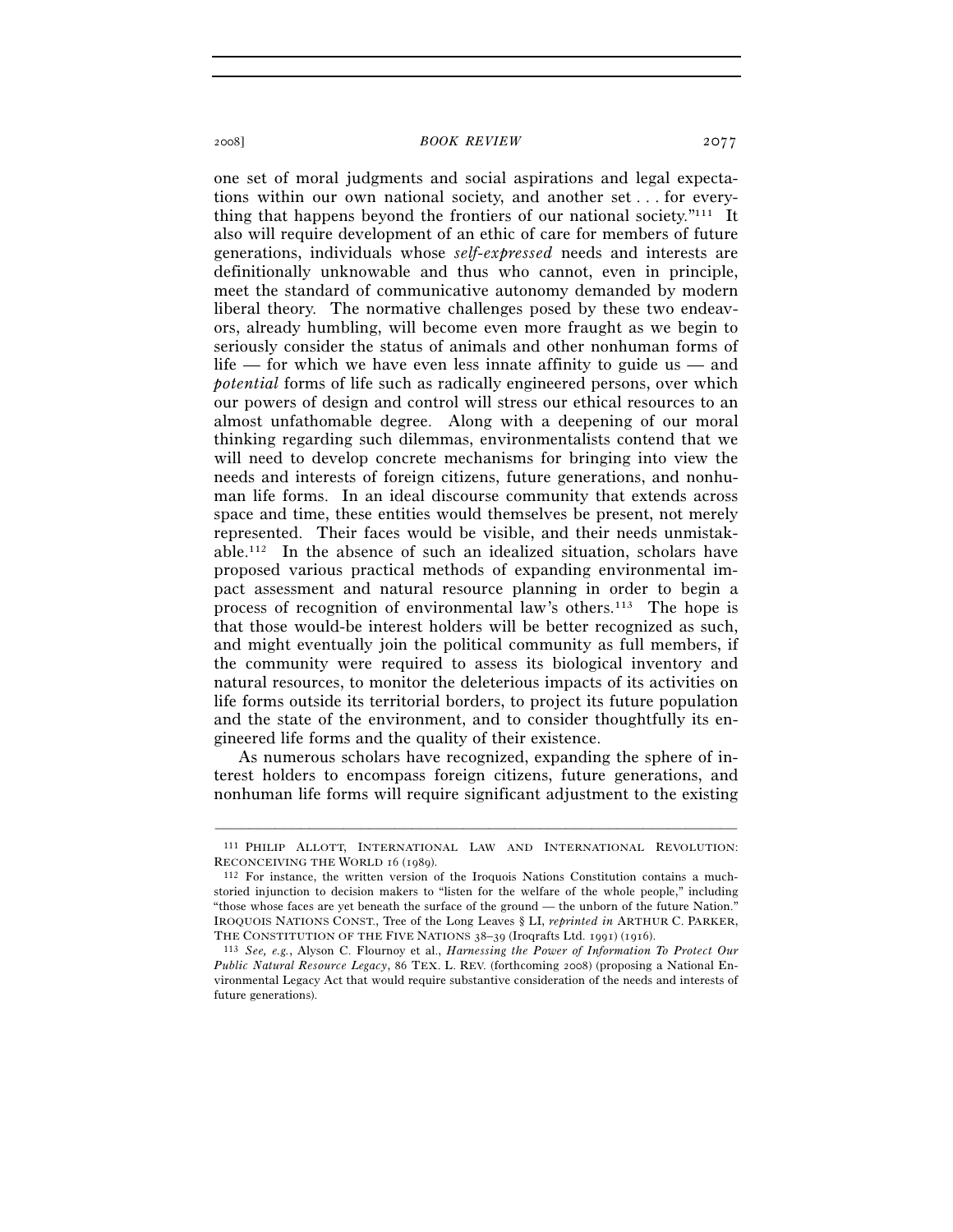foundation of our laws — and to the individualistic, anthropocentric, rationalist, and utilitarian basis upon which our ordering strongly depends.114 Many environmental law commentators seek these adjustments immediately, for they see the Enlightenment ethos as an impediment not only to the assertion of cosmopolitan, intergenerational, and interspecies justice, but also to the achievement of more immediate environmental goals.115 Accordingly, they urge environmental law scholars to regain the spirit of intellectual chutzpah that once led the field to promote legal standing for trees, constitutional guardianships for future generations, a world environmental habeas court, and other such revolutionary devices of recognition.116 Like Nordhaus and Shellenberger, they also would abandon the present heavy reliance on science, economics, and instrumental rationality that characterizes mainstream environmental policymaking, for they believe such an approach forces environmentalists to couch their goals within a liberal individualist framework that inevitably understates the case for sustainabil-

–––––––––––––––––––––––––––––––––––––––––––––––––––––––––––––

116 *See supra* pp. 2059–60.

<sup>114</sup> *See, e.g.*, Paul A. Barresi, *Beyond Fairness to Future Generations: An Intragenerational Alternative to Intergenerational Equity in the International Environmental Arena*, 11 TUL. ENVTL. L.J. 59, 86–87 (1997) (concluding that the norm of intergenerational equity is inconsistent with liberalism's emphasis of individual over group rights and national over cosmopolitan conceptions of justice); Alyson C. Flournoy, *In Search of an Environmental Ethic*, 28 COLUM. J. ENVTL. L. 63, 80–83 (2003) (concluding that, if anything, the unifying ethic of environmental law is homocentric and utilitarian in nature, rather than ecocentric and aesthetic); Keith Hirokawa, *Some Pragmatic Observations About Radical Critique in Environmental Law*, 21 STAN. ENVTL. L.J. 225, 227 (2002) (arguing that an ecocentric approach to environmental law is "naïve"); Manus, *supra* note 41, at 516 (arguing that environmental law "is a complex and extensive body of law built on a legal system that essentially has no capacity for recognizing, much less addressing, environmental concerns"); Mark Sagoff, *Can Environmentalists Be Liberals? Jurisprudential Foundations of Environmentalism*, 16 ENVTL. L. 775, 785–86 (1986) (arguing that environmentalism is inconsistent with state institutional neutrality on competing conceptions of the good); Joseph L. Sax, *Environmental Law at the Turn of the Century: A Reportorial Fragment of Contemporary History*, 88 CAL. L. REV. 2375, 2378–79 (2000) (arguing that environmental law's current focus on biodiversity preservation and restoration is in considerable tension with modern anthropocentric and development-oriented society); Westbrook, *supra* note 41, at 693–94 (surveying intellectual and historical underpinnings of environmental law and concluding that liberal legal institutions do not accommodate core environmental values); *see also* Thomas D. Barton, *Troublesome Connections: The Law and Post-Enlightenment Culture*, 47 EMORY L.J. 163, 192–211 (1998) (observing substantial lag between cultural and legal acceptance of post-Enlightenment theory). 115 *See, e.g.*, Erin Englebrecht, *Three Fallacies of the Contemporary Legal Concept of Environ-*

*mental Injury: An Appeal To Enhance "One-Eyed Reason" with a Normative Consciousness*, 18 TUL. ENVTL. L.J. 1, 5–6 (2004) (criticizing individualist and anthropocentric bases of environmental law); Freyfogle, *supra* note 12, at 120 ("Environmental ills are best understood as manifestations of underlying cultural problems — problems arising out of, and easily traced back to, the entire Enlightenment world view with its overreliance on reason and empirical data, its diminished moral and spiritual visions, and its unquestioned acceptance of human domination."); Westbrook, *supra* note 41, at 624 ("Future environmental law awaits a vision of human association more powerful than the doctrinaire liberal political economy that currently informs and limits environmental law.").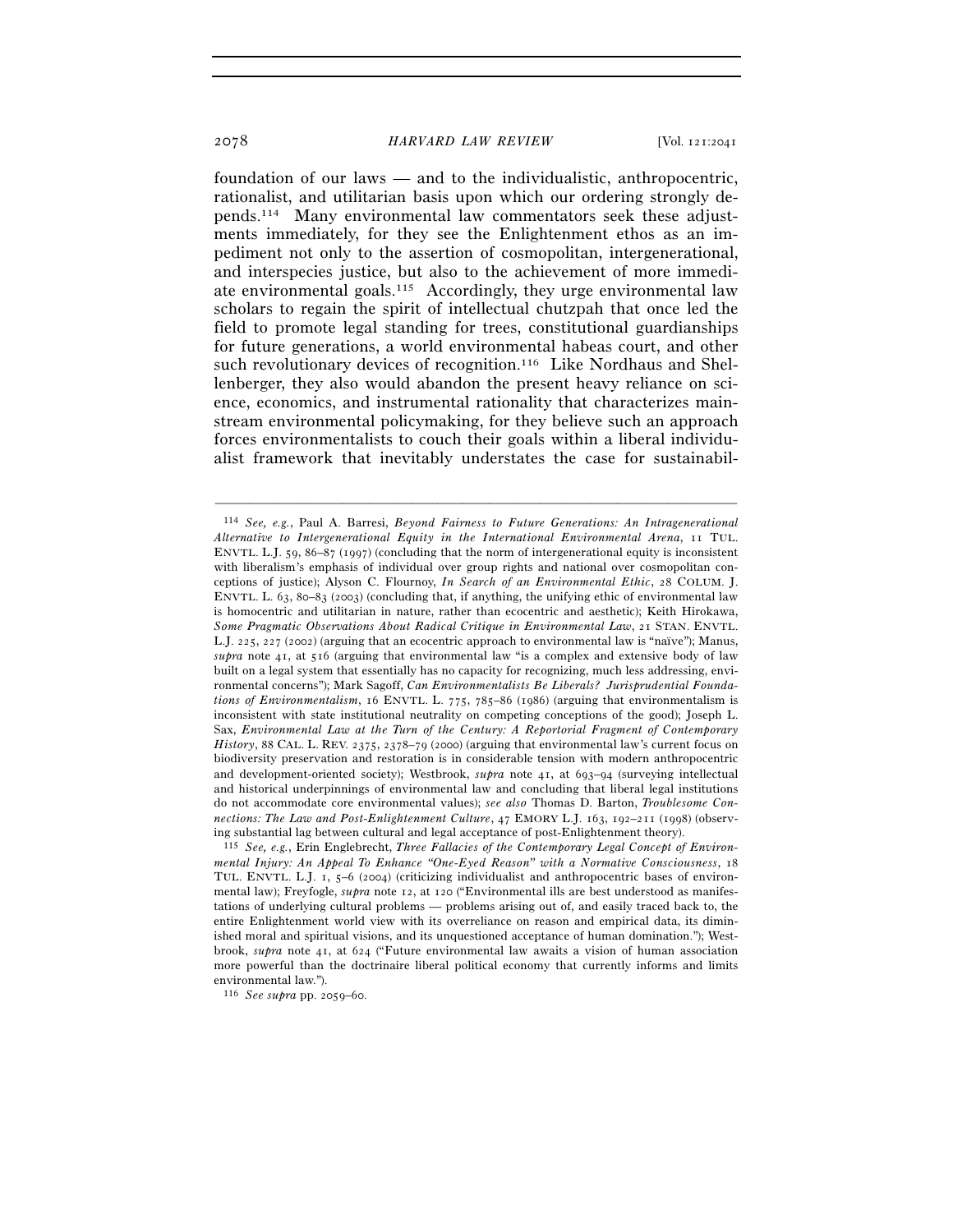ity.117 Instead, they would restore the Romantic, even illiberal spirit that once animated environmentalism, before it evolved into a technically oriented advocacy movement.<sup>118</sup>

Other commentators, however, view with skepticism the effort to craft a post-Enlightenment environmentalism out of the existing legal order, believing instead that environmentalists must continue to assert a science-based, anthropocentric, instrumentalist agenda.119 It may well be that the final goal for environmentalism is to become diffused within the generative grammar of society, such that sustainability simply emerges from the constitutional system as a matter of habit, rather than of choice or coercion.120 Presently, however, "there is no longstanding social consensus about the central question of modern environmentalism — the 'correct' human stewardship relationship to the natural world."121 Nor has a viable method for constitutionalizing environmentalism been identified, given that the ultimate goals of envi-

<sup>117</sup> *Cf.* A. Dan Tarlock, *Environmental Law, But Not Environmental Protection*, *in* NATURAL RESOURCES POLICY AND LAW 162, 167–68 (Lawrence J. MacDonnell & Sarah F. Bates eds., 1993); Tarlock, *supra* note 41, at 241 (observing the inherent contingency of a science-based, as opposed to an ethically based, environmental law, given that "[a] science-based environmental law will inevitably lead to processes that require [a] constant production of knowledge"); Westbrook, *supra* note 41, at 711 ("To date, contemporary liberal ideology has tried to appropriate the essentially religious implications of the concept of nature as either personal preference, and hence of highly limited importance for politics, or as objective truth, certified by the new science, and hence profoundly alienated from individual experience.").

<sup>118</sup> As David Westbrook writes, "[r]endering our encounter with the world humane will require this polity to decide on a dream of the beautiful, and the springs of that consensus lie beyond the liberal ken." Westbrook,  $\text{supra}$  note 41, at  $711-12$ .

<sup>&</sup>lt;sup>119</sup> See Carol M. Rose, *Environmental Law Grows Up (More or Less), and What Science Can Do To Help*, 9 LEWIS & CLARK L. REV. 273, 293 (2005) (advocating continued reliance on science as the fundamental basis of environmental law); A. Dan Tarlock, *Environmental Law: Ethics or Science?*, 7 DUKE ENVTL. L. & POL'Y F. 193, 223 (1996) (concluding that environmental law must remain science-based); Tarlock, *supra* note 41, at 254 (concluding that, if environmental law "is to evolve into a permanent check on the full range of resource consumption decisions, it must be grounded in the enlightenment values of knowledge and reason"); Paul Wapner, *Environmental Ethics and Global Governance: Engaging the International Liberal Tradition*, 3 GLOBAL GOV-ERNANCE 213, 213 (1997) (suggesting the reframing of international environmental concerns in the nationalist and individualist terms liberalism cognizes). In his strong rebuttal to Nordhaus and Shellenberger's original essay, Carl Pope agreed with the continued assertion of a sciencebased paradigm, but largely for traditional Enlightenment reasons, rather than out of concern over legal barriers:

Without being too precious, the environment is a real thing. There is a global carbon cycle, human interventions are a small if meaningful part of the evolutionary process, homo sapiens depend upon a complex web of both geochemical and biological processes. Natural processes — eutrophication, competition, speciation, nutrient cycling, sequestration — continue around us according to their own dynamics. We influence, but do not control, the climate.

Pope, *supra* note 14. 120 *Cf.* Holly Doremus, *Constitutive Law and Environmental Policy*, 22 STAN. ENVTL. L.J. <sup>295</sup> (2003) (advocating a "constitutive approach" to environmentalism that calls for explicitly clarifying and debating the goals of environmental law).

<sup>121</sup> Tarlock, *supra* note 41, at 223 (footnote omitted).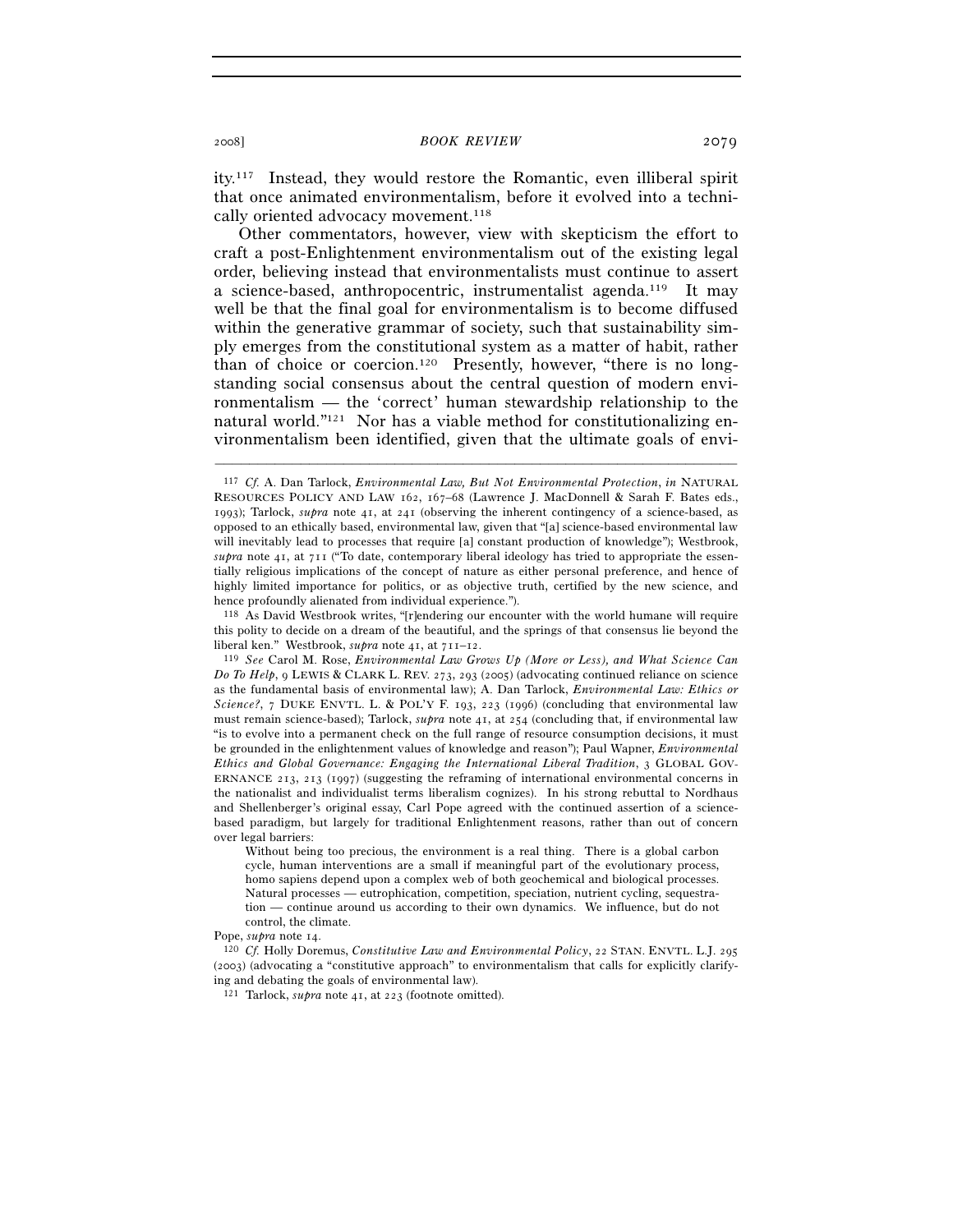ronmentalism — those that go beyond the protection of nature merely for anthropocentric reasons — "do not draw upon the philosophical, religious, and jurisprudential bases of the constitution, all of which are rooted in the enhancement of human dignity."<sup>122</sup> Thus, in the opinion of these observers, environmental organizations should not abandon the familiar strategies that once garnered them a seat at the policymaking table, however calcified and unreceptive to environmentalism the current political context may appear to be.123 Similarly, environmental scientists should not abandon their particular disciplinary methods simply because the problem of the "environment" is a much broader and more integrated problem than their methods can fully reveal. Nor, finally, should environmental law scholars abandon their fieldspecific technical and doctrinal analyses in favor of radical constitutional proposals simply because the existing legal regime is inadequate to ensure sustainability. As with Nordhaus and Shellenberger's hasty and undirected musings, premature advancement of an environmental constitutionalism, without deeper specification of what the society's environmental goals and values actually are, and without adequate examination of the political terrain within which they must become established, would risk erasure of the environmental law field and a forgetting of its goals. What looks like diffusion would instead be dissolution.<sup>124</sup>

Without wishing to question the significance of bold theoretical endeavors to envision a more sustainable and ethically inclusive society, it is nevertheless worthwhile to note that recent events provide some

<sup>&</sup>lt;sup>122</sup> *Id.* at 224.<br><sup>123</sup> In a cautionary tale about the effort to break out of conventional special interest/party politics, Greenpeace in 2007 launched a campaign to remove Representative John Dingell of Michigan from his post as chairman of the House Energy and Commerce Committee, and Representative Rick Boucher as chairman of the Energy and Air Quality Subcommittee, despite the fact that both Dingell and Boucher are Democrats. *See* Alex Kaplun, *Greenpeace Launches Effort to Oust Dingell, Boucher*, ENV'T & ENERGY DAILY, June 20, 2007 (on file with the Harvard Law School Library). Greenpeace opposed the two congressmen based on their support for coal-to-liquids plants and federal preemption of state climate change laws. The congressmen, however, seemed distinctly unconcerned: "Frankly, if Greenpeace campaigns against me in my re-election campaign, that would make not a w[h]it of difference in terms of results," Boucher said. Dingell, in turn, was quoted as saying, "I am not concerned with threats from extremist organizations like Greenpeace." Darren Samuelsohn, *Both Parties Pan Greenpeace Bid to Oust Reps. Dingell, Boucher*, ENV'T & ENERGY NEWS PM, June 20, 2007 (on file with the Harvard Law School Library). In fact, the irrelevance of "extremist" groups like Greenpeace seemed to be one of the rare positions that could attract bipartisan support: senior Republican member of the Energy and Commerce Committee Joe Barton chimed in to support his Democratic peers, "It's a sa[d] day when members of Congress can't present responsible legislative proposals in draft form without having some of the radical fringe groups demanding their removal." *Id.*

<sup>&</sup>lt;sup>124</sup> *Cf.* Tarlock, *supra* note 41, at 230 ("Despite its success to date, it is still possible that environmental law could suffer the fate of other lens courses [such as poverty law]: total assimilation and marginalization.").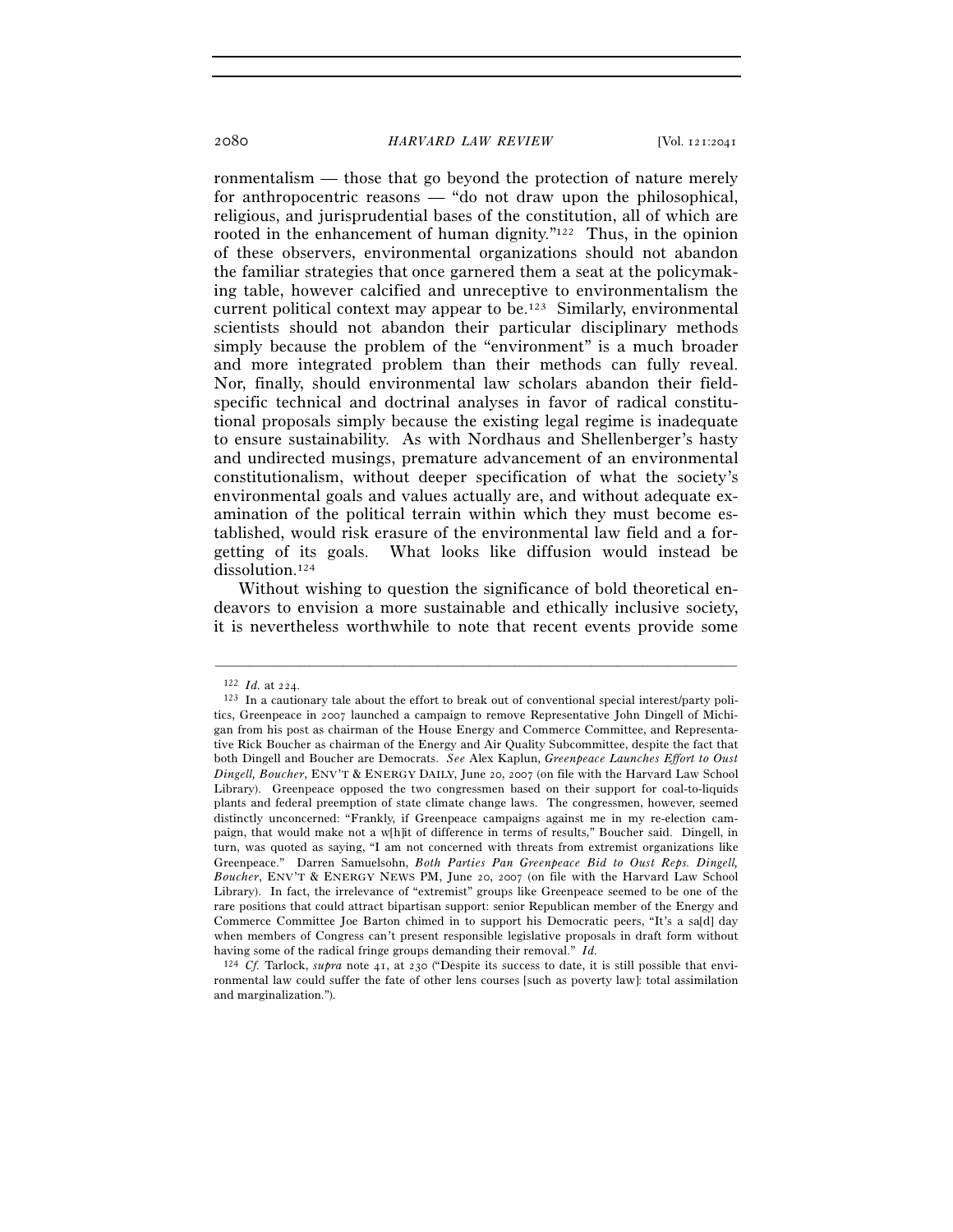support for the cautionary view of those who would stay the Enlightenment liberal course, at least in the near term. Between the release of Nordhaus and Shellenberger's *Death of Environmentalism* essay and the publication of *Break Through*, a series of high-profile markers including Hurricane Katrina, Al Gore's *An Inconvenient Truth*, 125 the Stern Review,<sup>126</sup> the fourth assessment report of the Intergovernmental Panel on Climate Change,<sup>127</sup> Massachusetts v. EPA,<sup>128</sup> and the Nobel Peace Prize Committee's decision to focus on climate change for its  $2007$  award<sup>129</sup> — directed unprecedented attention to the issue of global warming, leading to a virtual sea change in American politics around the issue. For nearly thirty years prior to those moments, an industry-led coalition of political forces deftly held U.S. climate change policy hostage by meticulously framing the issue using many of the techniques Nordhaus and Shellenberger now champion.130 It is hard to say whether Nordhaus and Shellenberger's approach, if deployed with vigor and consistency by the environmental movement, would have turned the tide on climate change earlier. It is worth noting, though, that the moments that eventually *did* work to overcome the opposition's message framing and to shift U.S. climate politics partook very heavily of science, economics, litigation, and the unmistakably dire metaphor of Katrina — key prongs of the conventional environmentalists' approach that Nordhaus and Shellenberger deride throughout *Break Through*.

Whatever its intrinsic merit, Nordhaus and Shellenberger's message already seems to have affected environmental politics, as perhaps best indicated by California Governor Arnold Schwarzenegger's highprofile speech at the Georgetown University 2007 Environmental Conference. Governor Schwarzenegger began his remarks in unmistakably postenvironmental fashion, castigating the green movement for its relentlessly negative issue framing:

For too long the environmental movement has been powered by guilt. . . . I don't think that any movement . . . has ever made much progress based

130 *See* Aaron M. McCright & Riley E. Dunlap, *Challenging Global Warming as a Social Problem: An Analysis of the Conservative Movement's Counter-Claims*, 47 SOC. PROBS. 499 (2000).

<sup>–––––––––––––––––––––––––––––––––––––––––––––––––––––––––––––</sup>  $^{125}$  AL GORE, AN INCONVENIENT TRUTH: THE PLANETARY EMERGENCY OF GLOBAL WARMING AND WHAT WE CAN DO ABOUT IT (2006).

<sup>126</sup> NICHOLAS STERN, THE ECONOMICS OF CLIMATE CHANGE: THE STERN REVIEW

<sup>(2007).&</sup>lt;br><sup>127</sup> INTERGOVERNMENTAL PANEL ON CLIMATE CHANGE, FOURTH ASSESSMENT RE-PORT: CLIMATE CHANGE 2007, http://www.ipcc.ch/ipccreports/ar4-syr.htm*.*

<sup>128</sup> <sup>127</sup> S. Ct. 1438 (2007). 129 The Nobel Peace Prize 2007, http://nobelprize.org/nobel\_prizes/peace/laureates/2007 (last visited May 12, 2007) (announcing Al Gore and the Intergovernmental Panel on Climate Change as co-recipients of the 2007 Nobel Peace Prize in recognition of "their efforts to build up and disseminate greater knowledge about man-made climate change, and to lay the foundations for the measures that are needed to counteract such change").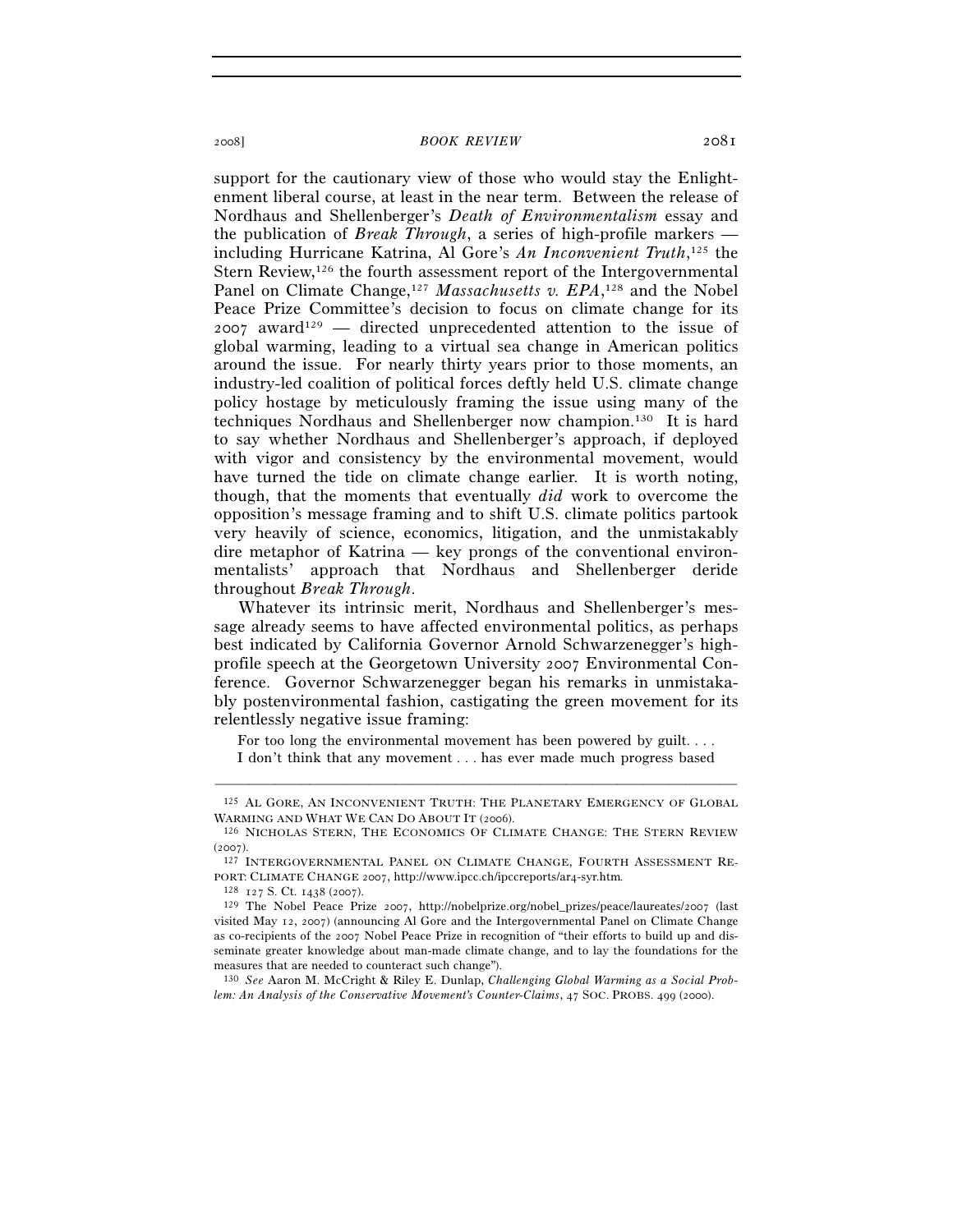on guilt. Guilt is passive, guilt is inhibiting, and guilt is defensive. . . . [S]uccessful movements are built on passion, they're not built on guilt. They're built on passion, they're built on confidence, and they're built on critical mass.131

Schwarzenegger therefore urged environmentalists to make the cause "much more positive [and] much more dynamic," arguing that "[w]e have to make it sexy. We have to make it attractive so that everyone wants to participate."<sup>132</sup>

No doubt political candidates, advocacy groups, and others will clamor to make environmentalism sexy in just this fashion, many of them with the aid of Nordhaus and Shellenberger's consulting firm, American Environics, which is described on its website as "a vision and values-driven company . . . committed to bringing cutting edge social science tools to inform social change strategies with the goal of creating a politics that grows self-expression and fulfillment values in the culture."133 Just as assuredly, however, other politicians and interest groups will huddle with their own consultants, watching intently as metaphors and message frames are tuned for maximum cognitive and affective response, aiming with precision to "grow" their own set of values in the culture. Through one-way glass, the history they dream will be sold like Sprite.

The consultants' republic needs a constitution.

## **CONCLUSION**

Ironically, most of the questions that are intentionally raised by *Break Through* are quite familiar: How should the system of environmental laws grapple with the emergence of nonequilibrium ecology, which presents a far more dynamic and complicated object of protection than the idealized "balance of nature" that has long figured prominently in environmental thought? Was the "balance of nature" concept already fatally flawed by its failure to acknowledge longstanding and expansive human influence in the environment, even by indigenous populations whose relationship to nature often is taken to provide a model of holism and humility? Can the myriad ways in which scientific knowledge is incomplete and uncertain — not to mention socially situated — be made more transparent within environmental lawmaking, so that unavoidable value judgments and presuppositions are laid bare for broad engagement by lay constituencies, rather than cloaked within a "science charade"? Can environmental

<sup>131</sup> Governor Arnold Schwarzenegger, Speech at Georgetown University Environmental Conference (Apr. 11, 2007) (transcript available at http://gov.ca.gov/index.php?/speech/5864). 132 *Id.*

<sup>133</sup> American Environics: About Us, http://www.americanenvironics.com/about/index.shtml (last visited May 12, 2008).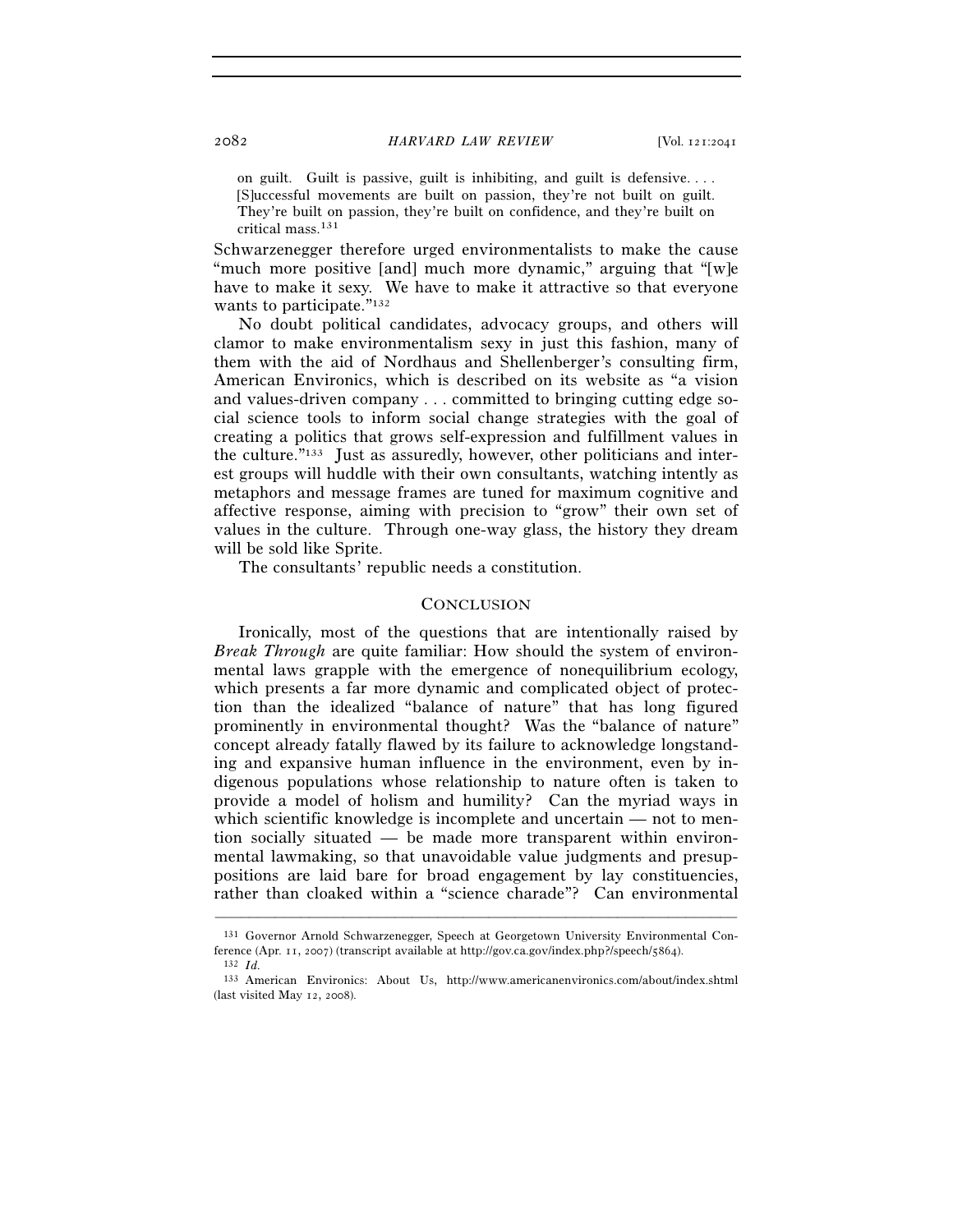law be better fused with economic policy to serve the needs of poor, often racially segregated communities in the United States? Of destitute populations abroad? Can the other remote beneficiaries of environmental law's protection — not only members of other nations, but also members of other generations and other species — be made to appear within the liberal democratic framework as legal subjects in themselves, rather than merely as objects of valuation by presently living national citizens? Does environmental law even exist as a stable and coherent field? If it does, should the goal of environmentalists nonetheless be to diffuse their norms and values broadly throughout the entire legal system, such that the field as a separate, specialized entity eventually disappears from view?

In contrast to these long-discussed matters, the genuinely new questions raised by *Break Through* do not really concern the environment at all. They concern instead the challenge of accommodating, within political theory and constitutional law, a far greater malleability of meaning than the tradition of Enlightenment liberalism has tended to presuppose. The conceptual dilemmas raised by this challenge can be illustrated through a simple and not unduly fanciful thought experiment: imagine that biotechnology develops to a point at which environmental values — such as biophilia, altruistic regard for future generations, antimaterialism, and various other traits that Nordhaus and Shellenberger associate with the "higher" rungs of Maslow's ladder could be introduced in a safe and effective manner via genetic engineering techniques. Thus, rather than needing to activate individuals' better selves through careful marketing of policies that create economic prosperity and social stability, as Nordhaus and Shellenberger urge, we could instead directly alter their genetic makeup. If such a technology develops, should environmentalists support its voluntary use by prospective parents? Should they support its mandatory imposition by government regulators? On what basis can these decisions be made, if not with reference to some categorical distinction — such as the distinction between nature and humanity, things and persons, or allonomy and autonomy — that is placed in jeopardy by the very technology being decided upon?

If they arrive, technologies such as this one will force recognition of the contingent nature of our categories with far greater clarity and impact than the almost-postmodernism of *Break Through*. In the hypothetical scenario, not only the individuals who are made to be biophilic, but also the objects of their biophilia, the very "nature" that individuals are engineered to revere, will *unmistakably* appear as matters of choice and technological control. Nordhaus and Shellenberger's argument, somewhat inadvertently, demonstrates that our existing political theories provide few resources for understanding, let alone resolving, the challenges posed by such futures. The goal is obvious enough, even if its actual attainment, at present, seems unimaginable: